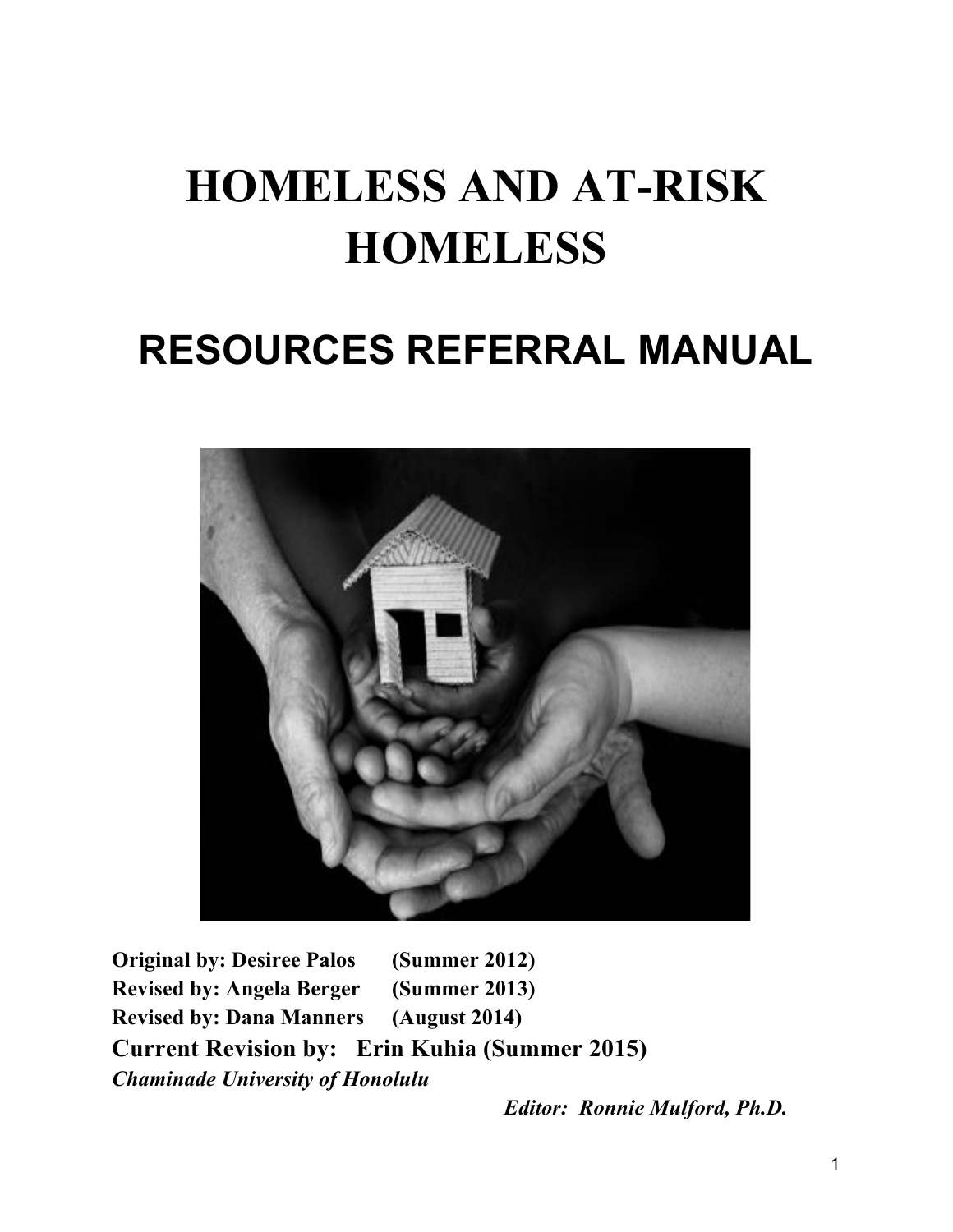## **Table of Contents**

|                                                                     | 5  |
|---------------------------------------------------------------------|----|
|                                                                     |    |
|                                                                     |    |
|                                                                     |    |
|                                                                     |    |
|                                                                     |    |
|                                                                     |    |
|                                                                     |    |
|                                                                     |    |
|                                                                     |    |
| Kealahou West Oahu Drop- In Center (Waianae Community Outreach) 14  |    |
|                                                                     |    |
|                                                                     |    |
|                                                                     |    |
|                                                                     |    |
|                                                                     |    |
|                                                                     |    |
|                                                                     |    |
|                                                                     | 20 |
|                                                                     |    |
|                                                                     |    |
|                                                                     |    |
|                                                                     |    |
|                                                                     |    |
|                                                                     |    |
|                                                                     |    |
|                                                                     |    |
|                                                                     |    |
|                                                                     |    |
|                                                                     |    |
|                                                                     |    |
|                                                                     |    |
|                                                                     |    |
|                                                                     |    |
|                                                                     |    |
|                                                                     | 32 |
|                                                                     |    |
|                                                                     |    |
| Homeless Services Agencies List (Department of Human Services)34-36 |    |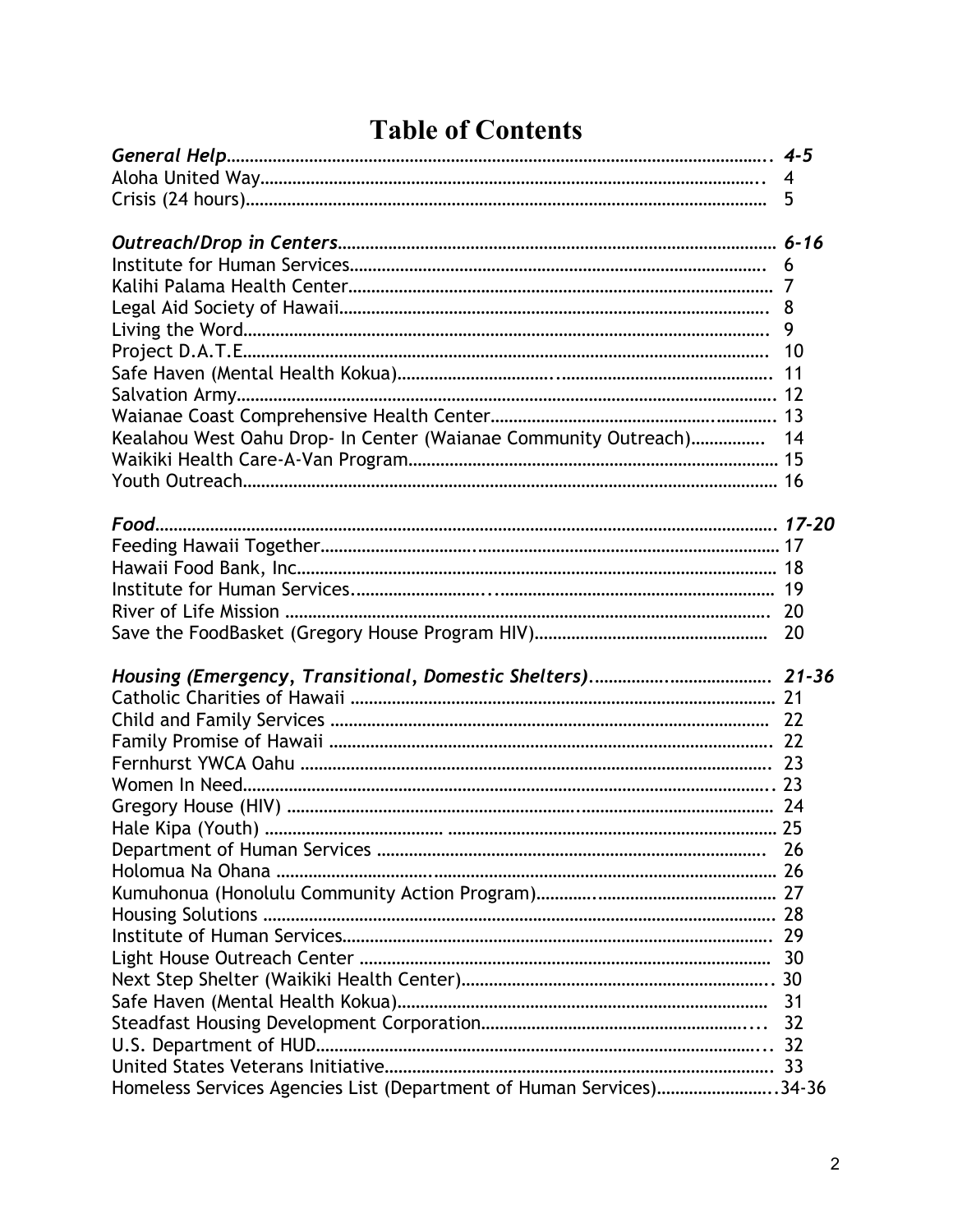| 38 |
|----|
|    |
|    |
| 40 |
|    |
| 42 |
|    |
| 43 |
|    |
| 46 |

*\*\* The listings in this community referral resource manual are for reference only, and are not intended to be an endorsement, nor offer or replace medical advice.*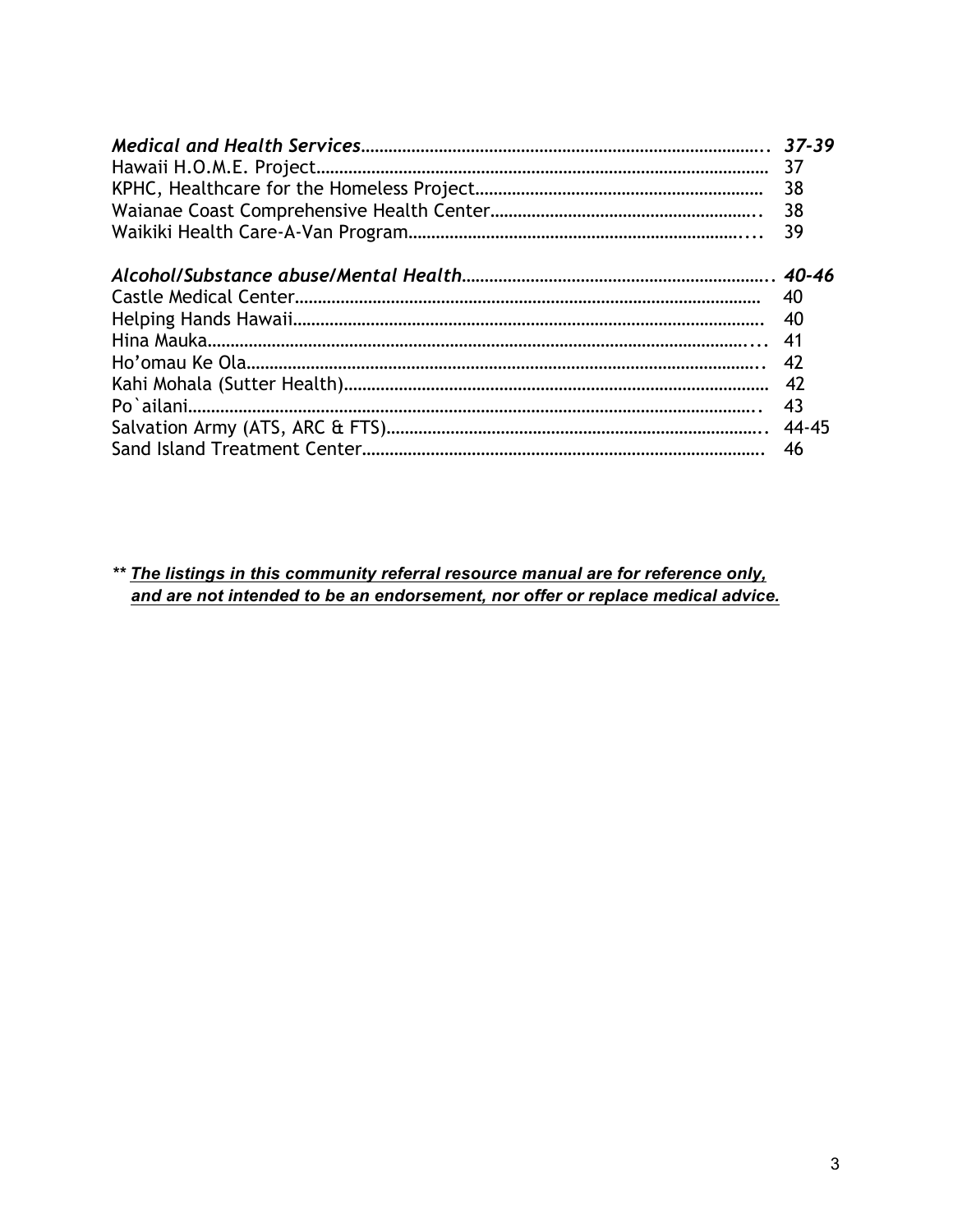## **General Help**



Dial 2-1-1 Monday – Friday from 7 a.m. – 5 p.m. The service is confidential, toll-free, statewide, and multilingual assistance is available. Or visit www.auw211.org to search the online database.

Specialists search a database of over 4,000 government and nonprofit services and programs to find the answers you need, including

- Government programs
- Healthcare
- Legal assistance
- Mental health services

• Parenting programs

- Suicide prevention
- Transportation
- Veteran's services
- Volunteer information
- Substance abuse treatment

Contact Information:

## **Aloha United Way 2-1-1**

Attn: 211 Program Assistant 200 N. Vineyard Blvd., Suite 700, Honolulu, HI 96817 Phone: 536-1951 Fax: 543-2222 Hours of Operation: Monday- Friday 07:00 a.m. - 05:00 p.m. E-mail: info@auw.org Website: www.auw.org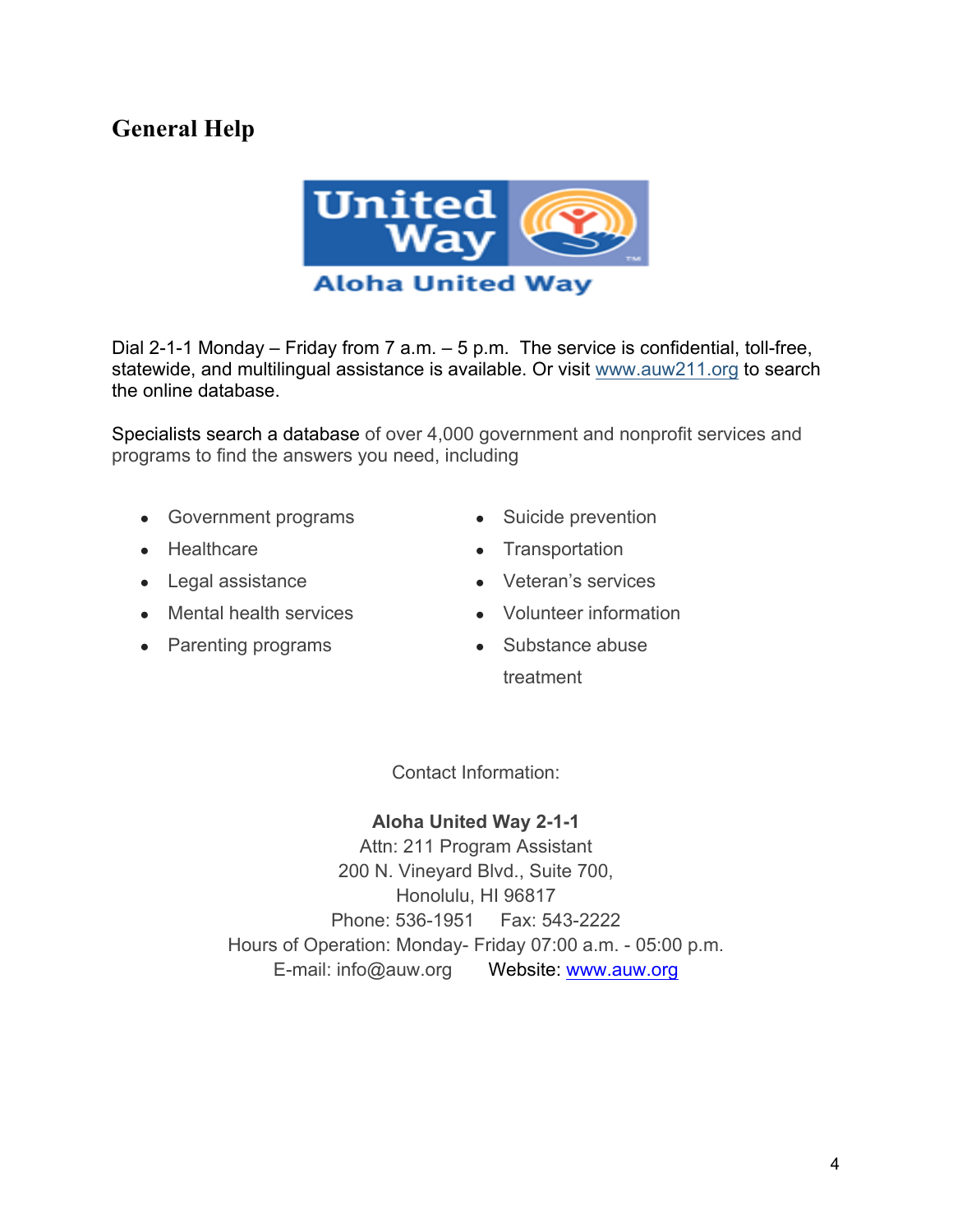

## **THE AMHD ACCESS PROGRAM**

The AMHD Access Program provides a team of trained and experienced professionals to provide help to you or a family member in times of mental health crisis 24 hours a day, 7 days a week. On Oahu, call us at 832-3100. On the neighbor islands, call toll-free at 1-800-753-6879.

## **There are four ways to get services through the AMHD Program:**

- You may call the 24-hour Crisis line at 832-3100 on Oahu or toll free at 1-(800) 753- 6879 and talk to them. They are open 24 hours a day, seven days a week;
- A call can be made by a family member, health professional, medical insurance company;
- The court orders treatment; or
- You can go to the nearest Community Mental Health Center or clinic during clinic hours.

## **Eligibility:**

- Adults who have persistent and serious mental illness.
- Adults who are in a state of crisis and need help for a short time.
- Adults who are victims of natural disasters and terrorism.
- Adults who are ordered by the courts for treatment.
- Individuals who are at least 18 years old. If not, you may be referred to the Child and Adolescent Mental Health Division (CAMHD).
- Adult individuals who live in the State of Hawaii

Contact Information: **Adult Mental Health Division- Hawaii** 1250 Punchbowl Street, Room # 256. Honolulu, **Hawaii** 96813 Phone: 832-3100 Hours of Operation: 24 Hrs/Day; 7 Days/Wk Website: http://health.hawaii.gov/amhd/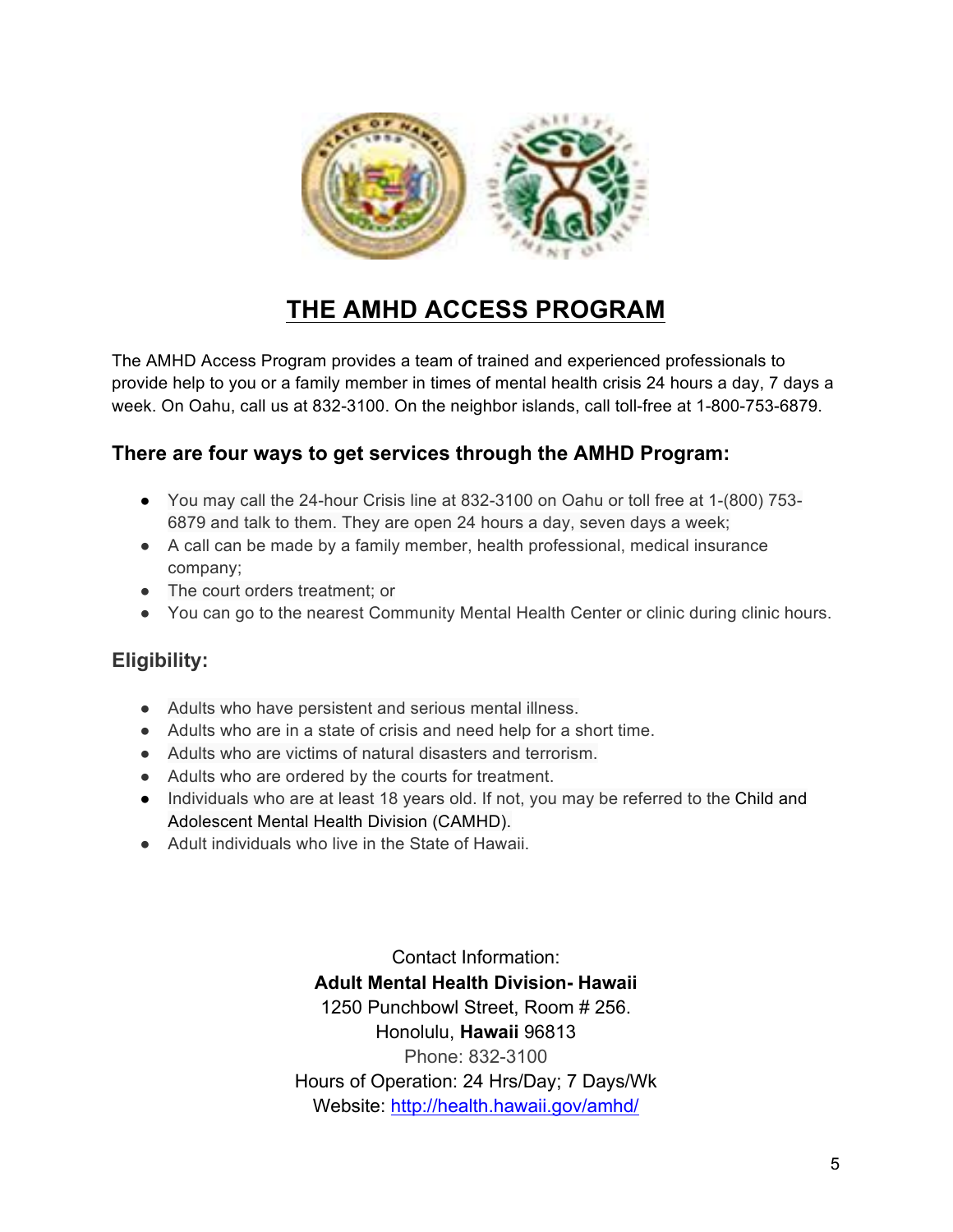## **Outreach/Drop In Centers**



## **Outreach**

Here at IHS, we're primarily known for our emergency shelter and housing services – helping people make the transition from being houseless to having safe, decent, and affordable homes of their own. And while there's no shortage of individuals, couples, and families in need knocking on our doors, we know that there are still more people out on the streets and parks that need help as well – and instead of waiting for them to come to us, we've created an Intensive Urban Outreach team to go directly to them.

Members of our team conduct regular intensive 'rounds' in urban Honolulu to the homeless. They begin with simply building relationships to establish trust and meeting immediate medical needs. They facilitate access to medications and treatment, employment and training, housing, substance abuse treatment and a permanent address to receive mail. While the team focuses on the most vulnerable and those that are chronically homeless, any person in need is eligible for assistance.

Outreach services include psychiatric services from practitioners who are also part of our outreach staff. These psychiatrists are available to diagnose, prescribe, and even administer medications in the field for unsheltered homeless individuals who request them. Finally, once someone achieves the final goal of obtaining housing, the IHS outreach specialists provide vital case management to the newly housed clients through collaboration with housing specialists and, most importantly, to landlords and property managers. IHS Outreach services can be reached by calling 447-2903 or by email at IHSoutreach@ihshawaii.org.

> Contact Information: **Institute for Human Services, Inc.** 546 Kaaahi St. Honolulu, HI 96817 Phone: 447-2800 Fax: 845-7190 E-mail: info@ihs-hawaii.org Website: www.ihshawaii.org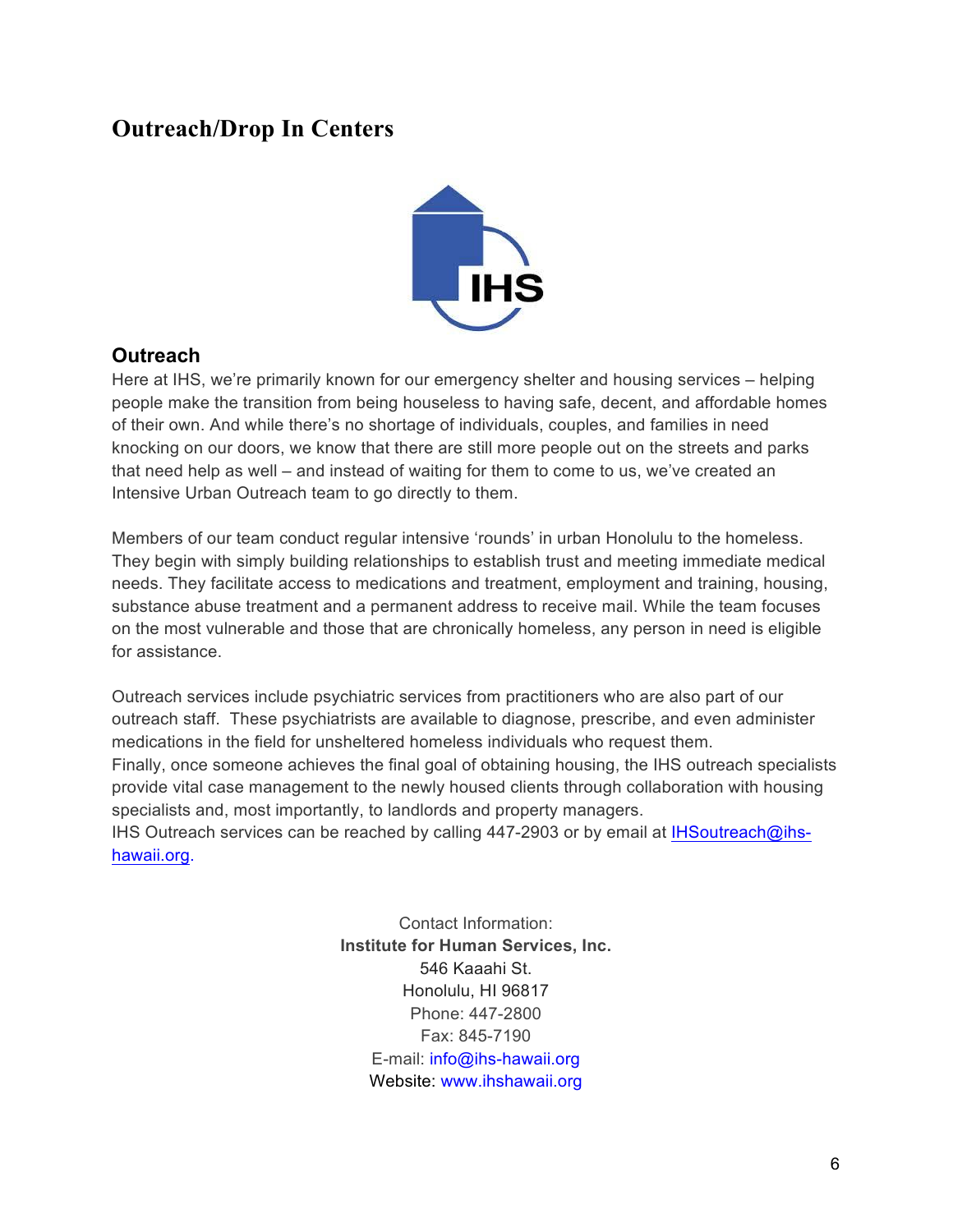

## **Health Care for the Homeless Project**

The Health Care for the Homeless Project (HCHP) has been providing accessible, quality care for individuals and families who are homeless or at risk for homelessness since 1988. The mission of the HCHP is to reach and care for those individuals most in need of help who are least likely to receive services in other settings. We provide access to professional and integrated medical, mental health and social services. Our commitment is to address both immediate needs and reintegration into the larger community. We achieve our mission through cost-effective services, prevention, advocacy, research, and by enhancing the education of professional care providers, policy makers, and the general public. Our approach to health care is team-oriented, client driven, respectful, creative, kind and non-judgmental.

## **HCHP Location and Hours:**

| KOHOU CLINIC                           | KAAAHI CLINIC                           |
|----------------------------------------|-----------------------------------------|
| 904 Kohou Street                       | 546 Kaaahi Street                       |
| Honolulu, HI 96817                     | Honolulu, HI 96817                      |
| Monday – Friday 8:00 a.m. – 12:00 p.m. | Monday - Friday 8:00 a.m. $-$ 4:00 p.m. |

## **HCHP programs include:**

- Ka'a'ahi Street Clinic
- **OHANA (Oahu Health Access and Network Association) Project**
- **Homeless Outreach: Outreach and interim case management services are provided island wide through funding from the Department of Health, Adult Mental Health Division (AMHD) and the Department of Human Services, Homeless Programs Office (HMO). Services help to integrate homeless persons, including those with mental illnesses, into existing services, housing, and back into the community. Call (808) 791-6370 for more information or to make a referral.**
- **Case Management: This program provides case management services to homeless individuals with severe and persistent mental illness. Services include assistance with entitlements, and referrals for medical and mental health services. The program also provides 24-hour crisis intervention.**
- **Shelter Plus Care**
- Homeless Prevention and Rapid Re-Housing Program

Contact Information: PO Box 17460 Honolulu, HI 96817 Phone: 848-1438

Hours of Operation: Mon - Fri 08:00 a.m. - 12:00 p.m. (Kohou); 08:00 a.m. - 04:00 p.m. (Kaaahi) E-mail: admingroup@kphc.org Website: www.kphc.org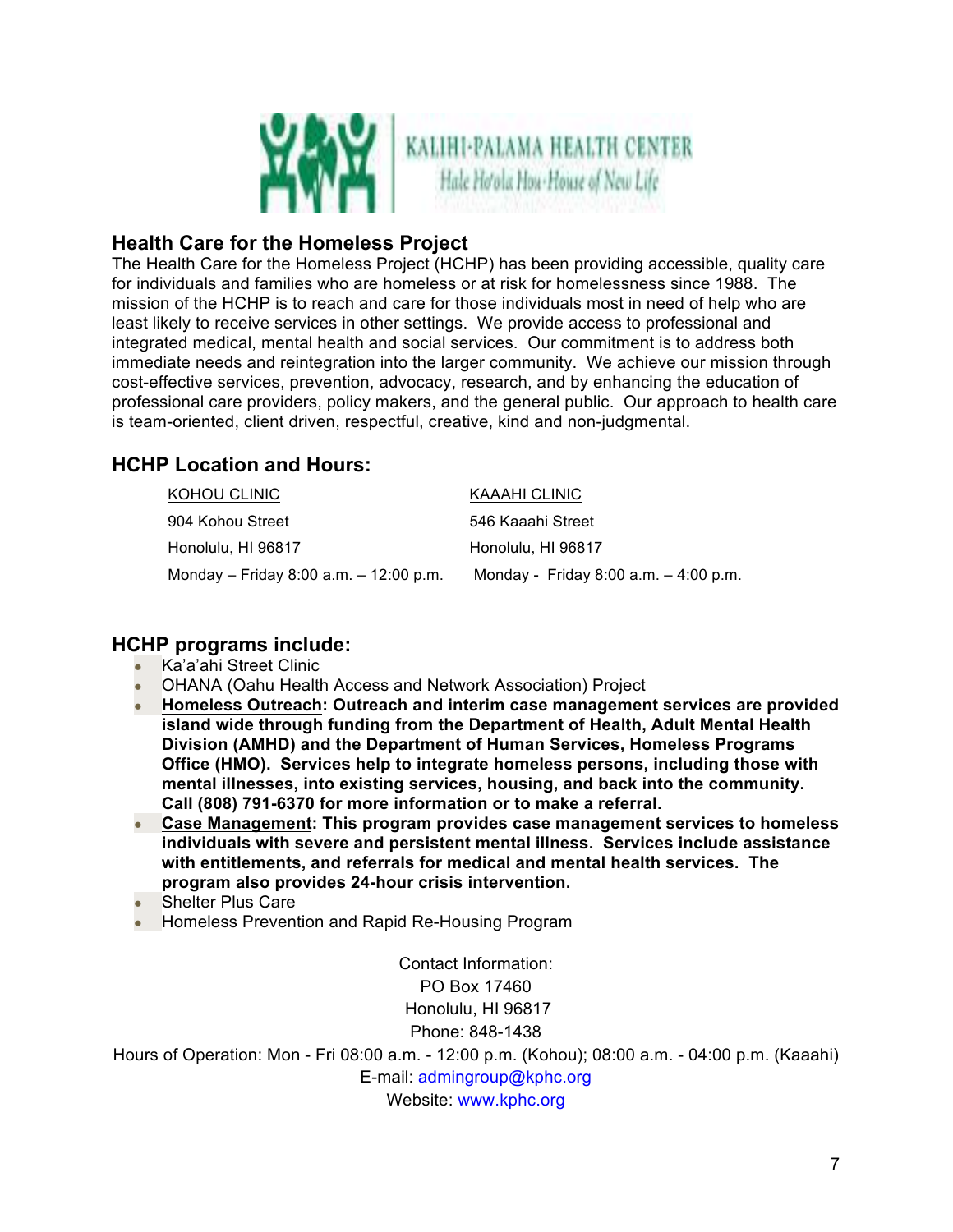

## **Helping the people of Hawai'i meet their legal needs**

The Legal Aid Society of Hawai'i is the state's oldest and largest non-profit, public interest law firm with offices statewide. Legal Aid helps ensure **justice** and **fairness** for all by providing civil legal aid to the most vulnerable in our society.

In working towards the vision of building a just society; we want to first **help make the legal system a little less intimidating** by providing easy to understand legal forms and brochures, including online forms that people can use when they go to court. Second, we **help people help themselves** by providing legal assistance so people can better know their rights and know how to solve their legal problems. Finally, we try to **level the playing field** by providing legal representation to those that need it the most

#### **HOW TO APPLY FOR LEGAL SERVICES (ALL OFFICES):**

- 1. Call during normal Intake hours. **Monday-Friday (9:00 am-11:30 am; 1:00 pm-3:30 pm)**
- 2. Be prepared to provide information about your legal problem, income, assets, and number of people in your household.
- 3. If you are not a US citizen, you must be able to provide proof of your legal residency when meeting with staff.

**O'ahu** 808-536-4302 **Walk-In**

The **Honolulu Office** accepts walk-in applicants

**Neighbor Islands**  1-800-499-4302

Monday-Friday from 9:00 a.m.-11:30 a.m.

Space is very limited and clients will be seen on a first come basis until all time slots are full.

Contact Information:

**Legal Aid Society of Hawaii** 924 Bethel Street Honolulu, HI 96813 Phone: 536-4302 Hours of Operation: Monday-Friday (9:00 a.m.-11:30 a.m.; 1:00 p.m.-3:30 p.m.) E-mail: sealcub@lashaw.org Website: www.legalaidhawaii.org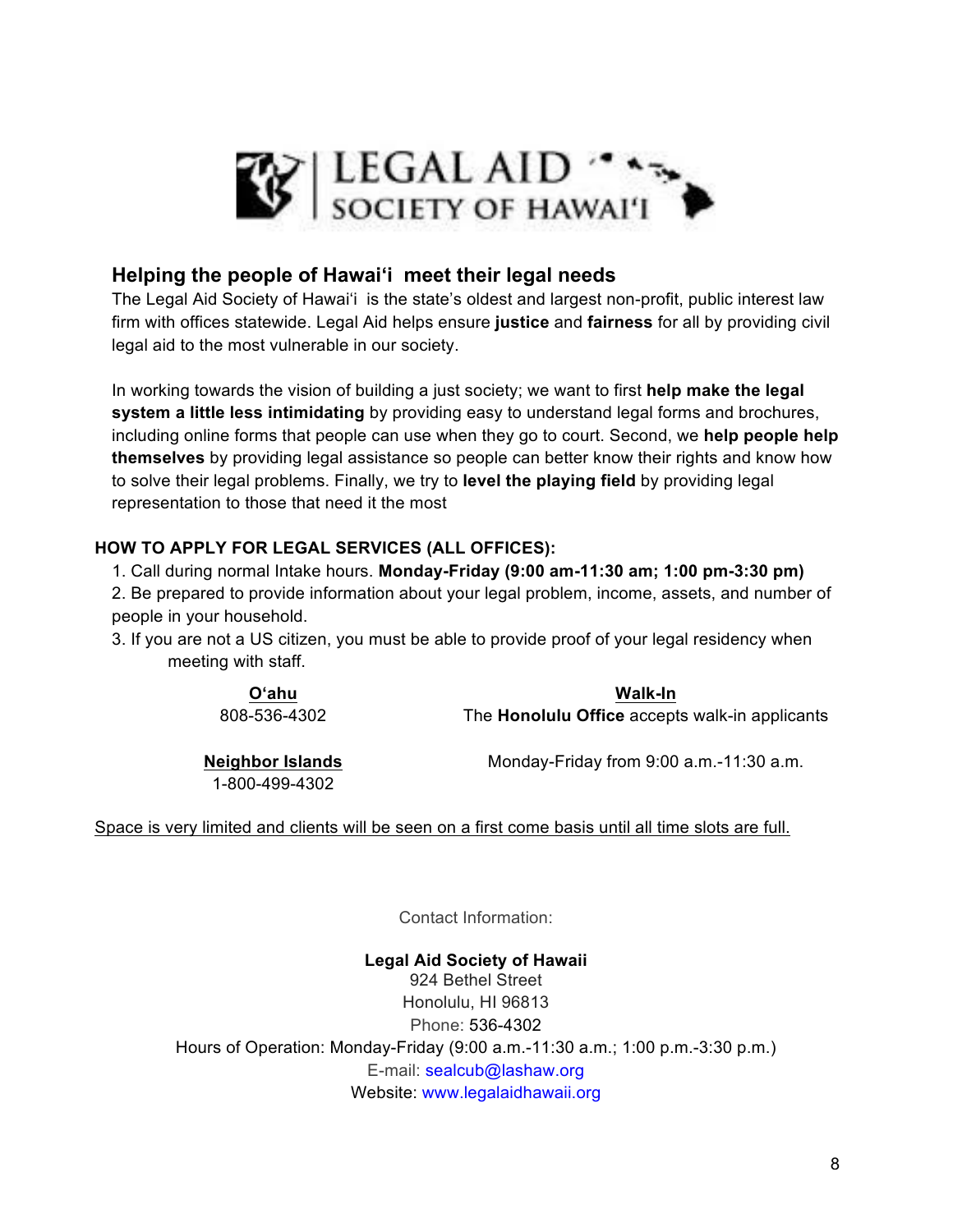

Living The Word (LTW) Ministries is a non-denominational church located in the heart of Mapunapuna (Honolulu, Hawaii). We are not a traditional church, but we believe wholly in living out the Word of God. You are welcome to visit us at any of our regular service times or contact us for more information.

## **SERVICE HOURS:**

Sunday Morning Worship 10:15 a.m.

1st Sunday Communion 6 p.m.

Tuesday Bible Study 7 p.m.

1st Fridays Men's and Women's Meeting 7 p.m.

## **Living The Word supports Project D.A.T.E.**

Project D.A.T.E (Discern, Assist, Train, & Empower) is a secondary non-profit established on October 16, 2008 by Pastor Raymond Black, III with a vision to transform the lives of those that were homeless under the bridges of Nimitz highway. In 2007, Living The Word Ministries started a food pantry with the partnership of Hawaii Food Bank serving two Saturdays a month. That year participation grew from approximately 10-15 people to almost 75 people. On January 2008, due to the increased need hot meals were instituted once a month. Seeing this simple endeavor take on a life of its own, Pastor Black decided it was time to establish Project D.A.T.E. soley dedicated to transforming lives.

Since the establishment of Project D.A.T.E. additional partnerships were formed to provide clean clothing, education, medical support, housing, counseling services and much more.

> Contact Information: **Living the Word Ministries** 2678 Kilihau Street Honolulu, HI 96819 Phone: 834-2823 E-mail: admin@ltwhawaii.org Website: ltwhawaii.org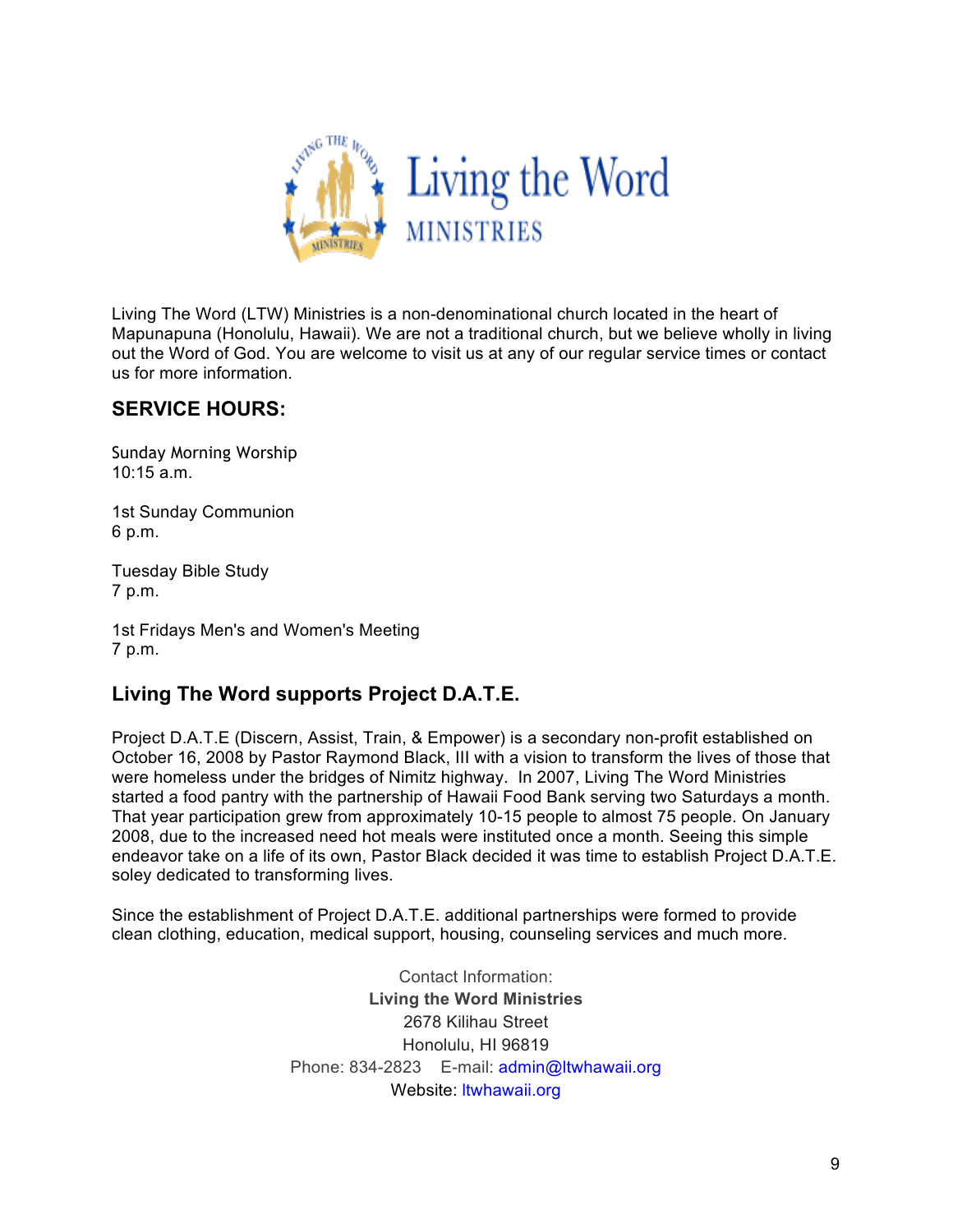

4 steps to Transformation:

Discern. Assist. Train. Empower. Our mission is to identify and assist individuals and families in transforming their lives from houseless to productive residents of our neighborhoods through personal growth and self-development.

#### Food

Hot meals are served for lunch and dinner throughout the week. Lunch - 11am-Noon (Tues, Wed, Fri) Dinner - 4-5pm Tues, 3-4pm Wed

Our food bank for groceries and toiletries is open on Wednesdays 1-3pm.

#### Mail Services

For those without residence our facility can be used to route mail which be available for pick-up during any of our scheduled meal times

#### Additional Services

Through partnership with a number of agencies we are able to provide the following services on-site or via referral:

Job assistance **ID** replacement Bus passes Housing assistance Medical services Vision screening

Contact Information:

**Project D.A.T.E.** 2678 Kilihau Street Honolulu, HI 96819 Phone: 629-7933 Office Hours: Tuesday & Wednesday 9:00 a.m.-5:00p.m. E-mail: projectdate@ltwhawaii.org Website: projectdate.org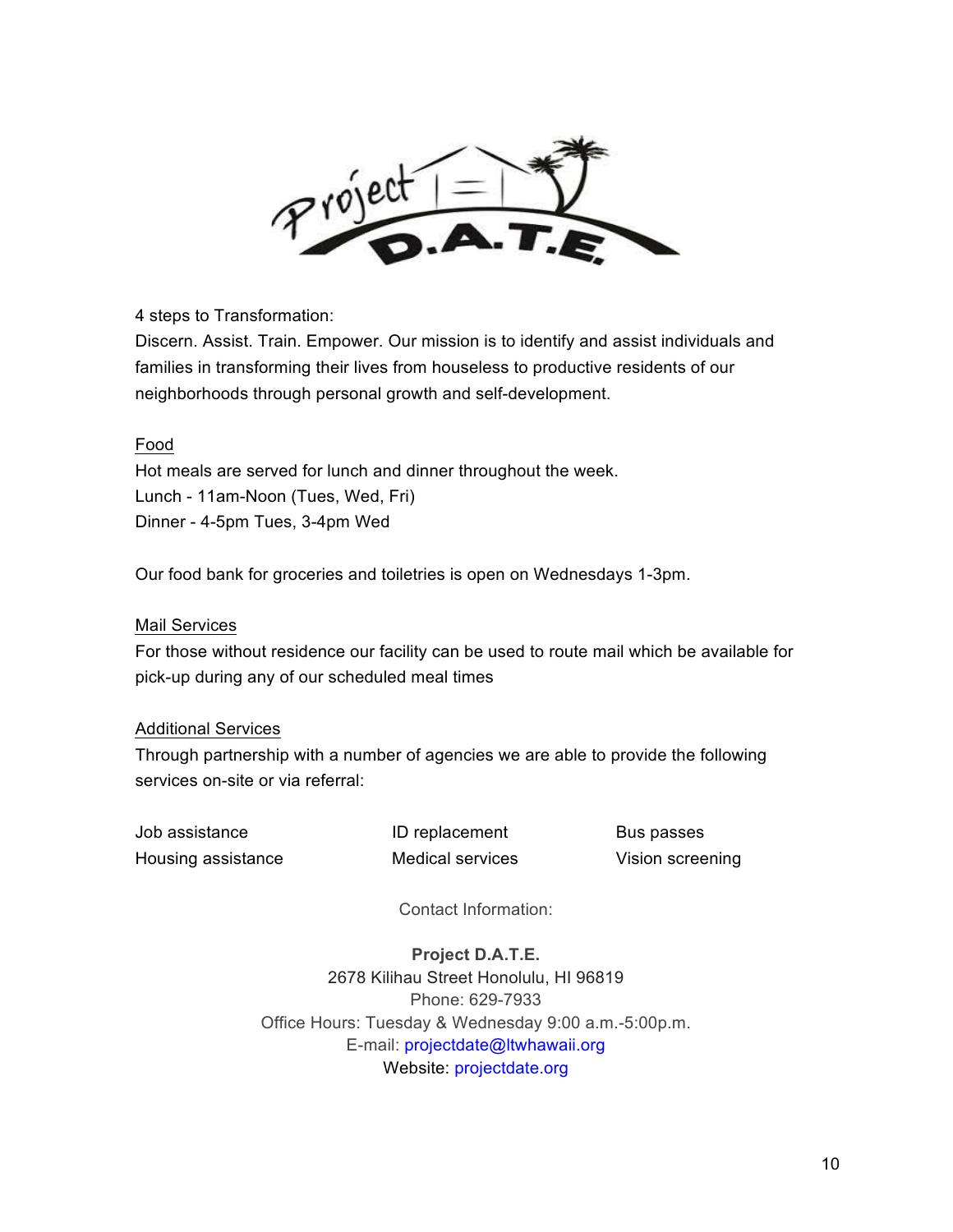



Safe Haven is permanent supported housing for single, homeless adults with mental illnesses who are vulnerable, disoriented and fearful. Many homeless people are victims of robbery, rape or attack, and are overwhelmed by the expectations of traditional programs. Many lack insight into their mental illness and decline available services and treatment.

Safe Haven serves as a "portal of entry" to housing and treatment.

There are no barriers to receiving services at Safe Haven. The Program provides a secure, nonthreating, supportive environment.

Safe Haven provides specially tailored services for Chinatown including:

Case Management and Community Placement Services is provided, including outreach, gradual engagement, case management, and assistance with accessing permanent housing. 90% of homeless adults who stay six months or longer at Safe Haven retain stable housing.

Residential, clinical and medical care includes transitional housing and 24 hour on-site staffing for up to 25 people. Social rehabilitation services assist participants in developing skills that will help them to stabilize and attain/succeed in permanent living situations. Psychiatric and medical care are available to eligible residents.

Activity Center offers social rehabilitation, mentoring/peer support and community placement and reintegration. Basic needs services include meals, mail services, laundry and shower facilities.

Chemical Dependency Treatment. Many homeless people with mental illness use drugs and alcohol to self-medicate their psychiatric symptoms. Safe Haven's "harm reduction" program helps 90% of people served to become abstinent within six months.

Contact Information:

#### **Safe Haven**

41 South Beretaina Street Honolulu, HI 96813 Phone: 524-SAFE (7233) Fax: 524-0353 E-mail: mhk@mentalhealthkokua.org Website: www.mentalhealthkokua.org/safehaven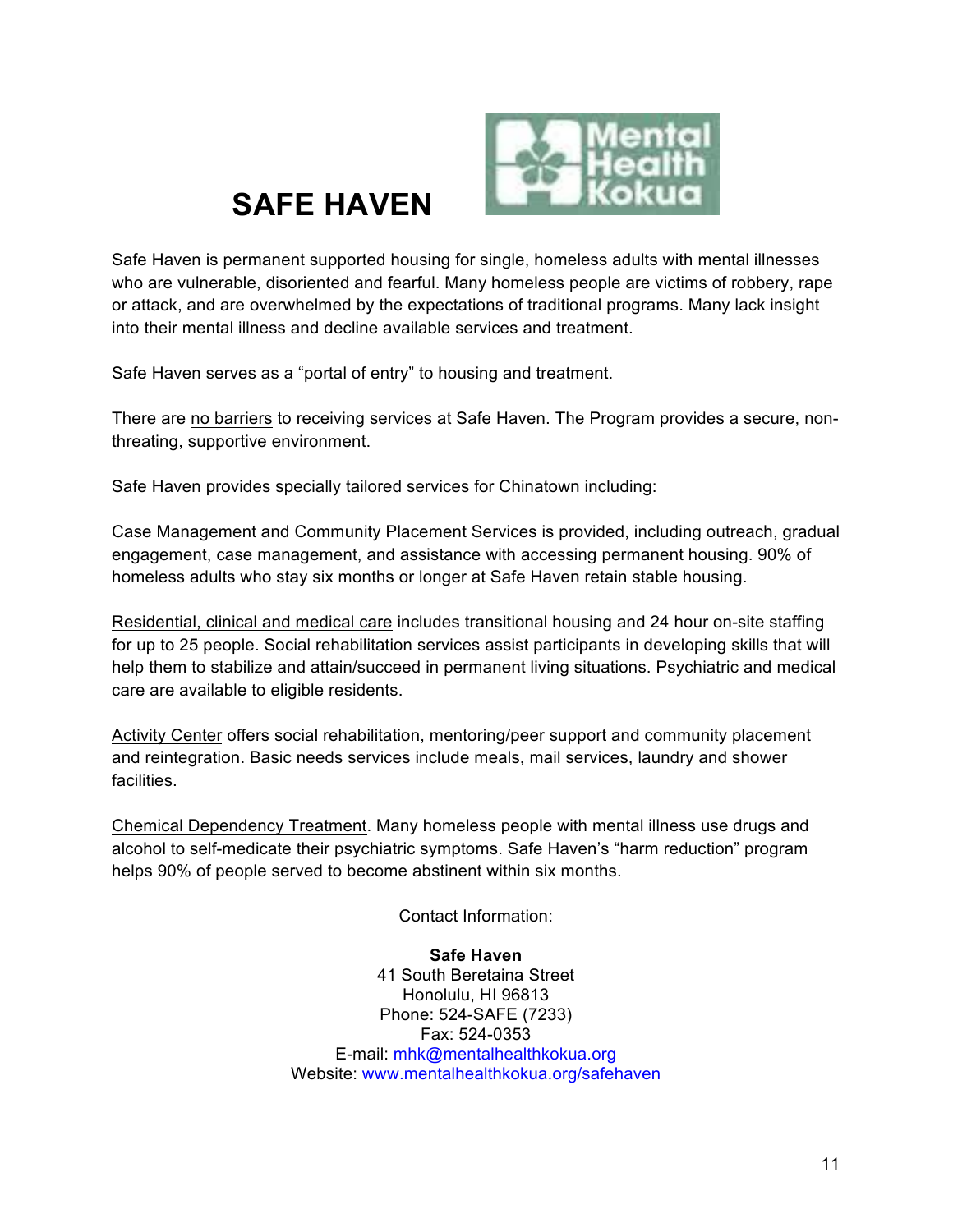

## **Salvation Army: Family Service Office**

The Family Service Office helps to meet the emergency material and financial needs of the people of Oahu. Here are some of the services we offer:

#### **Food / Clothes**

Emergency food bags are provided to families and individuals who live in Honolulu and surrounding communities. Food bags last approximately three days. Since much of the food we give out requires preparation, homeless individuals or families are encouraged to seek feeding programs available at the Institute of Human Services or the River of Life Mission.

Clothes vouchers, for use at any Salvation Army Thrift Store, are also available. These can be used to purchase clothes for work, school, or for a change of clothes if you are homeless with no other resources.

Photo ID for all adults and children in the household receiving assistance is needed to pick up food or clothes vouchers. A household is eligible to receive this assistance once every 90 days.

#### **Financial Assistance**

Financial assistance can be provided for emergency health and housing needs only. Applicants must be able to show that an emergency exists, that they have done all they can to resolve the problem on their own, and that they will be able to be financially self-sufficient in the future.

#### **Budget and Nutritional Counseling - "Hana Pono`i - Striving Towards Self-Sufficiency" Seminar**

Budgeting Class: The "Hana Pono`i - Striving Towards Self-Sufficiency" seminar is a must for all people who are in need of basic nutrition and budget counseling. Budgeting strategies, menu planning, and goal setting are some of the many topics covered in this simple, but useful threehour course. Sessions are held at least twice a week.

Contact Information:

#### **Family Services Office**

296 N. Vineyard Boulevard Honolulu, Hawaii 96817 Phone: (808) 841-5565 Website: www.hawaii.salvationarmy.org/hawaii/fso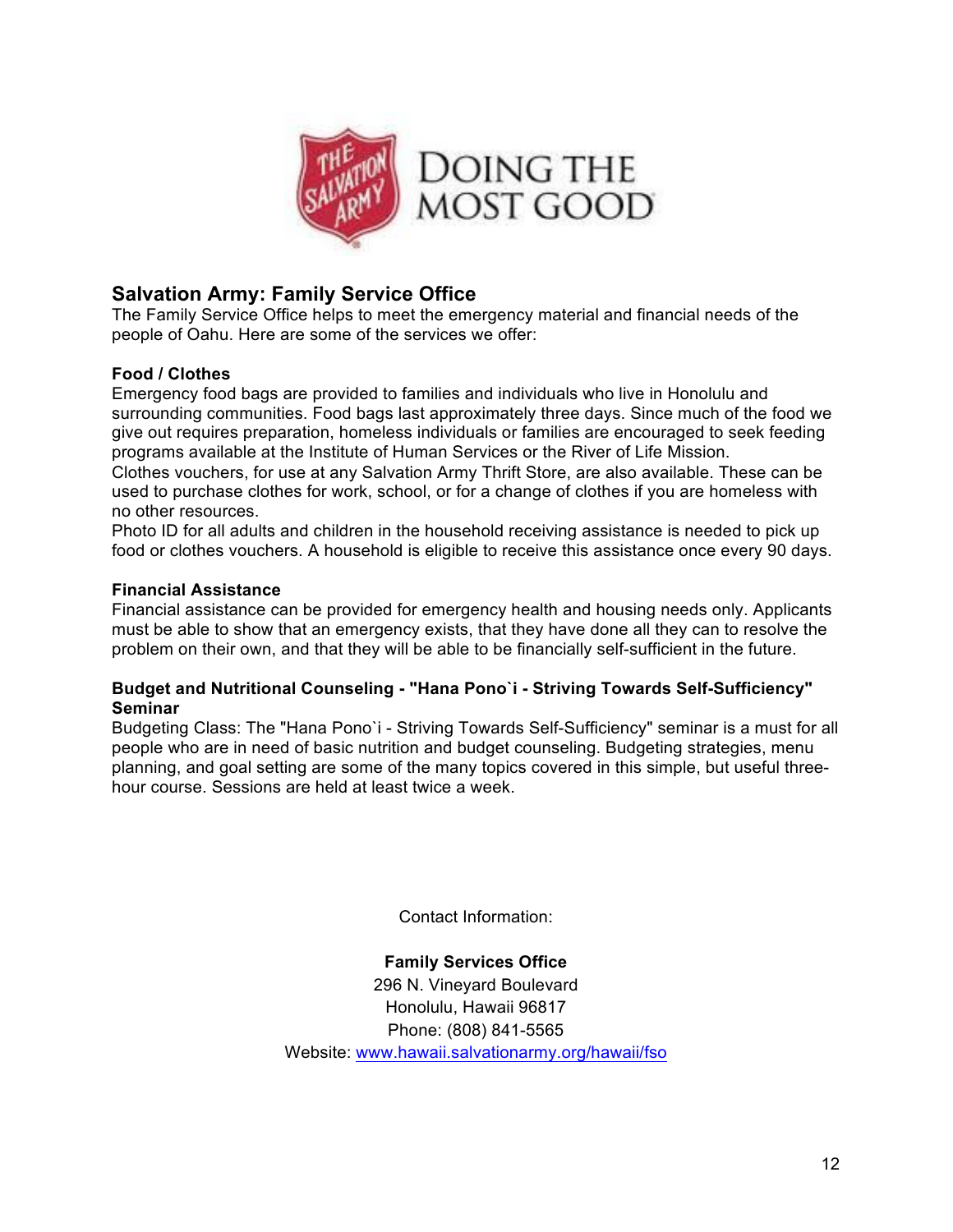

The Waianae Coast Comprehensive Health Center is a non-profit organization governed by a community that addresses health disparities, improves population health, and reduces health inequalities despite financial and cultural barriers.

#### **Health Care to the Homeless**

Health Care to the Homeless provides health care via mobile van services to the homeless living along the Waianae Coast and Kalaeloa. A team of healthcare providers delivers services to the homeless. The overall goal of the program is to outreach via mobile health care services to unsheltered homeless individuals and families, reduce barriers to health care by making available case management services and other needed resources (screening, referrals to medical/mental health care, food, clothing, household items, employment, identification documents, etc.) to homeless individuals who might not otherwise receive assistance, with the ultimate goal of appropriate, affordable, and available housing placement and self-sufficiency.

#### **Patient Assistance Services**

Eligibility Coordinators assist patients with completing applications for medical insurance and medication assistance as with the State Med-QUEST program, Medicaid, Medicare Part D, State Pharmacy Assistance Program, Immigrant Health Initiative, Sliding Fee Scale, etc. Selected staff also provide assistance with low income housing applications, Supplemental Security Income (SSI), Financial and Food stamp applications. Patient Assistance Services also provides assistance in completing Advanced Health Care Directive, and coordinating interpreter services for clients of the Health Center.

#### **Transportation services**

to registered patients of the health center, transporting them to and from their appointments with Health Center providers and other providers referred to within the community. Transportation functions as an extension of case management services, making every effort to ensure that patients are on time and that they keep their appointments.

#### **Additional Services**

Case Management Services Perinatal Support Services BabySAFE Services Child Passenger Safety Seat Fitting Stations

> Contact Information: **Waianae Coast Comprehensive Health Center** 86-260 Farrington Hwy Waianae, HI 96792 (808) 697-3300 Website: www.wcchc.com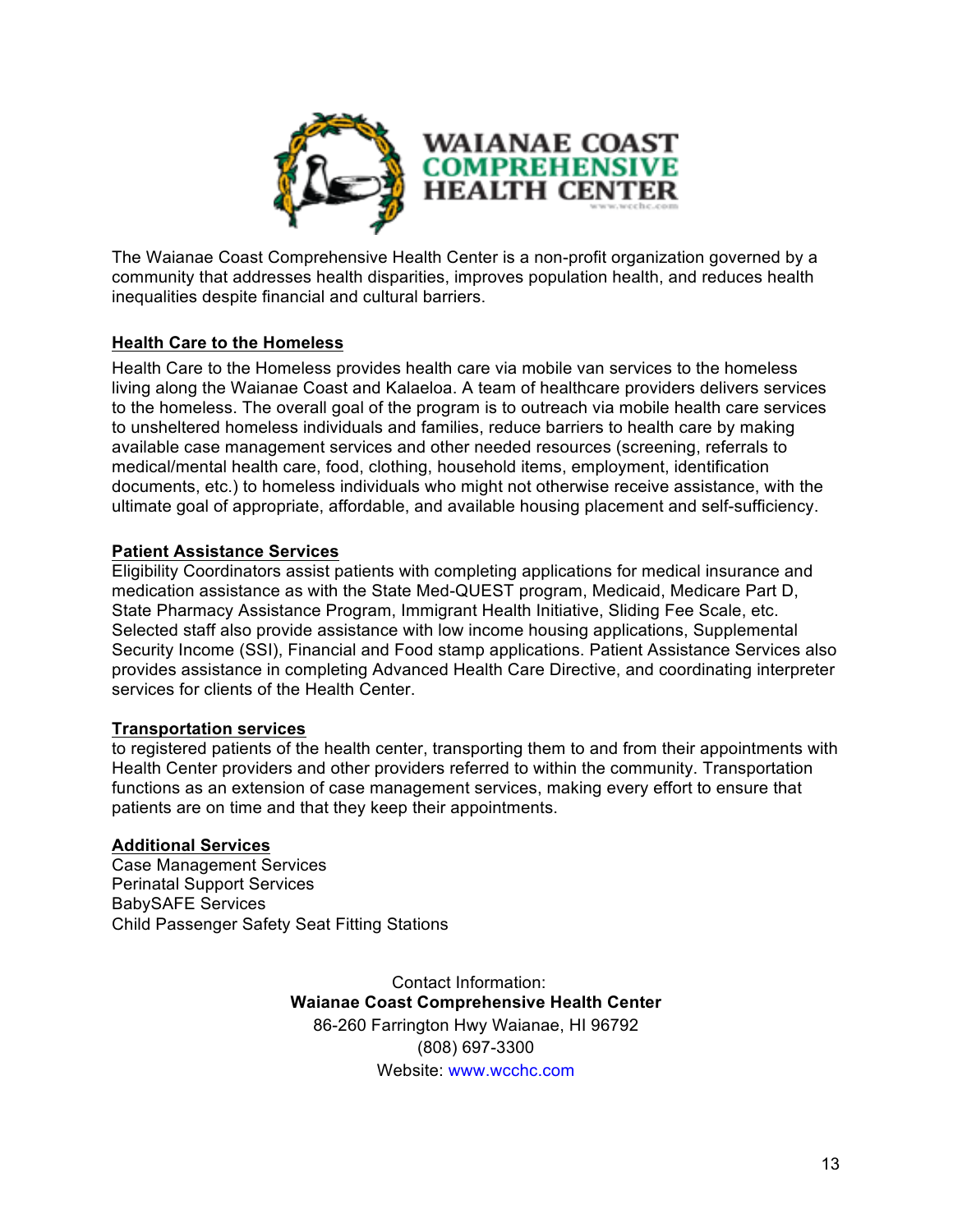

MISSION : Provide Comprehensive services with Aloha to individuals & families in need so they can become Self-Sufficient

VISION : Healthy Self-Sufficient Resilient Individuals & Families

#### **KEALAHOU WEST OAHU**

Drop-In Center

Provides food, clothing, emergency/transitional shelter, life-skills and other classes. We have a food pantry that our clients access through "Village Bucks", and an emergency food box will be given upon completion of intake process.

Contact Information:

**Kealahou West Oahu**

87-132 Farrington Hwy Bldg 50 Waianae, HI 96792 Phone: 696-5667 Fax: 696-1869 Hours :Mon.-Thurs.: 8:00 a.m.-12:00 p.m., 1:00 p.m. to 4:00 p.m. Fri.: 8:00 am-11:00 am Closed on the weekends and holidays. Website: www.wcohawaii.org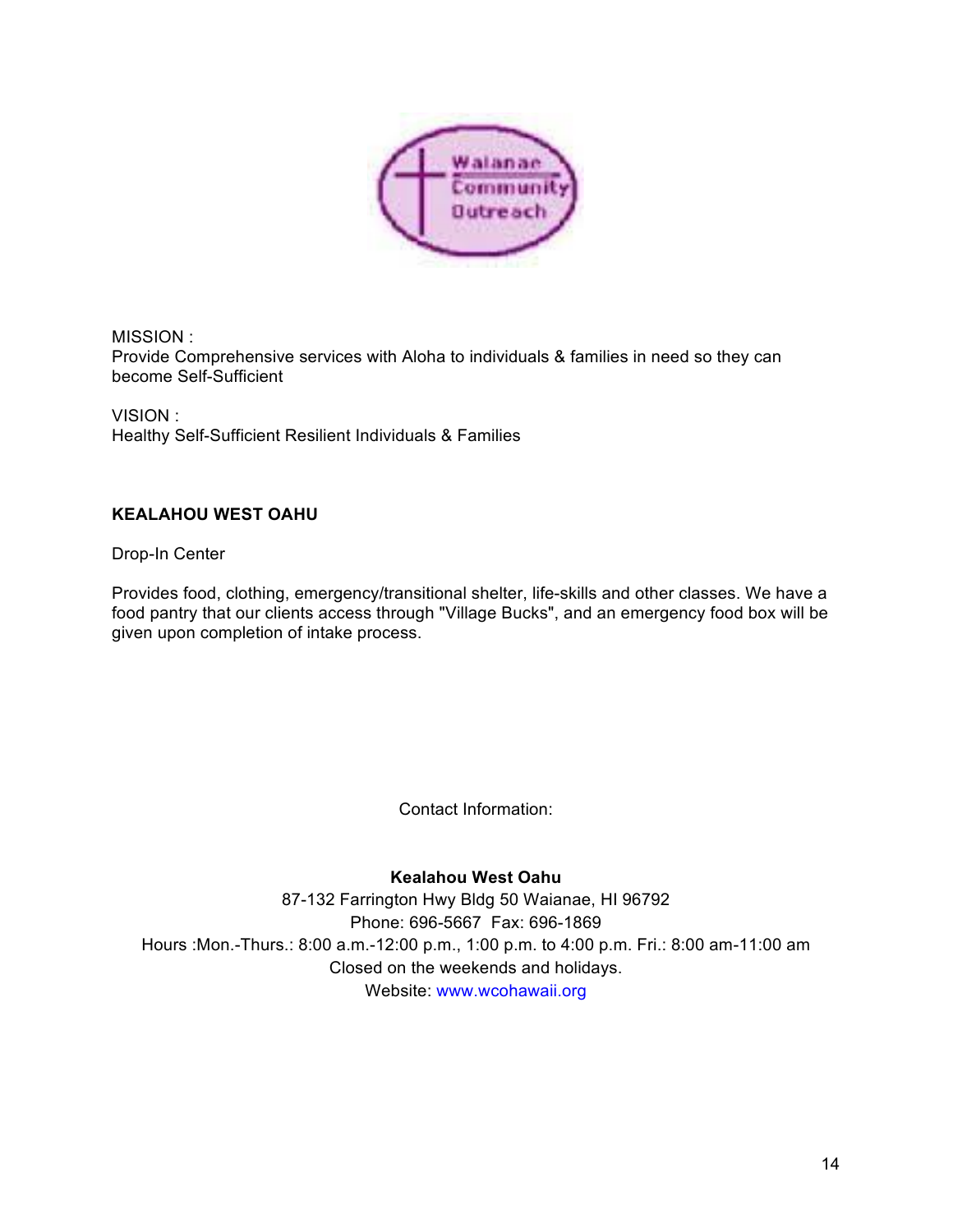**WAIKIKI HEALTH** 

MEDICAL & DENTAL . PREVENTIVE CARE . SOCIAL SERVICES

Waikiki Health provides compassionate healing and expert care that result in improved health and quality of life for all in our island community. The mission of Waikiki Health is to provide quality medical and social services that are accessible and affordable for everyone, regardless of ability to pay.

**Care-A-Van** provides drop-in medical and social services to families and individuals experiencing or at risk for homelessness. Clinic open to the general public.

Appointments Appointments are not necessary; patients may walk-in for services.

Payment Information Medical services are based on a sliding fee scale and patient's ability to pay. Social services are free for those experiencing homelessness. Please contact Care-A-Van for further details.

Parking Free patient parking is available on site.

Public Transportation From Downtown Honolulu: Ride the 1 Bus, exiting at Waialae opp. St. Louis

From Ala Moana Center: Ride the 9 Bus, exit at Waialae opp. St. Louis

> Contact Information: **CARE-A-VAN DROP-IN CLINIC** 3020 Waialae Avenue Honolulu, HI 96816 Phone: 922-4790 - Main Medical appointments: 791-9308 Fax: 732-0735 Hours of Operation: Monday and Thursday 9:00 a.m. – 5:00 p.m. Tuesday, Wednesday, Friday 8:30 a.m. – 4:00 p.m. Closed daily 12:00 p.m. – 1:00 p.m. E-mail: information@waikikihealth.org Website: waikikihc.org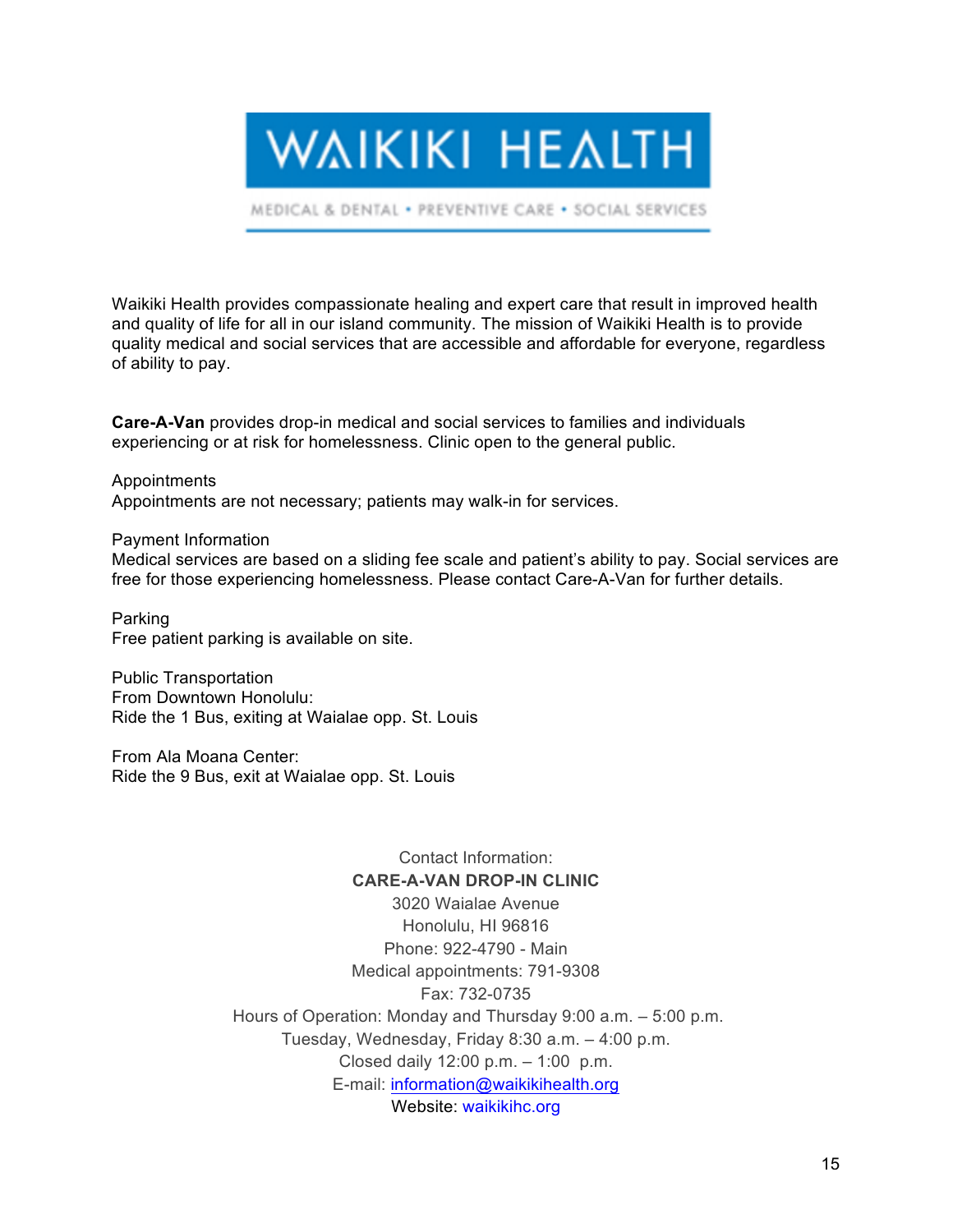**WAIKIKI HEALTH** 

MEDICAL & DENTAL . PREVENTIVE CARE . SOCIAL SERVICES

**Youth Outreach** (**YO**) serves as a safe haven for homeless youths, offering medical care, social services and non-judgmental support.

Appointments Appointments are not necessary; patients may walk-in for services.

Payment Information Medical and social services are free. Please contact **YO** for further details.

Parking Limited street parking is available.

Public Transportation

From Downtown Honolulu:

Ride the 2 Bus, exiting at Kuhio opp. Namahana; walk back to Keoniana Ride the B Bus, exiting at Kalakaua & Ena; continue walking toward Keoniana

From Kahala:

Ride the 23 or 24 Bus, exiting at Olohana & Kalakaua; continue walking toward Keoniana

Contact Information:

#### **YOUTH OUTREACH**

415 Keoniana Street Honolulu, HI 96815 Phone: 791-9366 Fax: 690-9191 Hours of Operation Drop-In Hours: Monday, Tuesday, Thursday & Friday 3:00 p.m. – 6:00 p.m. Teen Clinic Hours: Monday, Tuesday & Thursday 4:00 p.m. – 6:00 p.m. E-mail: information@waikikihealth.org Website: waikikihc.org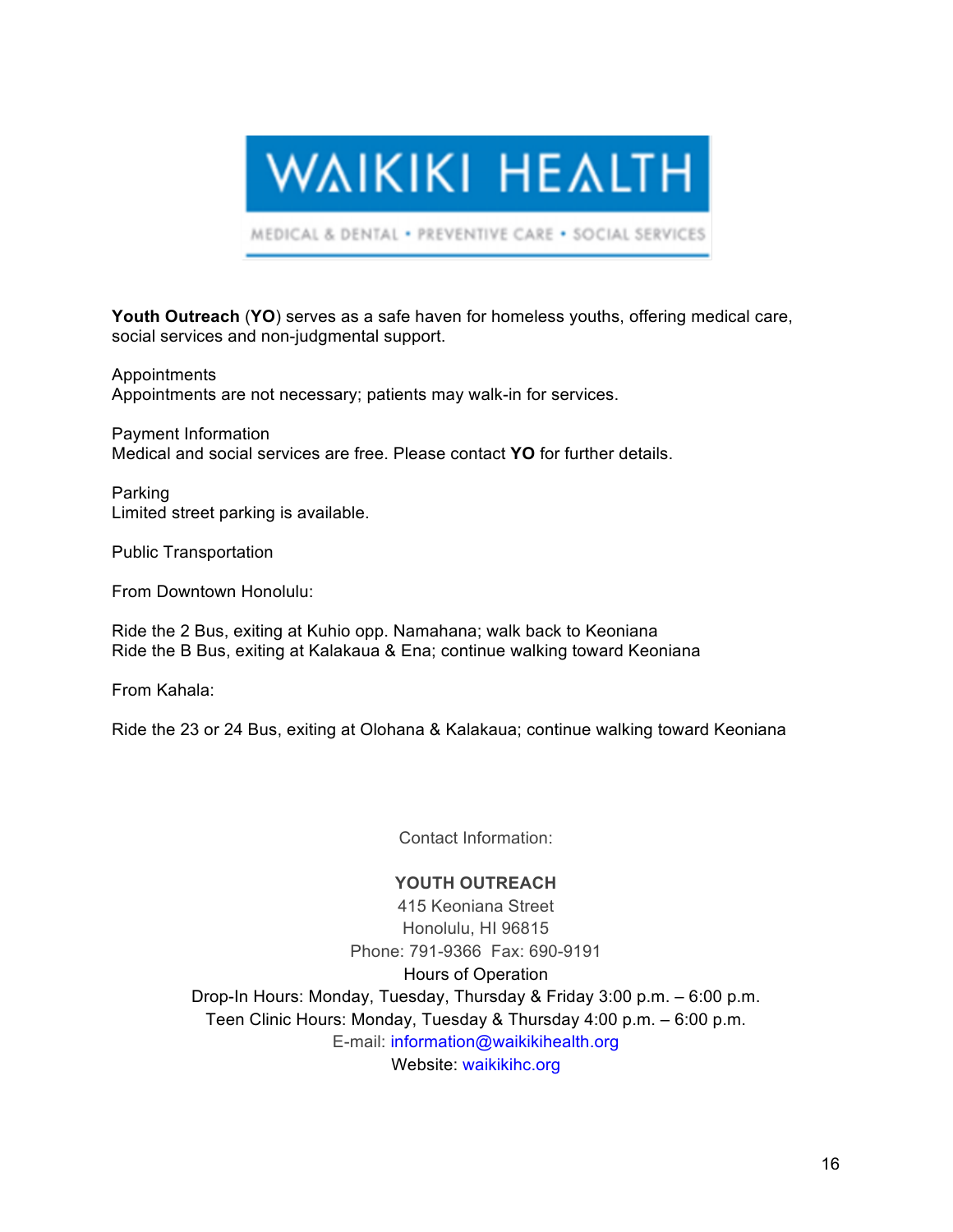

## *Food*

Feeding Hawaii Together is a 501(c)(3) non-profit organization based out of Honolulu. Unlike your typical food distribution program, Feeding Hawaii Together employs a "grocery-store style" setup which enables qualifying individuals to "shop" from a wide assortment of perishable and non-perishable foods directly from refrigerators and shelves. Individuals can shop once a week and take home as much food as they can carry.

**First time clients** will need to fill out a start-up form.

If wanting to shop for more than three in your family, on your next visit we ask for you to bring in your rental agreement for observation. If unable to, you will be allowed to shop for three when you visit.

## **Client Ticket Distribution**:

You must receive a ticket to shop.

For those clients that arrive after opening hours, tickets will be distributed at the mauka (mountain) side of our loading docks.

No tickets will be passed out as half an hour before closing, which is 1:30 pm on Tuesdays & Thursdays, and 11:30 am on Wednesdays.

Additional Information:

It is recommended to bring your own bags, backpacks or rolling carts to carry your groceries. If you are bringing with you a service animal, on your first visit or next visit, you must bring in the qualifying doctor's slip stating that your animal is a qualified service animal.

Parking is only available on the surrounding streets where there are meters to pay.

Contact Information:

## **Feeding Hawaii Together**

615 Keawe Street Honolulu, Hawaii 96813 Phone: 781-2018 or 780-2759 Hours of Operation: Tuesday & Thursday 10:00 a.m. - 1:30 p.m. Wednesday 9:00 a.m. - 11:30 a.m.

> Mailing address: 419 South Street #159 Honolulu, Hawaii 96813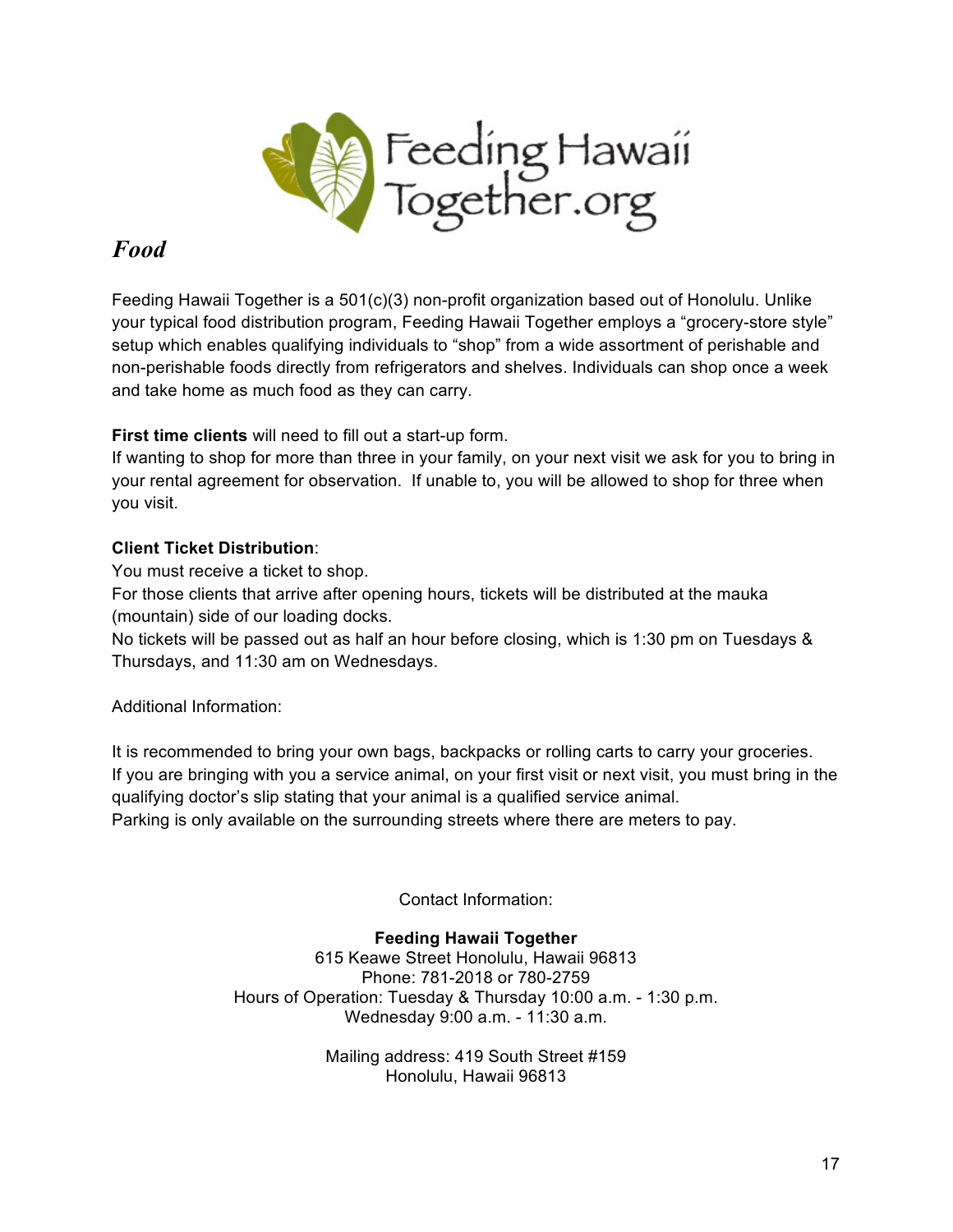

Food Bank Hours: Varies each month.

## **Services offered:**

Fresh Produce, Back Pack, Salvage, Purchase Program, TEFAP, Other Service: Senior Farmers Market Nutrition Program, Mobile Pantry, Non Food Distribution, Nutrition Education, Reclamation, And On-Site Agency Shopping.

Mission: The Hawaii Foodbank is the only nonprofit 501(c)3 agency in the state of Hawaii that collects, warehouses

and distributes mass quantities of both perishable and non-perishable food to 250 member agencies as well as food banks on the Big Island, Maui and Kauai. The Hawaii Foodbank forms a vital link between the food donors and our member agencies by providing services in collecting, sorting, salvaging and distributing food. The Hawaii Foodbank also supports its member agencies through financial and educational assistance.

Locations:Waianae, Wahiwa, Waikiki Community Center, Susannah Wesley Community Center

Contact Information:

**Food Bank Hawaii** 2611 Kilihau St. Honolulu, Hawaii 96819 Phone: 836- 3600 Hours of Operation: Varies each month Website: www.hawaiifoodbank.org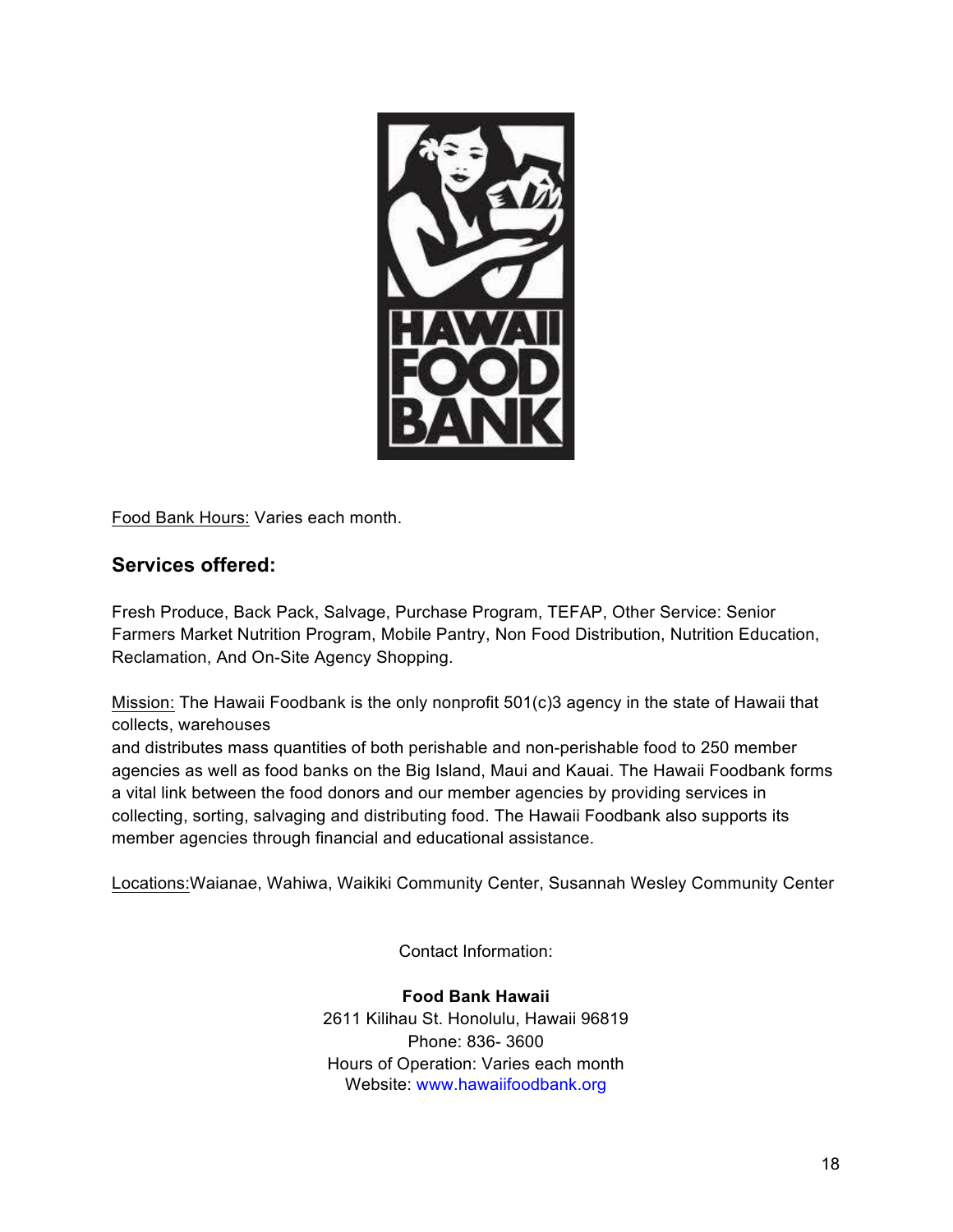

## **Food Services:**

The IHS Meal Program serves 3 hot meals a day – breakfast, lunch, and dinner – at both shelters 7 days a week. The Meal Program utilizes numerous volunteers to provide this service, and works very closely with the Hawaii Foodbank to obtain adequate ingredients for each meal.

- Breakfast is served at 7am
- Lunch is served at 12pm
- Dinner is served at 5:15 pm at the Women's and Families Shelter (Ka'aahi) and at 6pm at the Men's Shelter (Sumner)

All are welcome to come to IHS for meals.

Additionally, IHS and the Hawaii Foodbank partner together on the last Thursday of each month to distribute food to anyone that is in need through the "Ohana Food Drop". Together IHS and the Hawaii Foodbank provide take-home produce and meals for an average of 120 households each month.

For more information about the Meal Program, please contact:

#### **Ana Iose**

*Meal Program Manager* (808) 447-2904 Email: AnaI@ihs-hawaii.org

Contact Information:

**Institute for Human Services, Inc.** 546 Kaaahi St. Honolulu, HI 96817 Phone: 447-2800 Fax: 845-7190 E-mail: info@ihs-hawaii.org Website: www.ihshawaii.org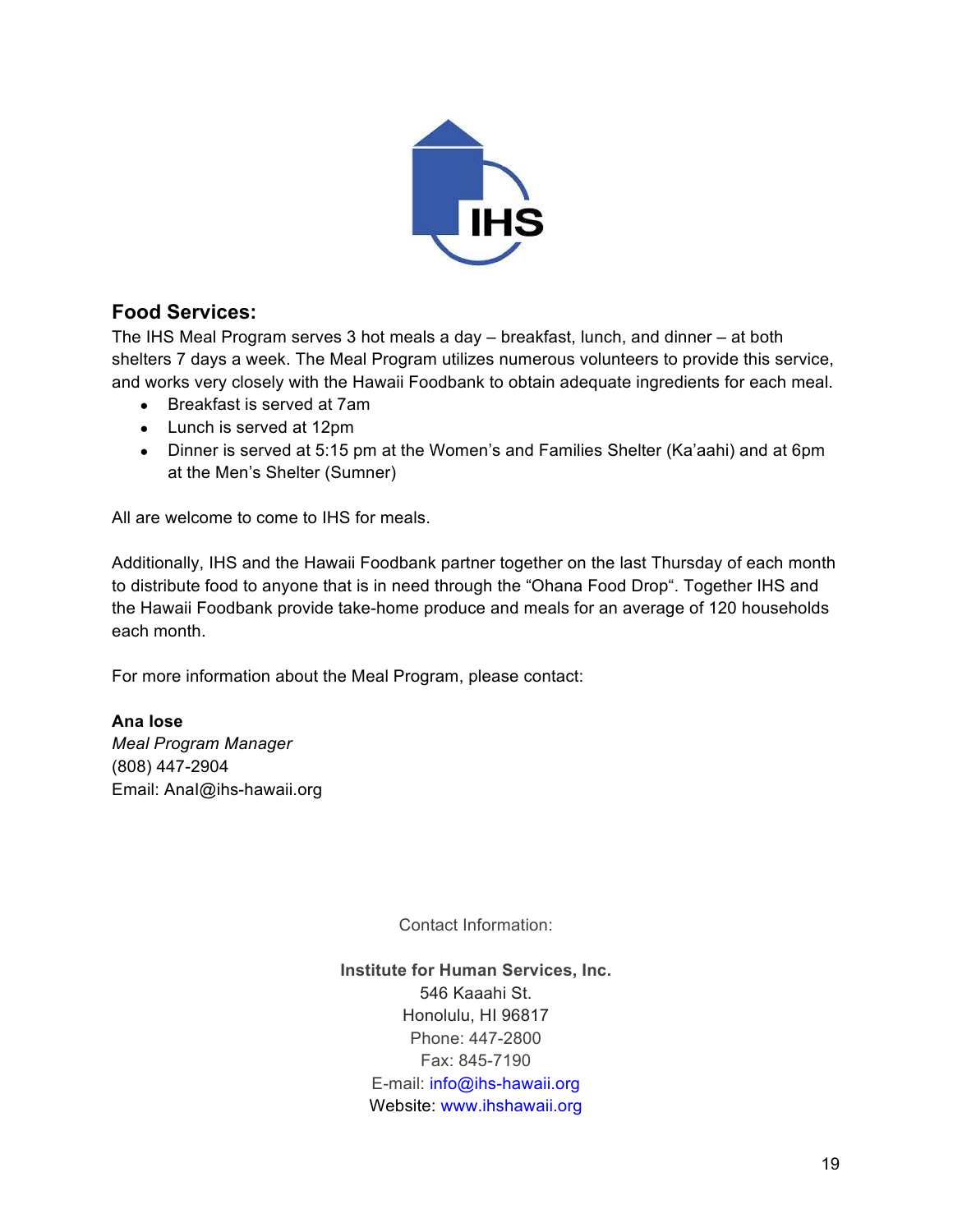

The River of Life Mission, is a 501(c)(3) non-profit organization registered in the State of Hawai'i. Our Mission is to restore broken lives through RESCUE, REHABILITATION and REINTEGRATION, all in the name of Jesus.

We are also committed to the care and stewardship of your financial resources by providing healthy and balanced nutritional meals, clothing, shelter, job training, and recovery treatment programs. Our beneficiaries consist of elderly senior citizens, handicapped, families with children, and countless men and women from every age group who are in some form of poverty, recovery, or facing chronic mental and physical illness including homelessness.

> Contact Information: **River of Life Mission** 101 N. Pauahi Street, Honolulu, HI 96817 Phone: 524-7656 Fax: 524-5064 Website: www.riveroflifemission.com Hours of Operation: Monday - Friday 8:00 a.m. - 8:00 p.m.



**Save the FoodBasket** program delivers food to those who are house bound or in rural areas and distributes groceries at a rented space in a centrally located church. All recipients get an equal amount of frozen meats, fresh produce, dairy, and canned and dried goods. Clients can also get a hot lunch twice a week. Other services include limited toiletries and cleaning supplies, nutrition classes, nutrition counseling, and other skills classes.

> Contact Information: **Save the FoodBasket Gregory House Programs** 200 N. Vineyard Blvd. Suite A #310, Honolulu, Hawaii 96817 Phone: 592-9022 Website: www.gregoryhouse.org Hours of Operation: Monday - Friday 09:00 a.m.- 05:00 p.m.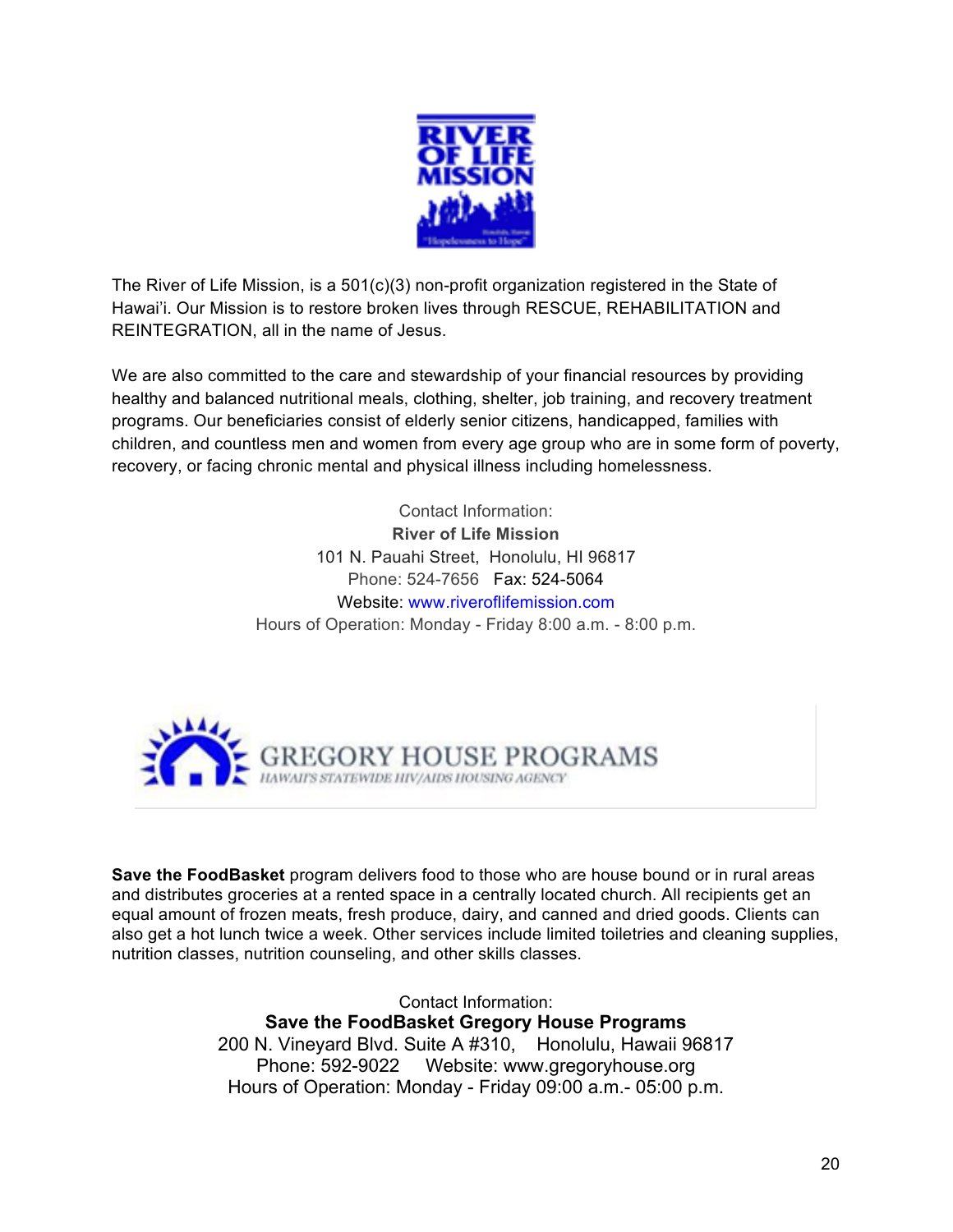## **Housing**



## CATHOLIC CHARITIES HAWAI'I

## **Shelter Services**

- **Housing Assistance Program (O'AHU)**
- We provide seniors with counseling on affordable housing options and also provide affordable shared housing for seniors (62 years and older). We also maintain the Oahu Housing Guide as an excellent resource for seniors able to do their own housing search. Phone: (808) 527-4777.
- **Mā'ili Land Transitional Housing Program (O'AHU)**
- A 44-unit project in Leeward O'ahu for families with children who are homeless and unsheltered. Education, employment preparation and case management services are required components of the program to help families gain the skills and resources needed to transition successfully to permanent housing. Phone: (808) 696-4885.
- **Supportive Services for Veteran Families**
- We help homeless veterans and those at risk of homelessness and their families achieve housing stability by providing resources that help them become or remain permanently housed.
- **Housing Placement and Homelessness Prevention Program**
- When funding is available, we provide emergency financial assistance for housing needs.

Contact Information:

**Catholic Charities Hawaii** 1822 Ke'eaumoku Street Honolulu, HI 96822 Phone: 521-4357 Website: www.catholiccharitieshawaii.org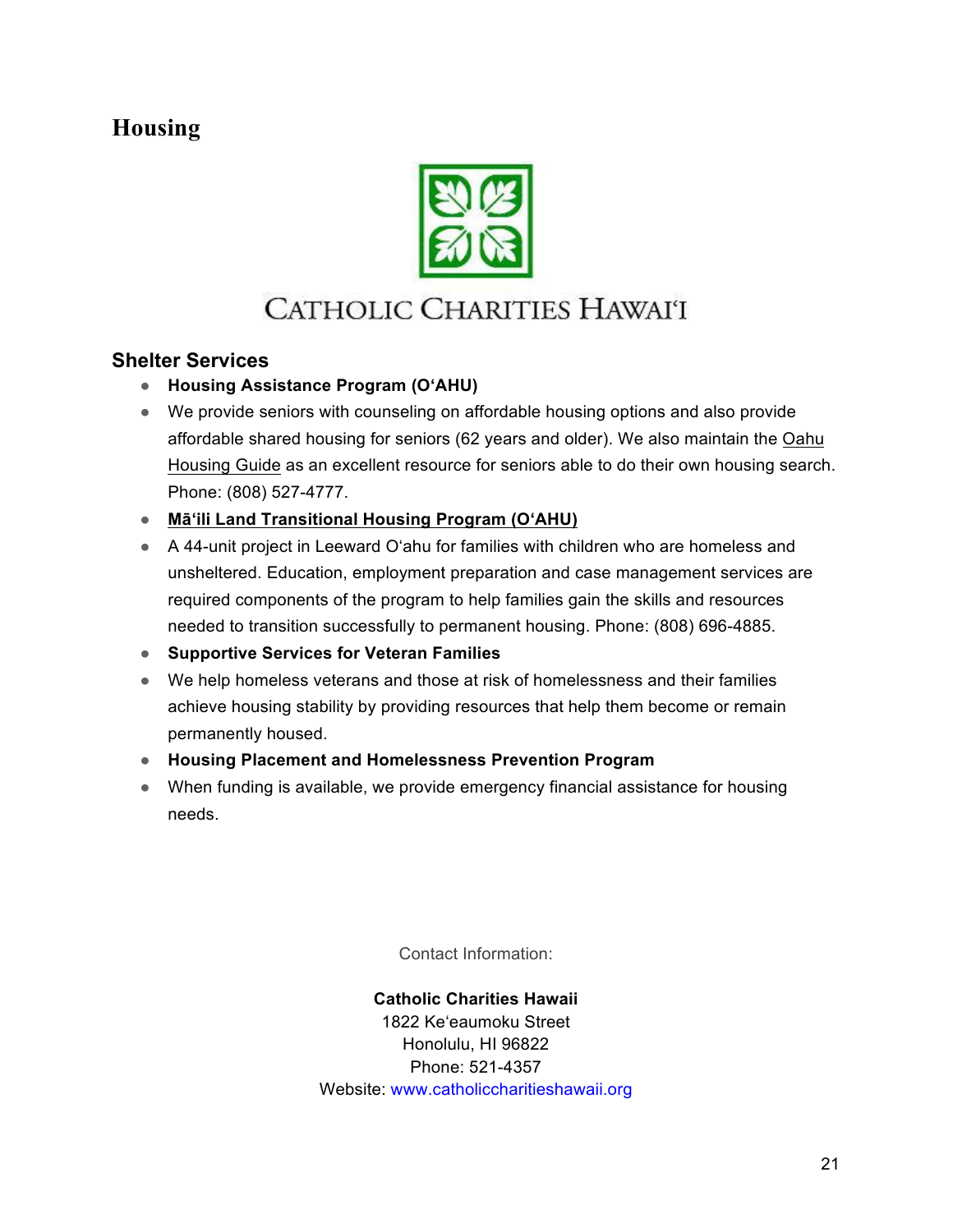

#### **Domestic Abuse Shelter**

The locations of our shelters are confidential. If you are in need of domestic abuse help, please call our Domestic Abuse Hotlines.

O'ahu: *Domestic Abuse Hotline: (808) 841-0822* West Hawai'i: *Domestic Abuse Hotline: (808) 322-7233* East Hawai'i: *Domestic Abuse Hotline: (808) 959-8864* **Eligibility:**

Child & Family Services accepts all victims of domestic violence and their children.

**Child and Family Service** 91-1481 Ft. Weaver Road, Ewa Beach, Hawaii 96706 Phone: 681-3500 Fax: 681-6353 Hours of Operation: 24 Hrs/Day; 7 Days/Wk Website: www.childandfamilyservice.org



#### **Services:**

Family Promise of Hawaii provides a Day Center open from 9 a.m.-5 p.m. Monday-Sunday for families to utilize while they are off work or watching young children. The center provides a safe environment for families and gives them access to showers, laundry, internet and kitchen facilities as well as case management and a mailing address. During the evening from 5:00 p.m.-7 a.m., families stay overnight at local congregations-rotating every week to a new congregation. Volunteers at the congregation provide dinner, food for lunch the next day, and breakfast for families.

## **Eligibility and fees:**

This program works with homeless families with children. They take families made up of at least one parent and one child. There must be no current substance abuse, domestic violence or untreated mental illness in the family. Parents must be working or willing to work. They seek families that are highly motivated to escape homelessness. There is no fee for service.

#### **Family Promise of Hawaii**

Honolulu Center Windward Center 245 North Kukui Street, #101 69 North Kainalu Drive Honolulu, HI 96817 Kailua, HI 96734 Phone: (808) 548-7478 Phone: (808) 261-7478 Website: www.familypromisehawaii.org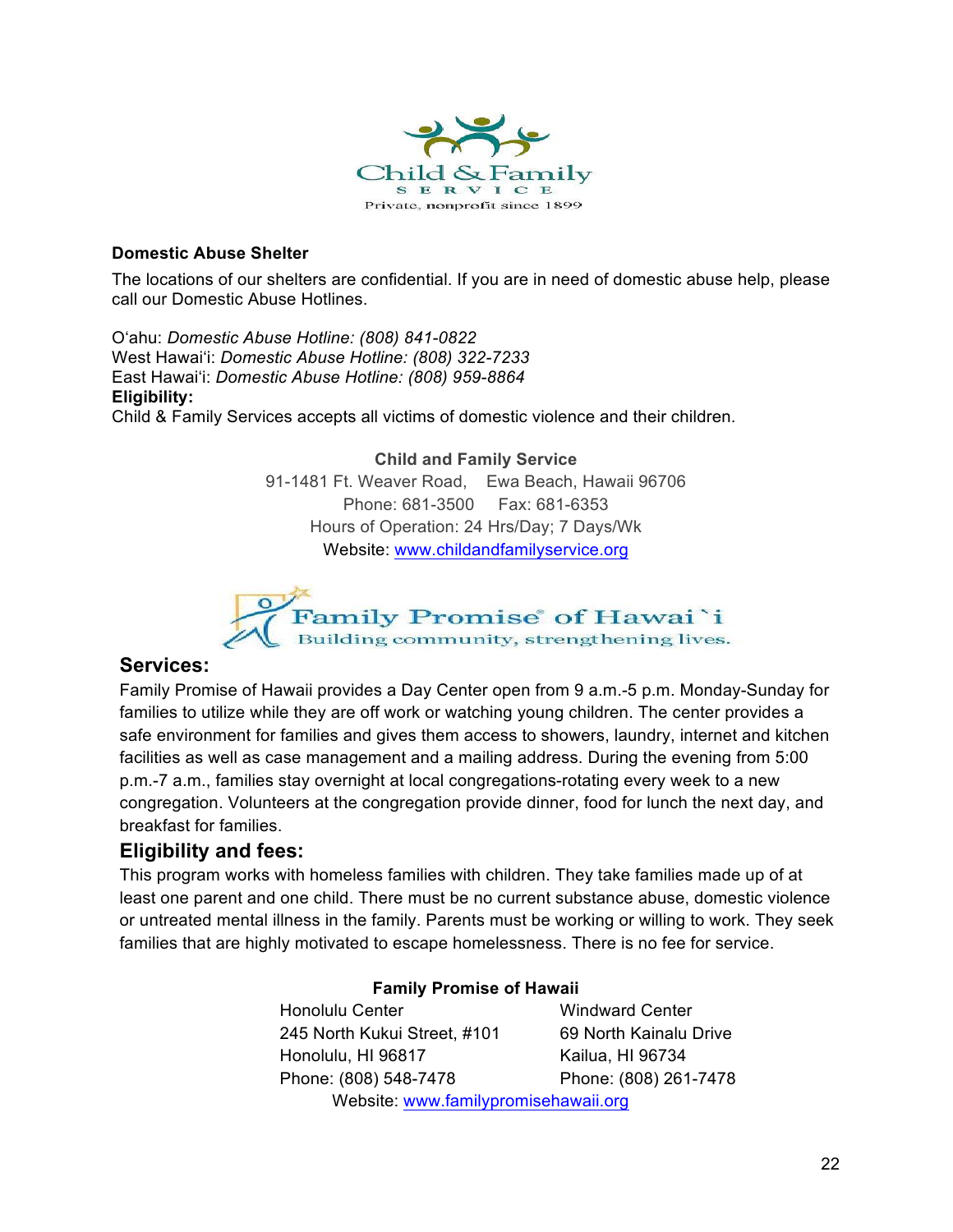

#### **Services**

The YWCA of O'ahu--Homebase transitional housing program was created for homeless, employed women making the difficult transition from challenging circumstances to becoming economically self-sufficient. The program includes housing and supportive services that help individuals regain stability as they move toward independent living and permanent housing. Program participants are eligible for six-month residency. Monthly rent, which includes two daily meals, is \$450.

#### **Eligibility**

Individuals interested in assistance and shelter through the Homebase transitional housing program must be must be homeless according to the U.S. Department of Housing and Urban Development's definition and must meet the following criteria:

- Single female; or Single parent with one dependent residing (males must be >5yrs)
- At least 19 years of age
- Free from drug and alcohol dependence
- Verifiable employment at least 20 hours per week
- Able to live unassisted and function well in community setting
- Available to volunteer two hours per week to the YWCA
- Committed to working toward self-sufficiency and economic advancement

#### **Fernhurst YWCA**

1566 Wilder Avenue, Honolulu, Hawaii 96822 Phone: 941-2231 Website: www.ywca.org Hours of Operation: 24 Hrs/Day; 7 Days/Wk



WIN assists families transitioning out of homelessness, and women emerging from incarceration.

We provide:

- Transitional housing on Oahu and Kauai for women paroled from incarceration
- Employment and housing placement
- Resources and referrals to all available services
- Case Management: one-on-one support

Contact Information:

#### **Women In Need**

98-939 Moanalua Rd. Aiea, HI 96701 Phone: 808.486-1996 Fax: 808.486-1997 Website: www.winhawaii.org/ Email: winhi@hawaiiantel.net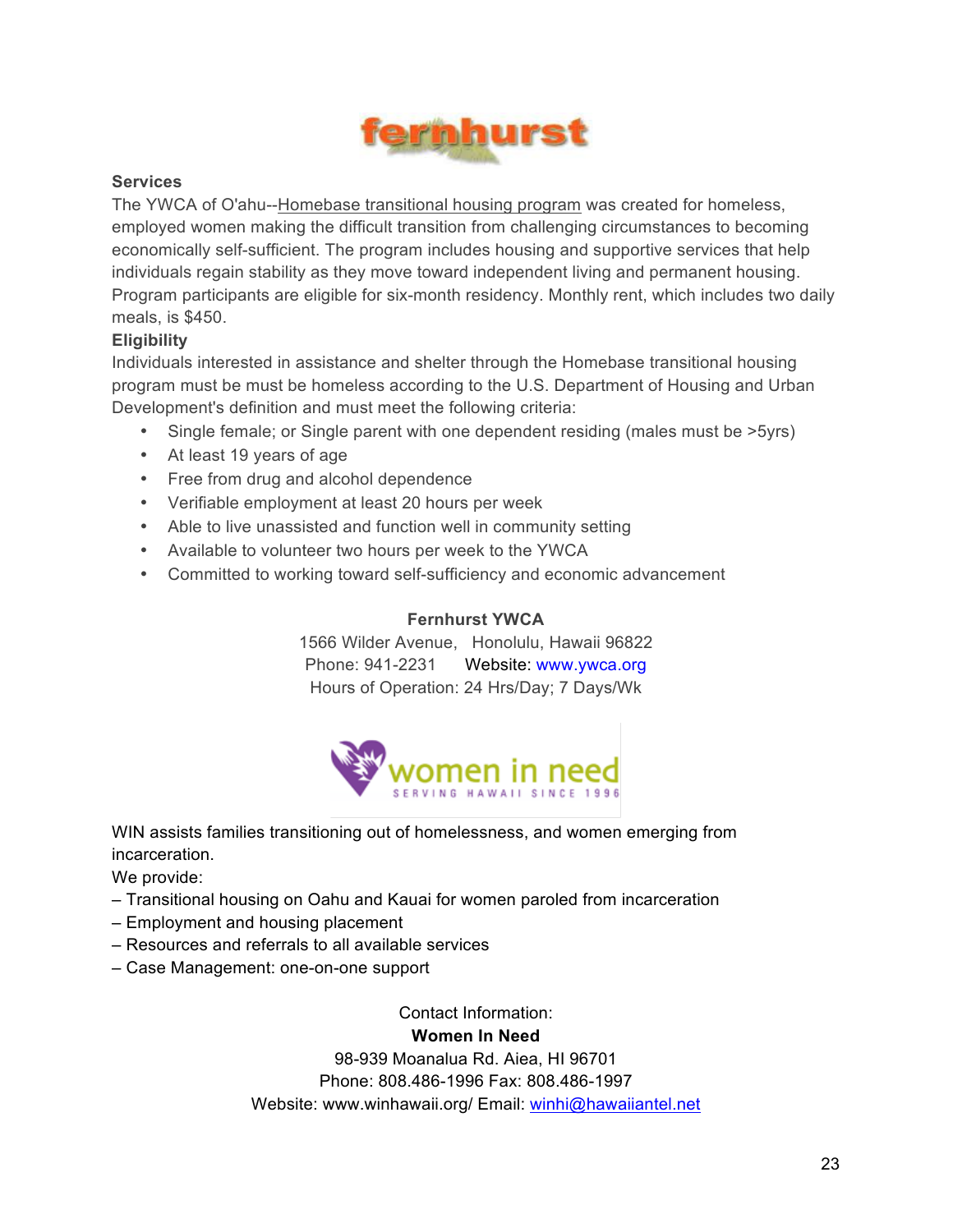

#### **Services:**

Gregory House Programs has developed and operates programs that provide housing and case management services; the goal is to end or prevent homelessness. In December 2012, a food and nutrition program was added after a successful merger with Save the FoodBasket. The housing programs help more than 270 individuals and families and Save the FoodBasket program feeds more than 300 annually. All services are provided on Oahu, with some housing assistance available to Neighbor Island applicants.

#### **Transitional Housing**

*Gregory House* has 11 beds for eligible persons who are homeless or at-risk of homelessness; *Community Residential Program* has 15 beds for eligible homeless persons only. Program includes on-site classes, group activities, and intensive case management. Participants may stay up to two years while they work on issues that affect stability, gain skills, and set goals towards independent housing.

#### **Emergency Housing**

*Temporary Shelter* is provided to homeless persons for up to two weeks at a YMCA/ economy hotel, while they work on a plan to secure more permanent housing and be more self-sufficient. *Emergency Assistance* provides short-term grants toward housing costs to end or prevent homelessness (security deposit, rent, utility, mortgage, etc.)

#### **Rental Assistance**

Several subsidy programs allow participants and their families to live independently in private rented units. Assisted units must be within the fair market rent limit and pass housing inspections. Generally, participants pay a portion of their household income towards rent and the program pays the remainder.

#### **Gregory House Programs**

200 N. Vineyard Blvd. Suite A #310, Honolulu, Hawaii 96817 Phone: 592-9022 Fax: 592-9049 Website: www.gregoryhouse.org Hours of Operation: Monday - Friday 09:00 a.m.- 05:00 p.m.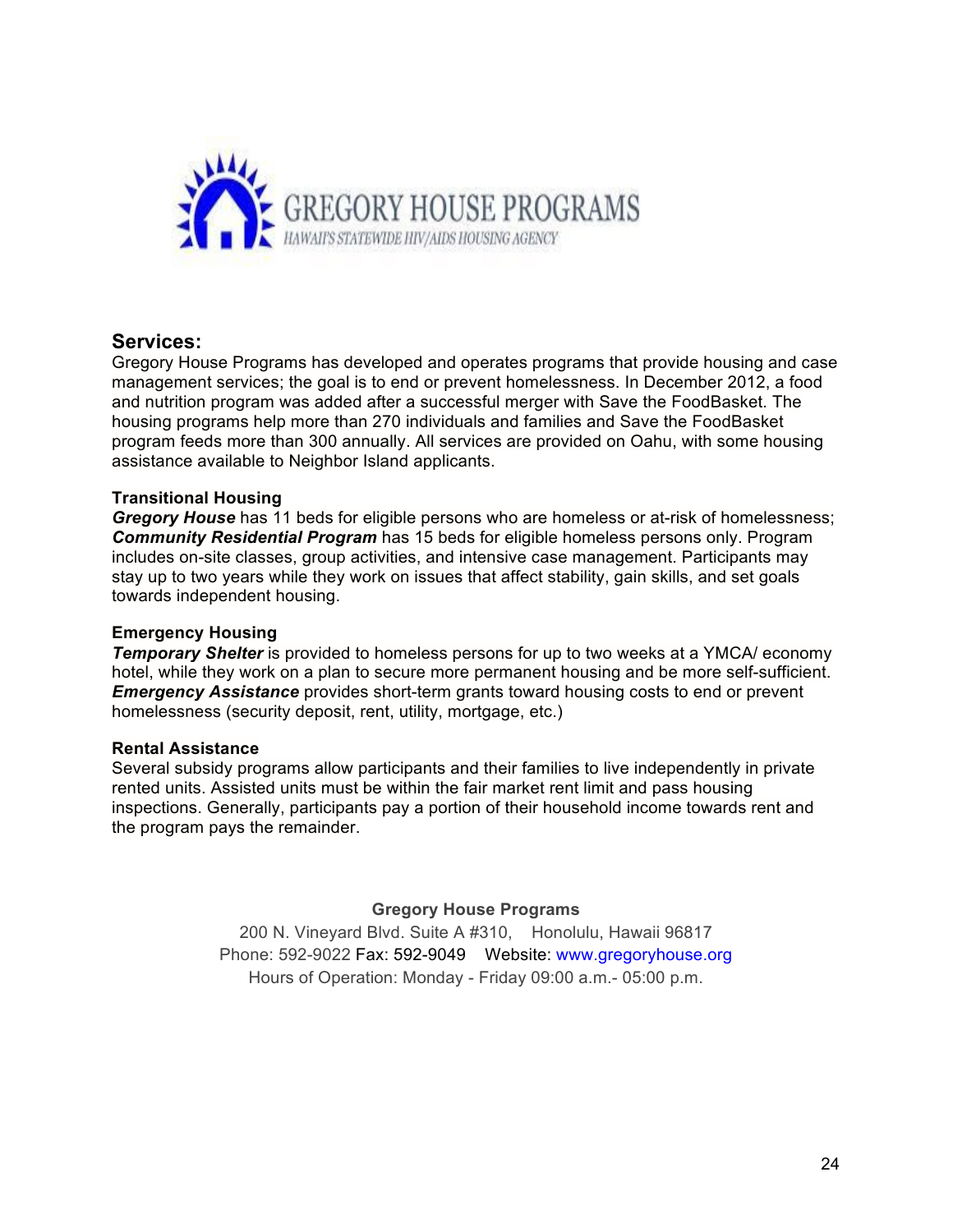

In crises situations, client youth often need a place to go on short notice. Hale Kipa Shelter Services provide physical shelter and emotional support for these youth, many of whom are awaiting placement in a more permanent setting. For runaways and youth in crisis, Hale Kipa shelters provide a place to regroup while their problems can be worked out and, as soon as possible, they can be reunited with their families.

#### **Emergency Shelter and Sanctuary**

Offers emergency shelter, support, protection and a structured environment to homeless, runaway, abused and neglected youth between 12 and 17 years of age. Group homes for boys and girls in Ewa and Honolulu are available for those who are in need of support, protection, and a structured environment

Ewa Emergency Shelter Program 589-1829, Ext. 155 Honolulu Emergency Shelter Program 589-1829, Ext. 156

#### **Kamala homes**

These temporary foster homes provide emergency foster home placement services for abused and / or neglected youth between 10 and 17 years of age.

Kamala Homes 589-1829, Ext. 150

Contact Information: **Hale Kipa Outreach Services** 615 Piikoi Street, Suite 203 Honolulu, HI 96814-3139 Phone: 589-1829 Fax: 589-2610 Hours of Operation: 24 Hrs/Day; 7 Days/Wk Website: www.halekipa.org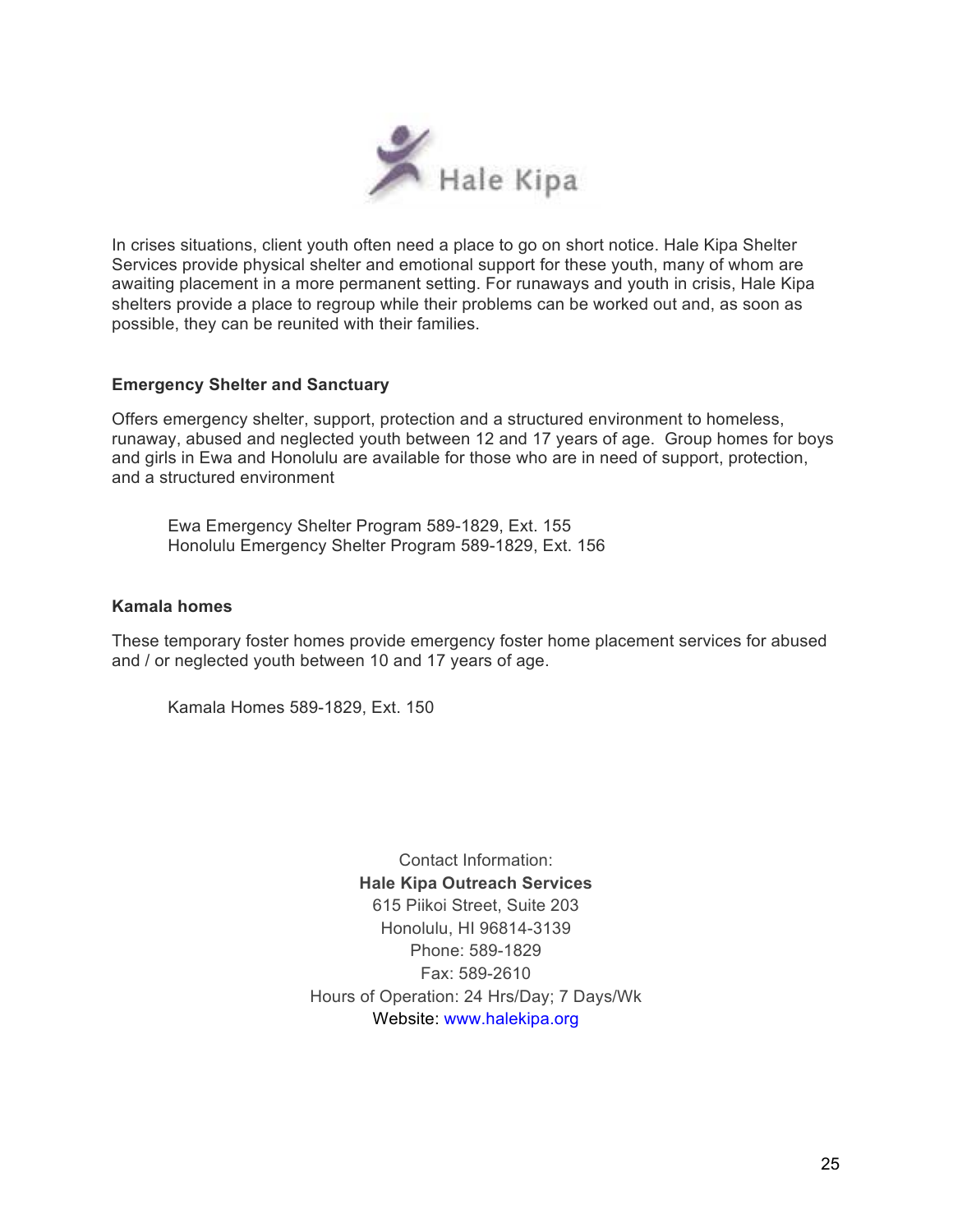

## **Department of Human Services Benefit, Employment & Support Services**

## **Homeless Program Services:**

Provide emergency and/or transitional shelter to stabilize the homeless and offer them a safe place to reassess and take control of their living situation. Provide empowerment and case management to enable families to obtain and retain permanent housing, economic independence, and self-sufficiency for the long-term. Provide services to homeless individuals and families including adequate meals or cooking facilities; client assessment/social services planning; case management; job training; medical and social services referrals; childcare; educational and life skills classes; and monitoring and follow-up after transitioning to permanent housing.

Contact Information:

http://humanservices.hawaii.gov/bessd/home/hp/homeless-programs/

## *Holomua Na Ohana*

#### **Services:**

Our primary focus is to offer housing to unsheltered families with minor aged children who are willing to work a program designed to assist them in removing barriers to employment and permanent housing. Provides a clean and sober, structured transitional housing/shelter, for homeless families with minor aged children. Housing includes self-contained studios, 1, 2, and 3 bedroom units with some furniture, appliances and laundry facility. Maximum stay: Up to 24 months on a 3 month renewable program agreement. Also provides direct referrals, transitional housing, educational classes and counseling, on site preschool as well as food and nutrition classes.

#### **Onemalu Shelter (808) 682-3869 Waimanalo Shelter (808) 259-6658**

## **Eligibility and fees:**

Homeless or at risk families with dependent children under the age of 18. Pregnant women in their last trimester. Clients must have enough income to cover program fees and complete the application. Fees vary depending on size of unit from \$335 to \$645.

> Holomua Na Ohana Phone: Onemalu Shelter 682-3869; Waimanalo Shelter 259-6658 Hours of Operation: Monday - Friday 09:00 a.m. - 05:00 p.m. Website: www.holomuanaohana.org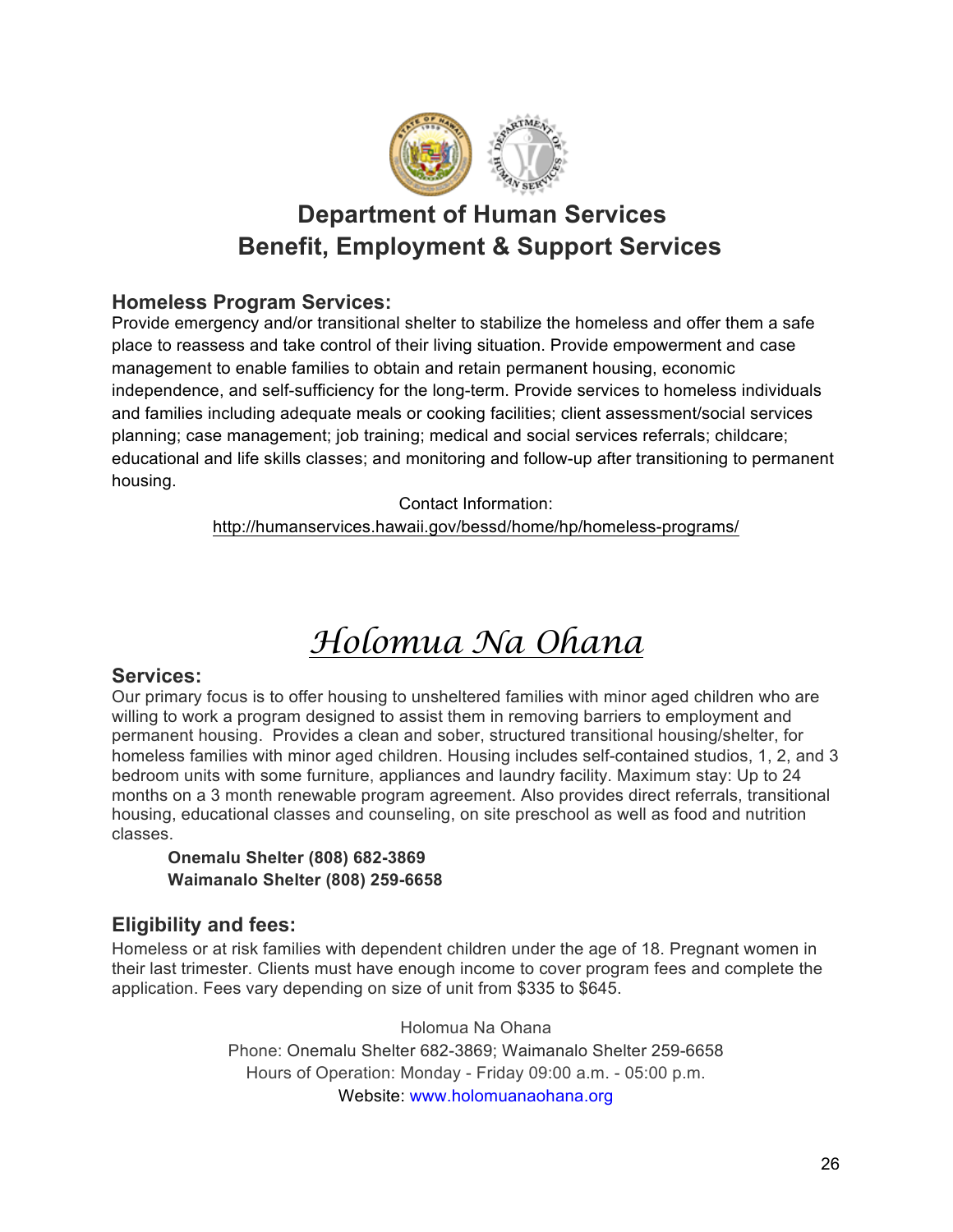

## **Services:**

**Kumuhonua** is a transitional living center located at Kalaeloa, Barbers Point. Kumuhonua is for single adults and couples (18 and over) who are homeless or at-risk for homelessness. Kumuhonua provides housing (up to 2 years), case management services and ongoing workshops and classes.

## **Eligibility and fees:**

Adults 18 years old or older Homeless or At-Risk of Homelessness Stable Source of Income: At least \$600 per month Able to Live Independently

## **Application Process**:

Application Consent to release/obtain information Government issued picture ID Verification of Homelessness Proof of Income Current TB Clearance (within one year)

> Honolulu Community Action Program Inc. **KUMUHONUA TRANSITIONAL LIVING CENTER** 91-1096 Yorktown St., Building 36

Kapolei, HI 96707 Phone: 682-5494 Fax: 682-5495 Email: kumuhonuaintake@hcapweb.org

Mailing Address: HCAP Kumuhonua Transitional Living Center P.O. Box 75547 Kapolei, HI 96707 Website: http://www.hcapweb.org/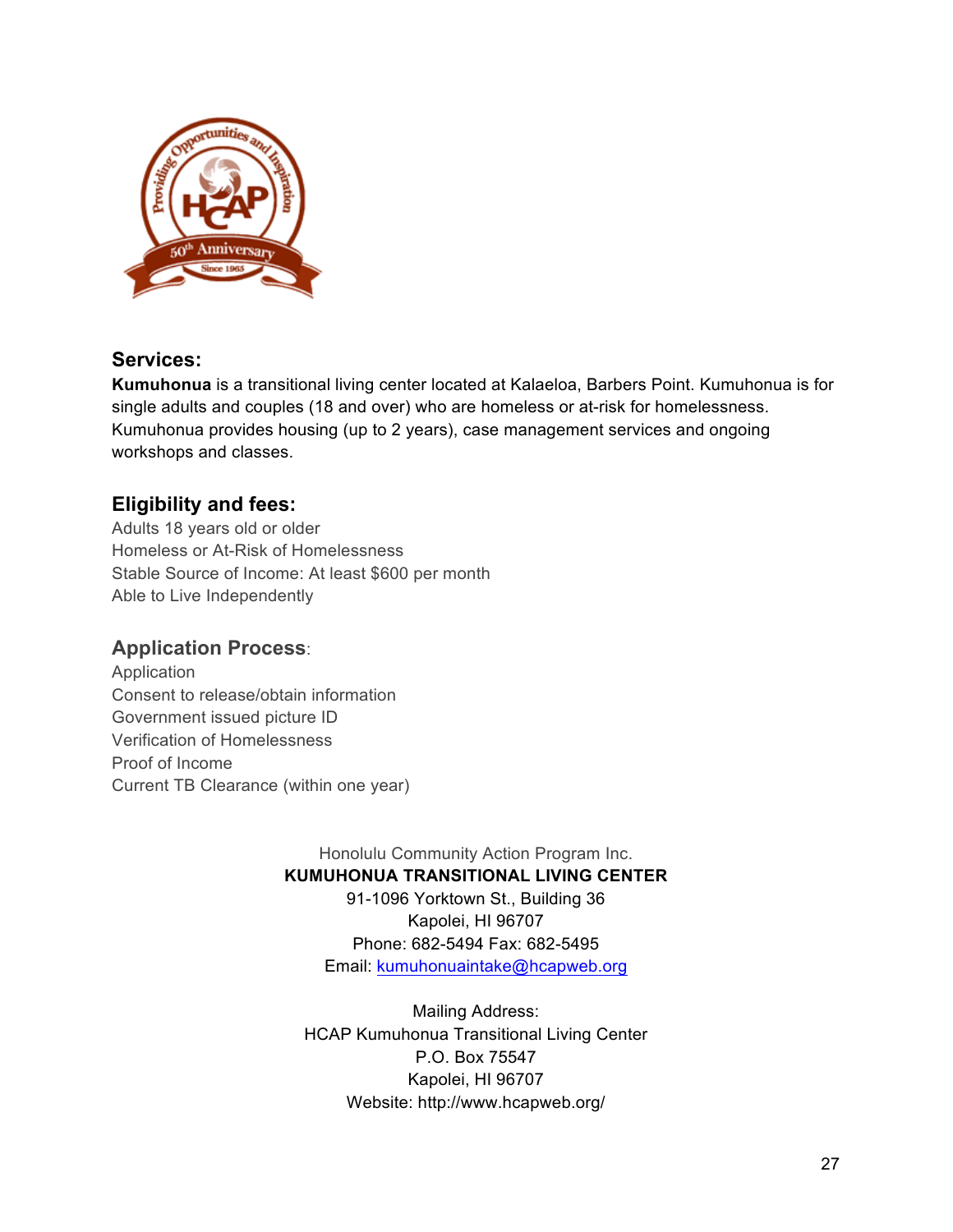

## **Transitional Homes**

HSI operates four transitional properties in metropolitan Honolulu — two for families, one for working individuals and one for the elderly. Each facility provides a variety of program services. Twenty studios at HSI's Sea Winds Apartments in Wai`anae are also transitional.

## **Eligibility**

All properties require applicants to be working at least 19 hours per week, except Kulaokahua. All properties require applicants to be referred by an outreach agency or emergency shelter.

Vancouver House 808-947-7181 Services offered: Transitional shelter for families. Fees vary, based on income.

#### Kulaokahua Apartments 808-599-5759

Services offered: Transitional shelter for people at least 62 years old. Fees vary, based on apartment size.

Na Kolea Rooms 808-946-8063 Services offered: Transitional shelter for individuals. Fees vary, based on income.

#### Loliana Apartments 808-522-0541

Services offered: Transitional shelter for families. Fees vary, based on family size.

Sea Winds Apartments 808-696-0061

Contact Information: **Housing Solutions, Inc.** PO BOX 11360, Honolulu HI 96828 · (808) 973-0050 Website: www.hsiservices.net/home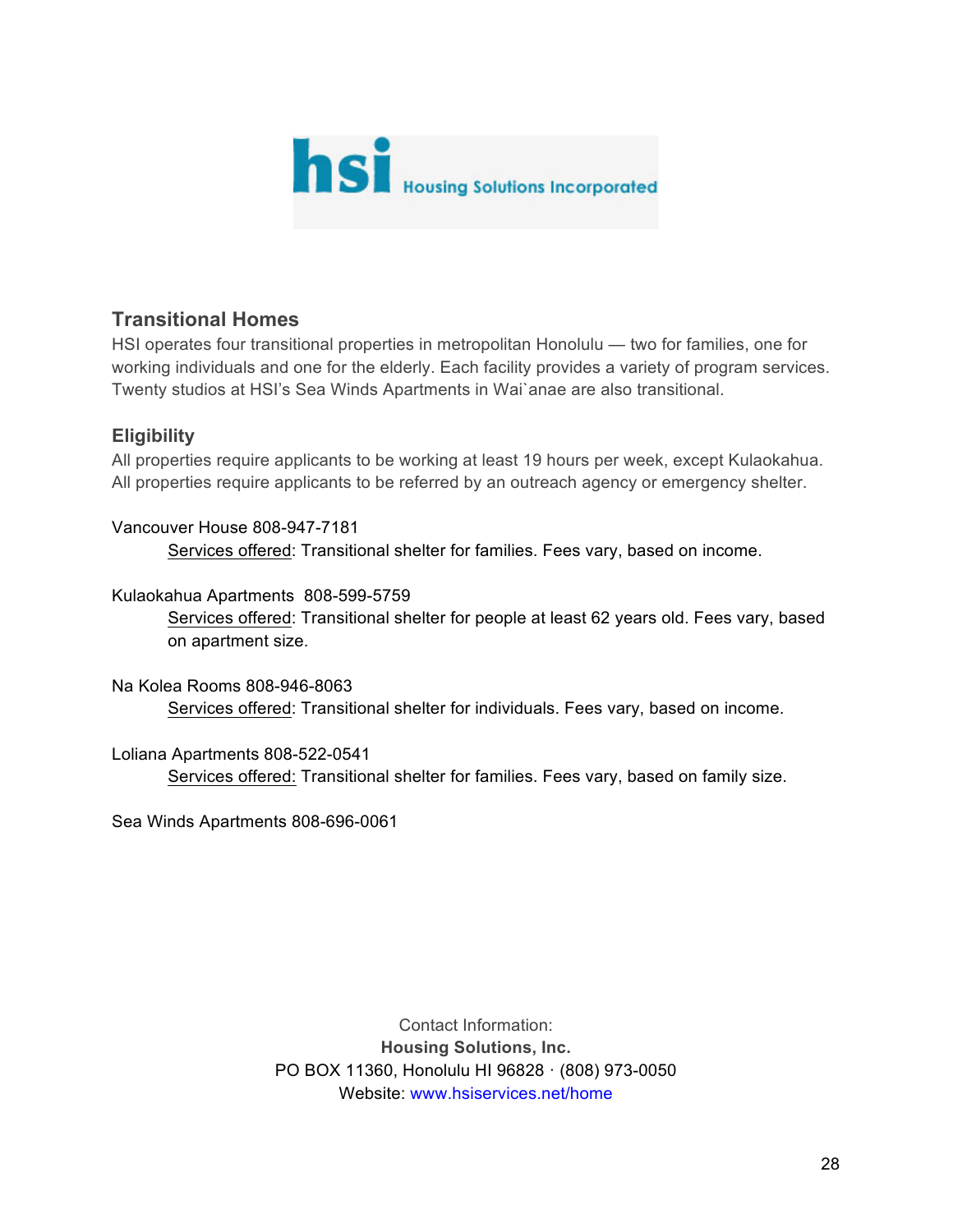

Services:

The Housing Program's main goal is to assist as many families and individuals as possible to either prevent them from becoming homeless or to help them out of homelessness. To accomplish this task, IHS has several different programs available that assist households by providing housing subsidies, security and utility deposits, first month's rent, or possibly even past due rent. Each program has different criteria, and applicants must provide documentation to be eligible. The Housing Program may also assist with obtaining and retaining suitable rental housing, provide case management services and landlord support as well as mediation of landlord/tenant issues.

#### **Emergency Shelter and Services:**

A stay at IHS affords men, women and children a safe place to sleep, hot showers, access to internet and e-mail, postal mail and telephone service, storage, and washers and dryers to do laundry.

#### **Housing Programs:**

- Employment Program
- Shelter Plus Care Program
- Temporary Assistance for Needy Families Program (TANF)
- Homelessness Prevention and Rapid Re-housing Program (HPRP)
- Housing First Program
- North Shore Homeless Assistance Project

#### Eligibility and fees:

Shelter for single women, single men, and families who are homeless. Monthly fee due at intake; Fee may be waived as needed.

> Contact Information: **Institute for Human Services, Inc.** 546 Kaaahi St. Honolulu, HI 96817 Phone: 447-2800 Fax: 845-7190 E-mail: housing@ihs-hawaii.org Website: www.ihshawaii.org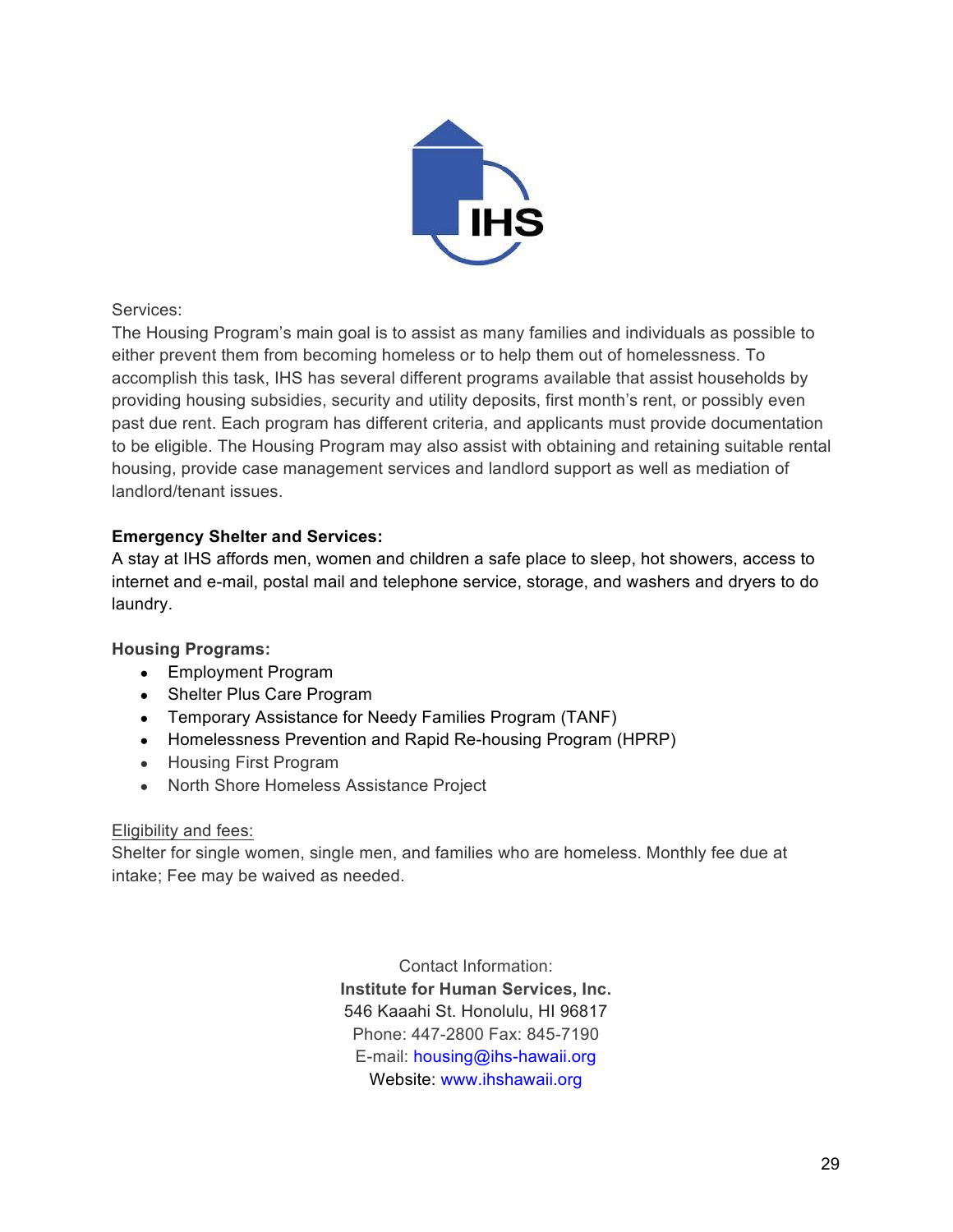

#### **Services:**

The shelter sleeps over 120 individuals. Guests are provided with an evening meal and lockers for personal items. The shelter also provides social services to aid our guests with rental assistance, medical issues, and life skills such as budgeting. The goal of Lighthouse Outreach Center is to move our guests out of the shelter to temporary housing, alleviating worries of day-to-day existence, and allowing planning for the future.

> **Lighthouse Outreach Center** 94-230 Leokane Street Waipahu, HI 96797 Phone: 680-0823 Hours of Operation: Daily 05:30 p.m. - 07:30 a.m. Website: www.wearelighthouse.org



#### **NEXT STEP SHELTER** (Managed by Waikiki Health Center)

#### **Services:**

Emergency shelter for families, couples and individuals

**Eligibility Criteria**: Homeless or at risk of being homeless.

**Requirements**: TB clearance card, Homeless verification letter, documentation verifying income (if applicable), birth certificates (children only).

#### : **Next Step Shelter**

Pier 1 off Forrest Avenue in the Kaka'ako area Mailing address: P.O. Box 941, Honolulu, HI 96808 Phone: 585-8800 Fax: 690-9275 Website: www.waikikihc.org/ Hours of Operation: Monday to Saturday 5:30 p.m. to 8:30 a.m. Saturday and Sunday Open all day Intake Hours: Monday to Thursday 1:00 p.m. to 4:00 p.m. Friday Closed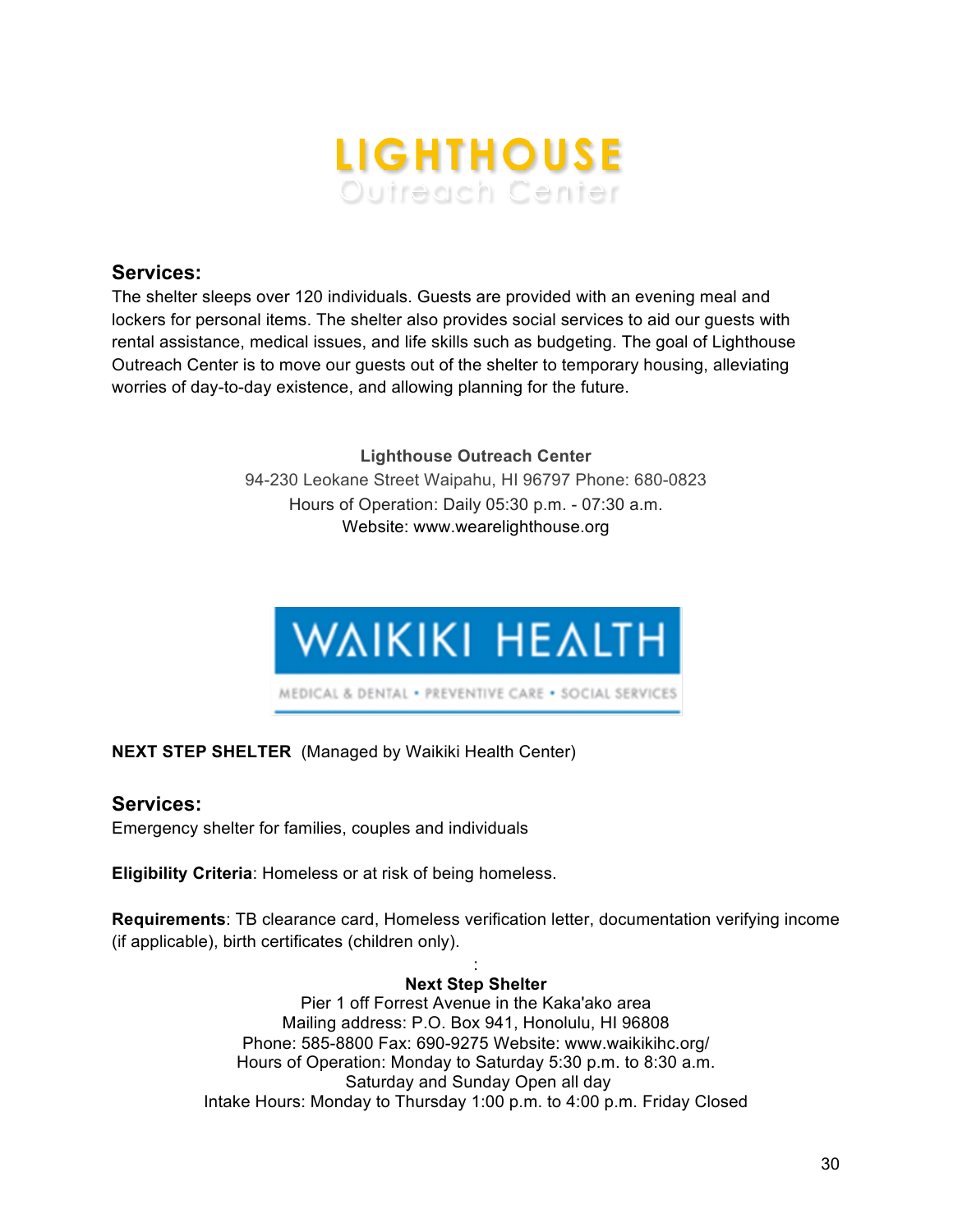

**SAFE HAVEN**

Safe Haven helps people with mental illnesses who are homeless, and tend to be vulnerable, disoriented and fearful. Many are victims of robbery, rape or attack. They are overwhelmed by the expectations of traditional programs. Many lack insight into their mental illness and therefore decline available services and treatment.

A large percentage of people who are homeless have mental illness. In Hawaii, that percentage amounts to up to 3,000 individuals.

Safe Haven acts as a "portal of entry" to housing and treatment. It provides a secure, nonthreating, supportive environment, as well as access to psychiatric, medical and social services.

Safe Haven also provides specially tailored outreach, case management, residential, medical and psychiatric services for this segment of Hawaii's homeless population, including:

• Residential, clinical and medical care, provided by Mental Health Kokua, include transitional housing and 24 hour on-site staffing for up to 25 people. Social rehabilitation services assist participants in developing skills that will help them to stabilize and attain/succeed in permanent living situations. Psychiatric and medical care are available to eligible residents.

> Contact Information: **Safe Haven, Mental Health Kokua**  41 South Beretaina Street Honolulu, HI 96813 Phone: 524-SAFE (7233) Fax: 524-0353 E-mail: mhk@mentalhealthkokua.org Website: www.mentalhealthkokua.org/safehaven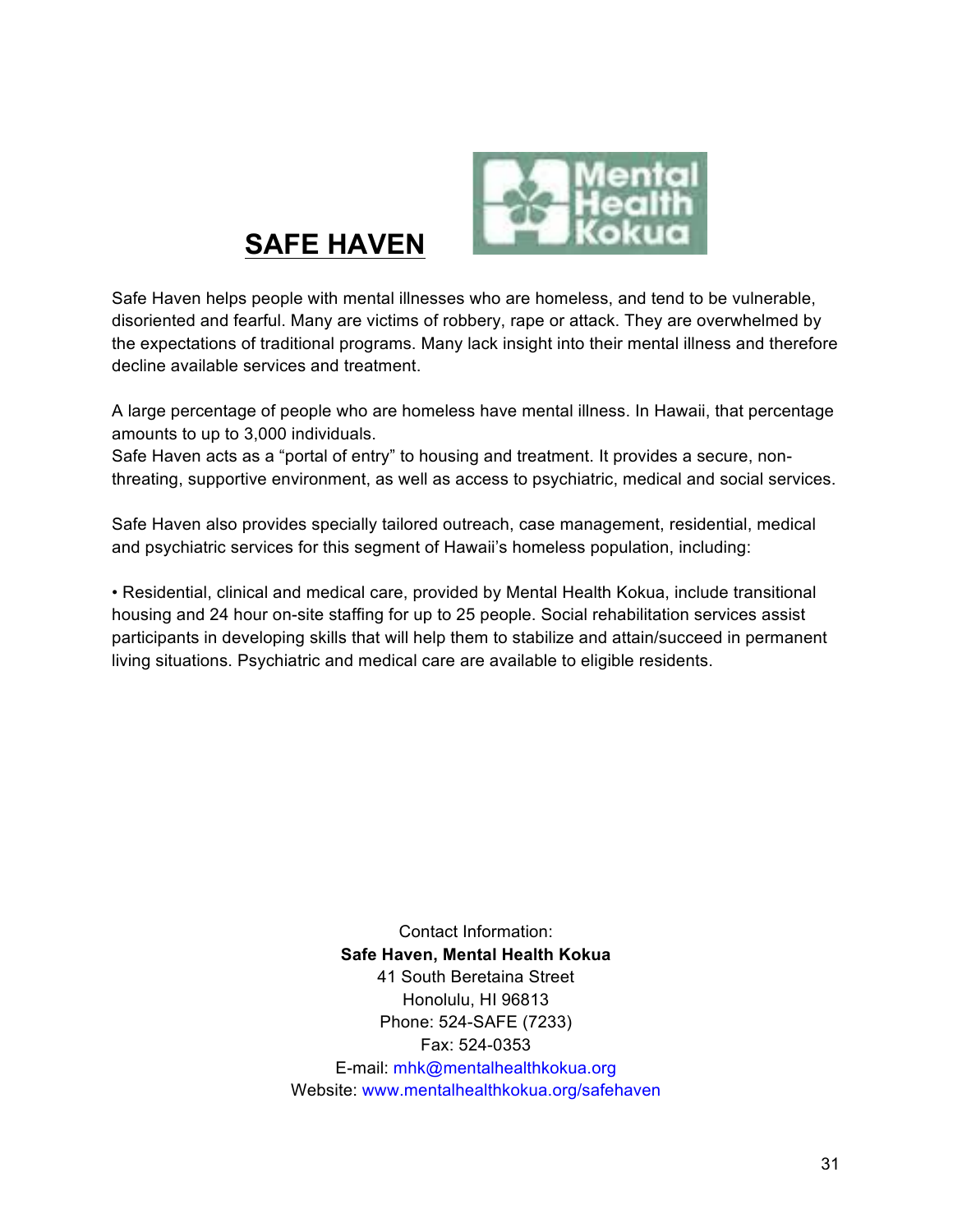## Steadfast Housing Development Corporation

## **Services:**

To provide housing and employment opportunities to persons with serious and persistent mental illness in pursuit of recovery and life goals of their choosing.

## **Eligibility:**

Programs are funded by the state and federal governments and serve approximately 1200 persons annually based on those who are most at risk.

> **Steadfast Housing Development Corporation** 888 Iwilei Rd. Suite 250 Honolulu, HI 96817 Phone: 599-6230 Hours of Operation: Monday – Friday 8:00 a.m. – 5:00 p.m. Website: www.steadfast-hawaii.org/



## **Services:**

Emergency shelter, housing search and information, housing/shelter, information and referrals on: HUD-assisted rental housing including Public Housing and Housing Choice Voucher Program; Homeownership with the FHA Mortgage Insurance Program; Reverse mortgage (HECM); Renovation mortgages; Homeless programs funded through HUD.

## **Eligibility and fees:**

Income limits for HUD-assisted rental housing including Public Housing, Housing Choice Voucher program and Multifamily Housing rental program. Most services are free.

> Contact Information: **U.S. Department of Housing and Urban Development** Honolulu Field Office 1132 Bishop Street, Suite 1400 Honolulu, HI 96813-4918 Phone: 457-4662 Fax: 457-4694 Office Hours: Monday through Friday 8:00 a.m. to 4:00 p.m. Website: http://portal.hud.gov/hudportal/HUD?src=/states/hawaii/offices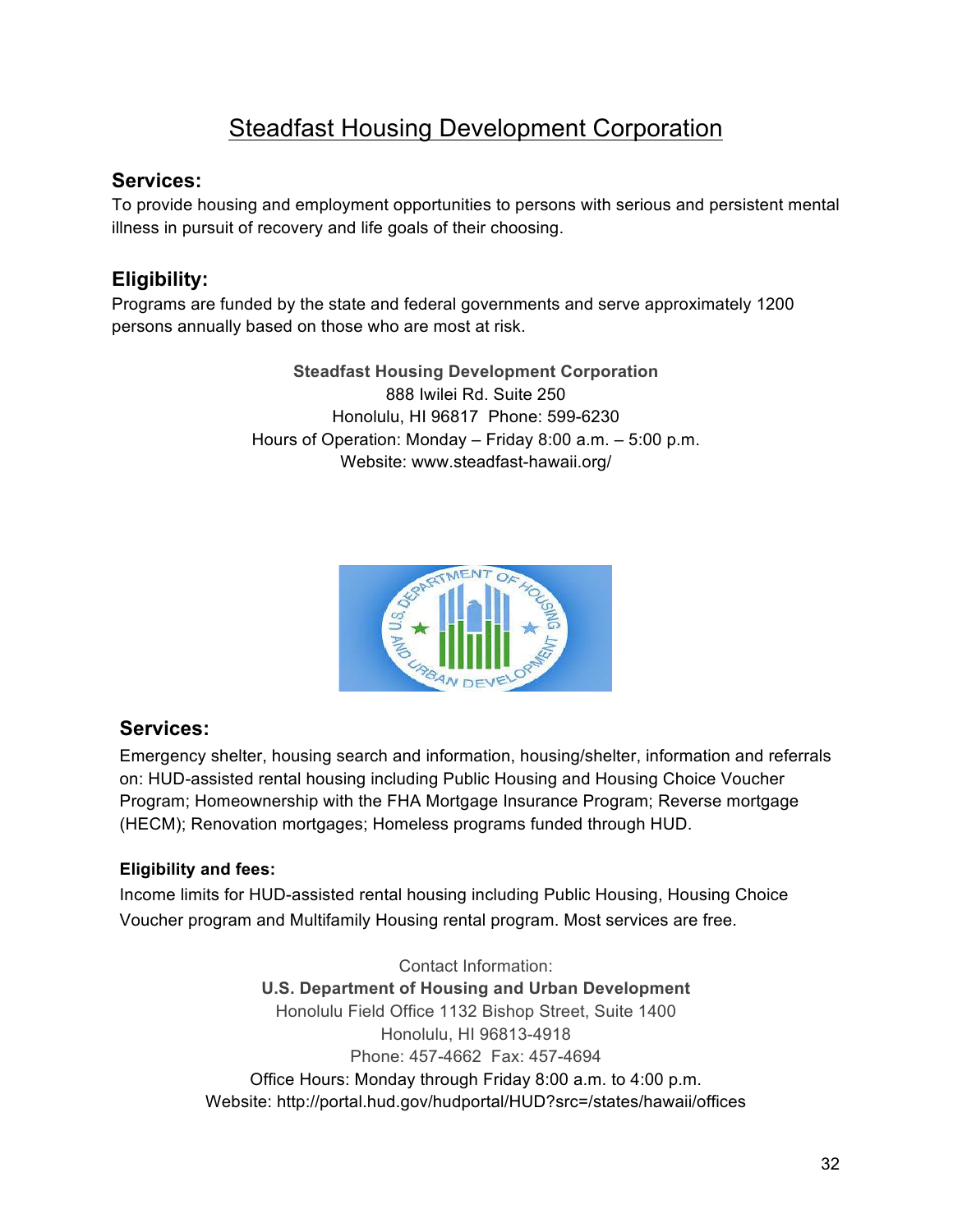

## **Barber's Point**

## **Services:**

Provides shelter and transitional housing shelter for single homeless military veterans. Substance Abuse Treatment, Case Management

## **Eligibility and fees:**

Homeless individuals on Oahu with referral by approved outreach agency. Fee based on 30% of monthly income, no more than \$200 per month.

## **Waianae Civic Center**

## **Services:**

Waianae Civic Center is the only U.S.VETS location that provides services to both veterans, civilians and their families.

WCC began serving the Hawaii homeless population in March 2007 and currently serves 300 men, women and children each day.

## **Eligibility and fees:**

Priority goes to homeless individuals / families of the Leeward Coast of Oahu with referral by approved outreach agency and/or other "at-risk" individuals / families with proper documentation.

Contact Information:

91-1039 Shangrila Way 85-638 Farrington Highway Kapolei, Hawaii 96707 Waianae, Hawaii 96792 Phone: 682-9000 **Phone: 696-6711** Fax: 682-9004 Website: www.usvetsinc.org Website: www.usvets.org

U.S.VETS Barber's Point Communication CONS.VETS Waianae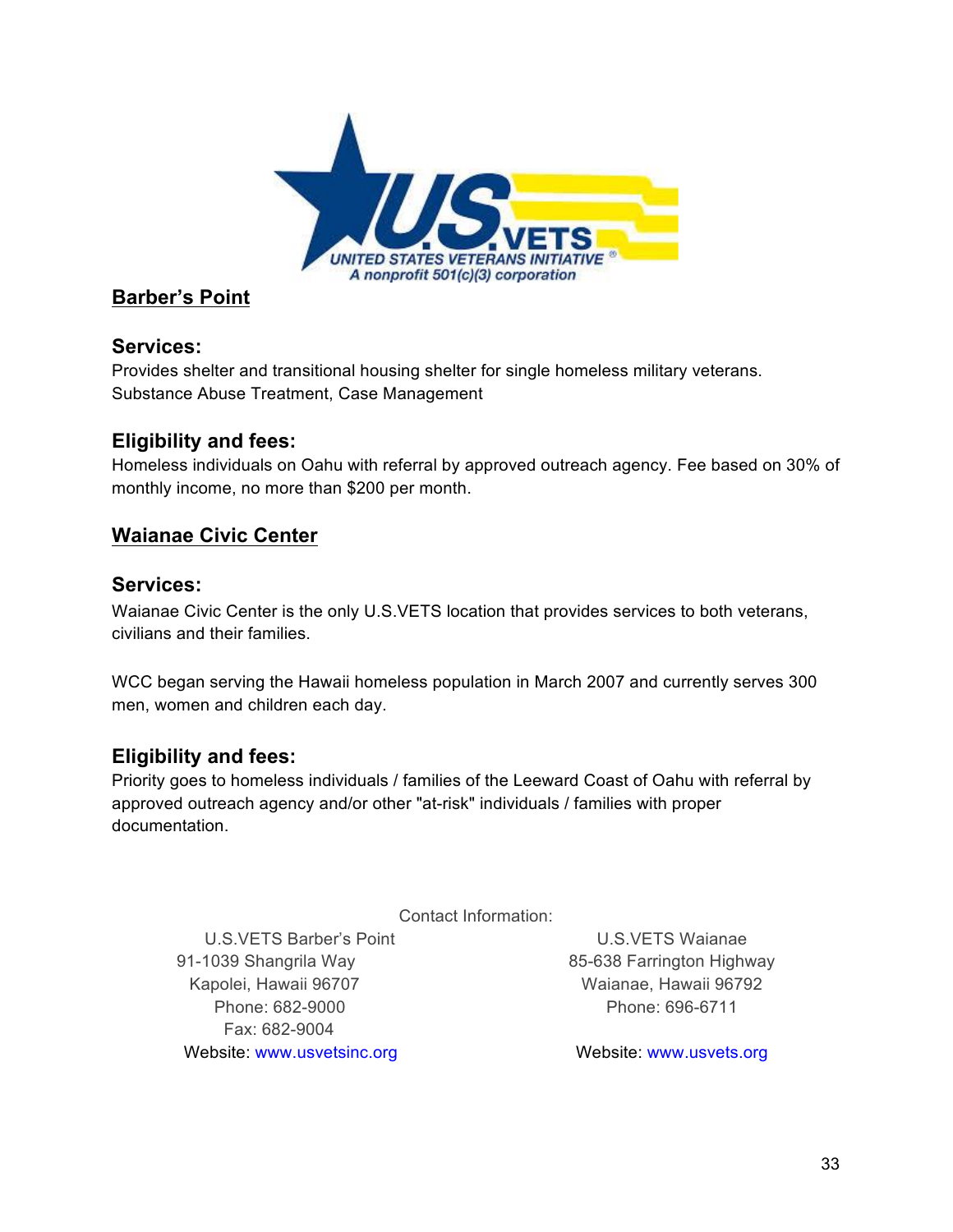

## **Department of Human Services Benefit, Employment & Support Services**

#### HOMELESS SERVICES AGENCIES DIRECTORY

#### **Alternative Structures International** (808) 696-2655

86-660 Lualualei Homestead Road Waianae, Hawaii 96792 www.asihawaii.org

Ohana Ola o Kahumanu Shelter (Transitional, Families) 696-4095 \*Villages of Maili "Ulu Ke Kukui" (Transitional, Singles & Families) 620-9011

#### **Catholic Charities Hawai'i** (808) 524-4673

1822 Keeaumoku Street Honolulu, HI 96822 www.catholiccharitieshawaii.org

Maili Land Transitional Housing Program (808) 521-4357

## **Family Promise of Hawaii** (808) 548-7478

245 N. Kukui Street, Suite 101 Honolulu, HI 96817 www.familypromisehawaii.org

Honolulu Family Center (Emergency, Singles & Families) Windward Family Center (Emergency, Singles & Families)

#### **Gregory House Programs** (808) 592-9022 200 N. Vineyard Blvd., Suite A-310 Honolulu, HI 96817 www.gregoryhouse.org

Gregory House (Transitional, Singles) Community Residential Program (Transitional, Singles)

**Hale Kipa, Inc**. (808) 589-1829 615 Piikoi Street, Suite 203 Honolulu, Hawaii 96814 www.halekipa.org

Men's Transitional Living Program, A'awa (Transitional, Young Men) Men's Transitional Living Program, Maka'aloa (Transitional, Young Men) Women's Transitional Living Program, Apa'a (Transitional, Young Women)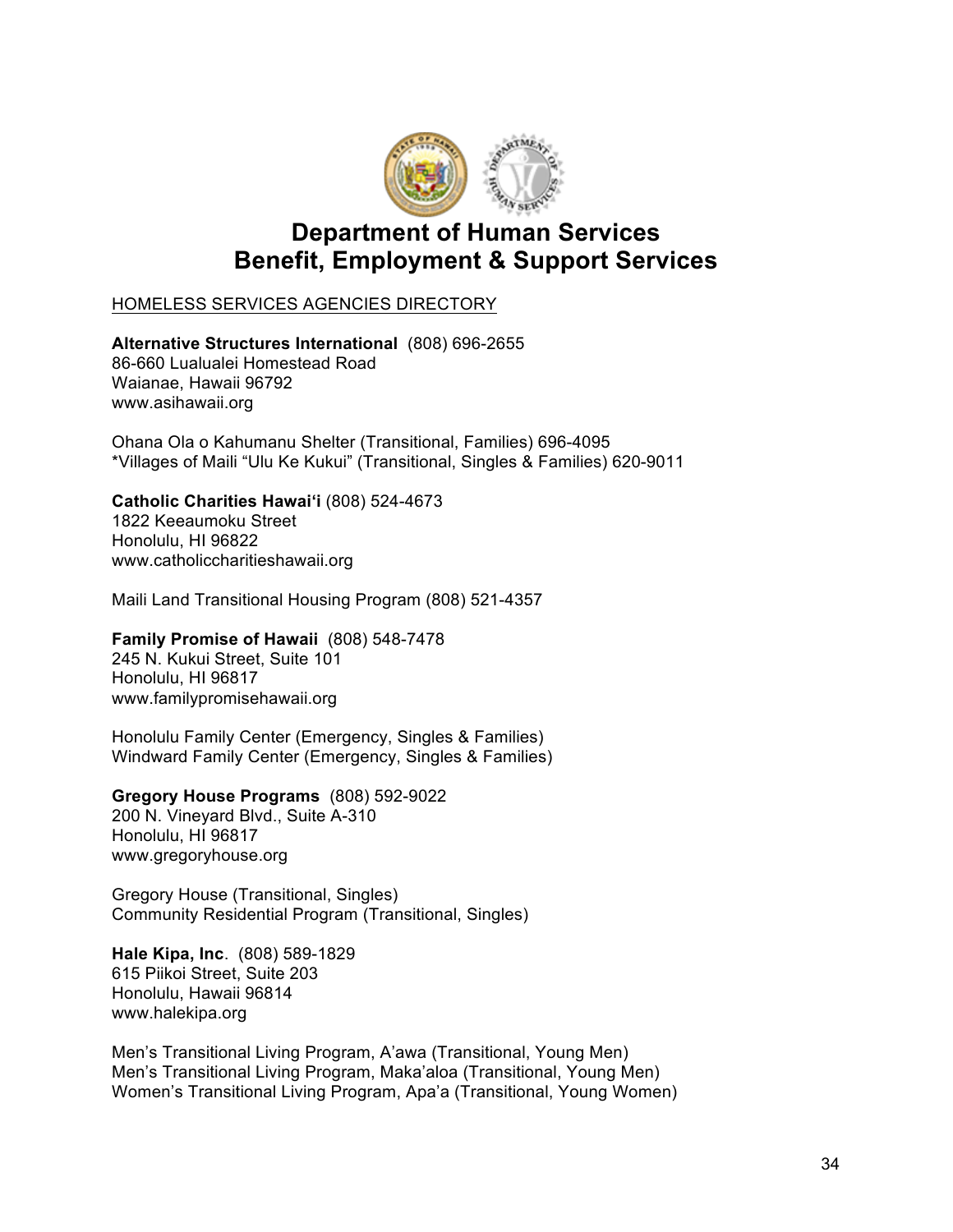#### **Waikiki Health Center** [formerly (H5)] (808) 922-4787 277 Ohua Ave Honolulu, Hawaii 96815 www.waikikihc.org

\*Next Step Shelter (Emergency Singles & Families) (808) 922-4790

#### **Holomua Na Ohana** (808) 259-6658 1325 Wilder Ave., #Makai 20

Honolulu, Hawaii 96822 http://holomuanaohana.org

\*Onemalu Shelter (Transitional, Singles & Families) (808) 682-3869 \*Weinberg Village Waimanalo (Transitional, Families) (808) 259-6658

**Honolulu Community Action Program** (808) 521-4531 33 South King Street, Suite 300 Honolulu, Hawaii 96813 www.hcapweb.org

\*Kumuhonua (Transitional, Singles & Families) 682-5494

**Housing Solutions, Inc**. (808) 973-0050 2734 South King Street, #100 Honolulu, Hawaii 96826

\*Kulaokahua Shelter (Transitional, Elderly) (808) 599-5759 Loliana Shelter (Transitional, Families) (808) 522-0541 \*Nakolea Shelter (Transitional, Working Singles) (808) 946-8063 Vancouver House Shelter (Transitional, Students) (808) 947-7181

#### **Institute for Human Services** (808) 447-2824

546 Ka'aahi Street Honolulu, Hawaii 96817 www.ihshawaii.org

Ka'aahi Street Shelter (Emergency, Women & Children) (808) 447-2800 Sumner Street Shelter (Emergency, Men) (808) 447-2900

## **Kahikolu Ohana Hale O Waianae** (808) 697-7300

85-296 Ala Hema Street Waianae, Hawaii 96792 www.kohow.org

KOHOW (Transitional, Singles & Families)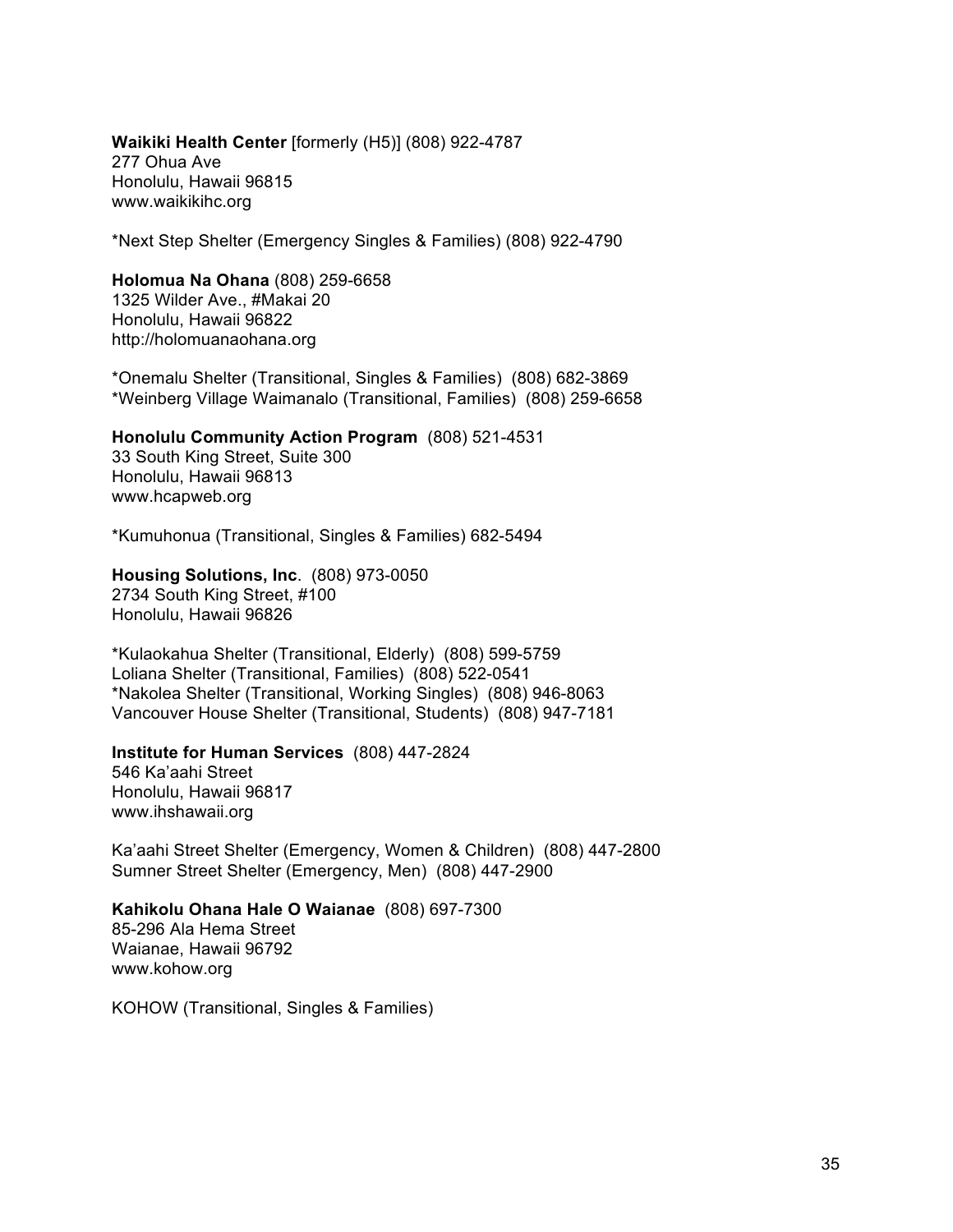**Mental Health Kokua** (808) 737-2523 1221 Kapiolani Blvd., Suite 345 Honolulu, Hawaii 96814 www.mentalhealthkokua.org

Safe Haven (Transitional, Singles) (808) 524-7233

**River of Life Mission** (808) 524-7656 100 North Pauahi Street Honolulu, Hawaii 96817 www.riveroflifemission.com

Lighthouse Outreach Center, Waipahu (Emergency, Singles & Families) (808) 680-0823

**Steadfast Housing Development Corporation** (808) 599-6230

677 Ala Moana Blvd., Suite 713 Honolulu, Hawaii 96813 www.steadfast-hawaii.org

\*Hale Ulu Pono (Transitional, Singles – Mentally Ill) (808) 682-4466

#### **United States Veterans Initiative** (808) 682-9000

Barber's Point Office PO Box 75329 Kapolei, HI 96707 www.usvetsinc.org

Waianae Civic Center "Paiolu Kaiaulu" (Transitional, Singles & Families) (808) 644-1400 US Veterans-In-Progress "VIP" (Transitional, Singles) (808) 682-9000

#### **Waianae Community Outreach** (808) 697-3300

P.O. Box 1912 Honolulu, Hawaii 96792 www.wcohawaii.org

\*Onelau'ena "Hope for a New Beginning Shelter" (Emergency, Singles & Families) (808) 682- 4673

**Women In Need** 808.486-1996 98-939 Moanalua Rd. Aiea, HI 96701 http://winhawaii.org/ Email: winhi@hawaiiantel.net

Contact Information:

#### **Department of Human Services**

Benefit, Employment and Support Services www.humanservices.hawaii.gov/bessd/home/hp/homeless-services-agencies-directory/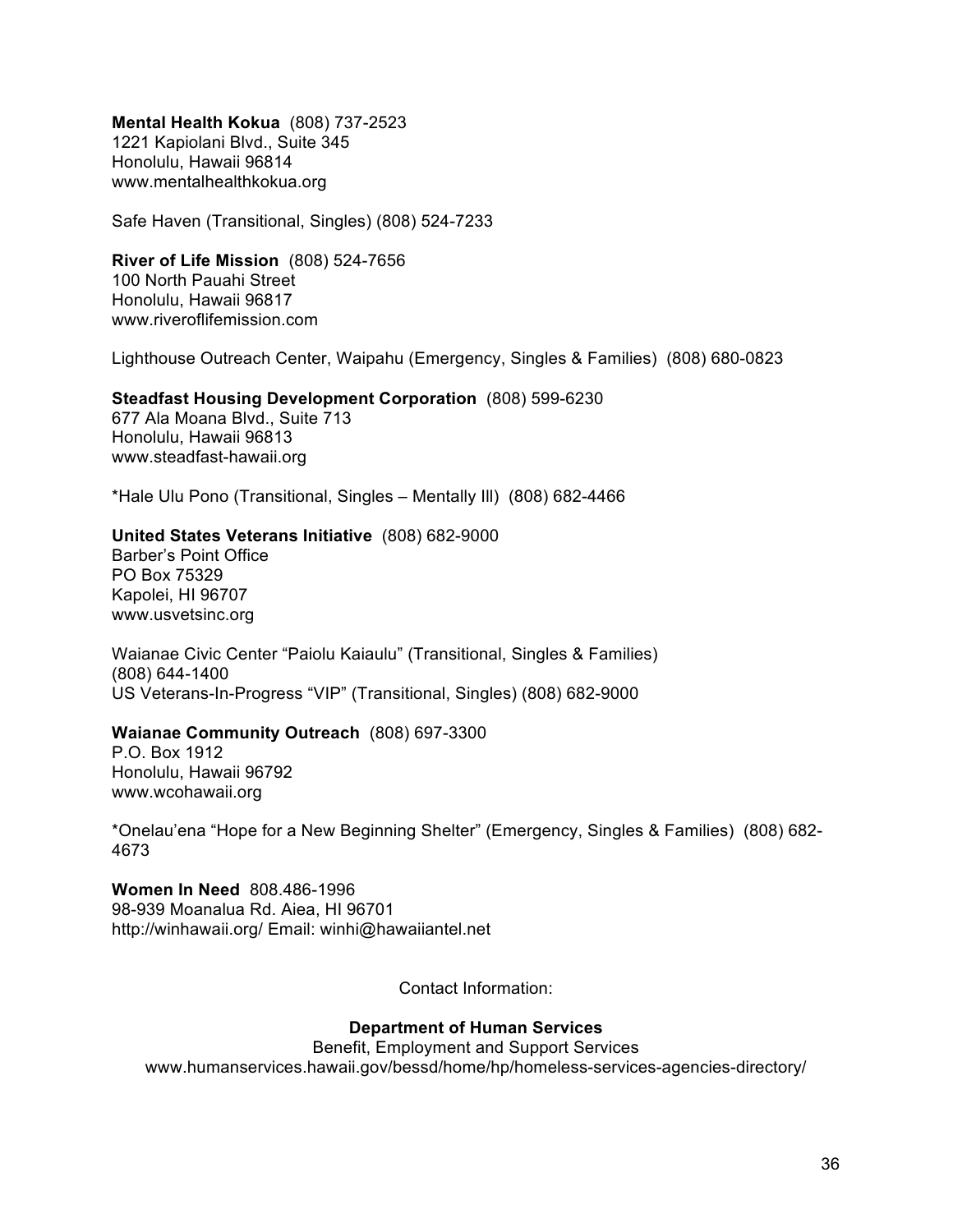## **Medical and Health Services**

## Hawaii H.O.M.E. Project

#### **Free Clinical Healthcare for Hawaii's Homeless**

The first Hawaii H.O.M.E. Project student-run free clinic was established in 2006 at the Kaka'ako shelter for the homeless adjacent to the school of medicine. This site was chosen by the state government as a temporary site for the homeless displaced from Ala Moana Park. The project later expanded to the Pai'olu Kaiaulu shelter in Waianae in 2007 and then to the Onemalu and Onelau'ena shelters in Kalaeloa in 2008. We have since expanded our outreach services to include the unsheltered homeless at Kaka'ako Gateway Park and those receiving services at the First United Methodist Church and The Institute for Human Services Men's Shelter in Honolulu. To date, the project has had over 3,000 patient visits and has serviced over 1,200 individuals.

#### **Services:**

**Medical** - Our clinics provide preventive medical services as well as management of acute and chronic medical conditions, including diabetes, hypertension, high cholesterol, asthma, and more. We offer blood pressure and sugar checks, eye and ear exams, treatment of minor cuts and injuries, laboratory testing, and immunizations. We also provide limited pharmacologic assistance, and will arrange for qualifying patients to receive discounted medications through patient assistance programs.

**Social** - We understand that many of our patients need social resources as much as they need medical care. Part of our aim is to serve as the gateway for our patients by connecting them to other community resources.

**Dental** - Dental care is large need in this population. We hold a dental screening clinic once a month, with volunteer dentists from the community. Assistance is also given to help patients find low-cost dental providers.

> **Pai'olu Kaiaulu Shelter** 85-638 Farrington Hwy., Waianae Tuesdays 2:00 p.m. – 5:00 p.m. **Kaka'ako Gateway Park** Next to the Medical School Campus Thursdays 5:00 p.m. – 7:30 p.m. **Onelau'ena and Onemalu Shelters** Building 50, Belleau Woods, Kapolei 1st and 3rd Saturdays 9:00 a.m. – 12:00 p.m. **First United Methodist Church** 1020 S. Beretania Street, Honolulu 2nd and 4th Sundays, 9:00 a.m. – 12:00 p.m. **Institute for Human Services - Men's Shelter** 350 Sumner Street, Honolulu Mondays 1:00 p.m. – 4:00 p.m. Phone: 223-8859 (Primary Contact- **Dr. Jill Omori)** Fax: (808) 692-1252 Email: jill.omori@hawaii.edu Website: http://www.hawaiihomeproject.org/index.html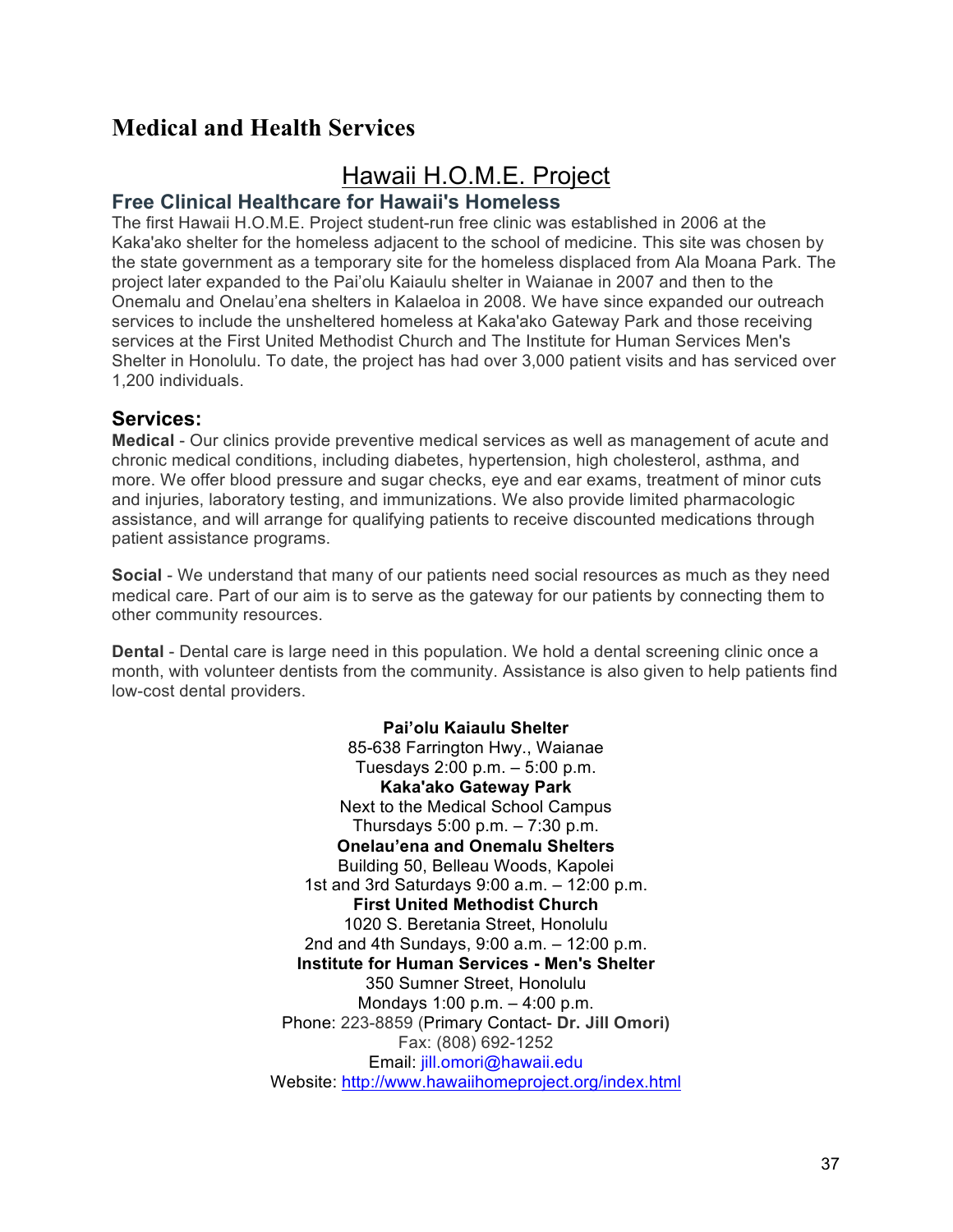

## **Health Care for the Homeless Project**

The Health Care for the Homeless Project (HCHP) has been providing accessible, quality care for individuals and families who are homeless or at risk for homelessness since 1988. The mission of the HCHP is to reach and care for those individuals most in need of help who are least likely to receive services in other settings. We provide access to professional and integrated medical, mental health and social services. Our commitment is to address both immediate needs and reintegration into the larger community. We achieve our mission through cost-effective services, prevention, advocacy, research, and by enhancing the education of professional care providers, policy makers, and the general public. Our approach to health care is team-oriented, client driven, respectful, creative, kind and non-judgmental.

## **HCHP Location & Hours:**

KOHOU CLINIC 904 Kohou Street Honolulu, HI 96817 Monda – Friday 8:00 a.m. – 12:00 p.m.

**HCHP programs include:** • Ka'a'ahi Street Clinic

OHANA (Oahu Health Access and Network Association) Project

KAAAHI CLINIC

546 Kaaahi Street Honolulu, HI 96817 Monday - Friday 8:00 a.m. – 4:00 p.m.

PO Box 17460, Honolulu, HI 96817 Website: www.kphc.org Phone: 848-1438 E-mail: admingroup@kphc.org



## **Services:**

A mobile van staffed with a team of medical personnel provides health and case management services along beaches from Kalaeloa to Mauka. Services include nursing care, provisions, assistance with scheduling appointments with the WCCHC, assistance with medical insurance, supportive counseling, assessment to determine housing resources and referrals.

## **Eligibility and fees:**

Homeless on beaches from Kalaeloa to Mauka. There are no fees for service.

Waianae Coast Comprehensive Health Center 86-260 Farrington Hwy, Waianae, HI Phone: 697-3300 Website: www.wcchc.com Hours of Operation: Monday - Friday 08:00 a.m. - 05:00 p.m.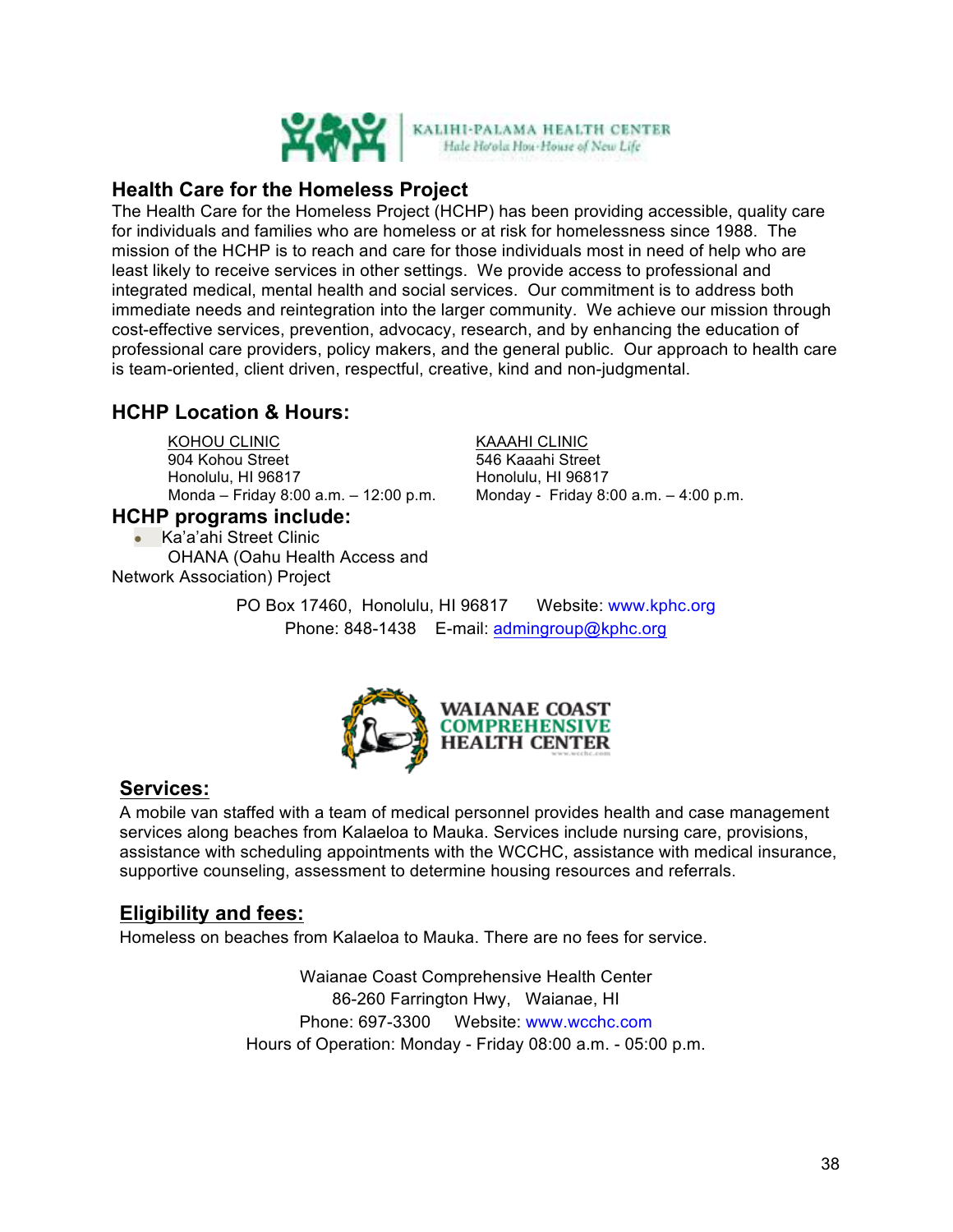**WAIKIKI HEALTH** 

MEDICAL & DENTAL . PREVENTIVE CARE . SOCIAL SERVICES

Waikiki Health provides compassionate healing and expert care that result in improved health and quality of life for all in our island community. The mission of Waikiki Health is to provide quality medical and social services that are accessible and affordable for everyone, regardless of ability to pay.

## **Care-A-Van:**

Our Care-A-Van program provides mobile medical and social services directly to individuals and families in need across Oahu. Using two medically-equipped vans and a mobile medical clinic, Care-A-Van's outreach teams make scheduled visits to approximately 30 locations.

#### **Care-A-Van Outreach services include:**

- Medical care
- Counseling
- Food, hygiene and clothing distribution
- Housing assistance
- Referrals to other service organizations
- Assistance in applying for medical insurance, food stamps, etc.

If you or a loved one are experiencing homelessness, contact our Care-A-Van drop in center.

Contact Information: Waikiki Health, Care-A-Van 3020 Waialae Avenue Honolulu, HI 96816 Phone:922-4790 Fax: 690-9192

Hours of Operation: Monday - Thursday 08:30 a.m. - 04:00 p.m. Friday 08:30 a.m. - 03:00 p.m.

E-mail: information@waikikihealth.org

Website: waikikihc.org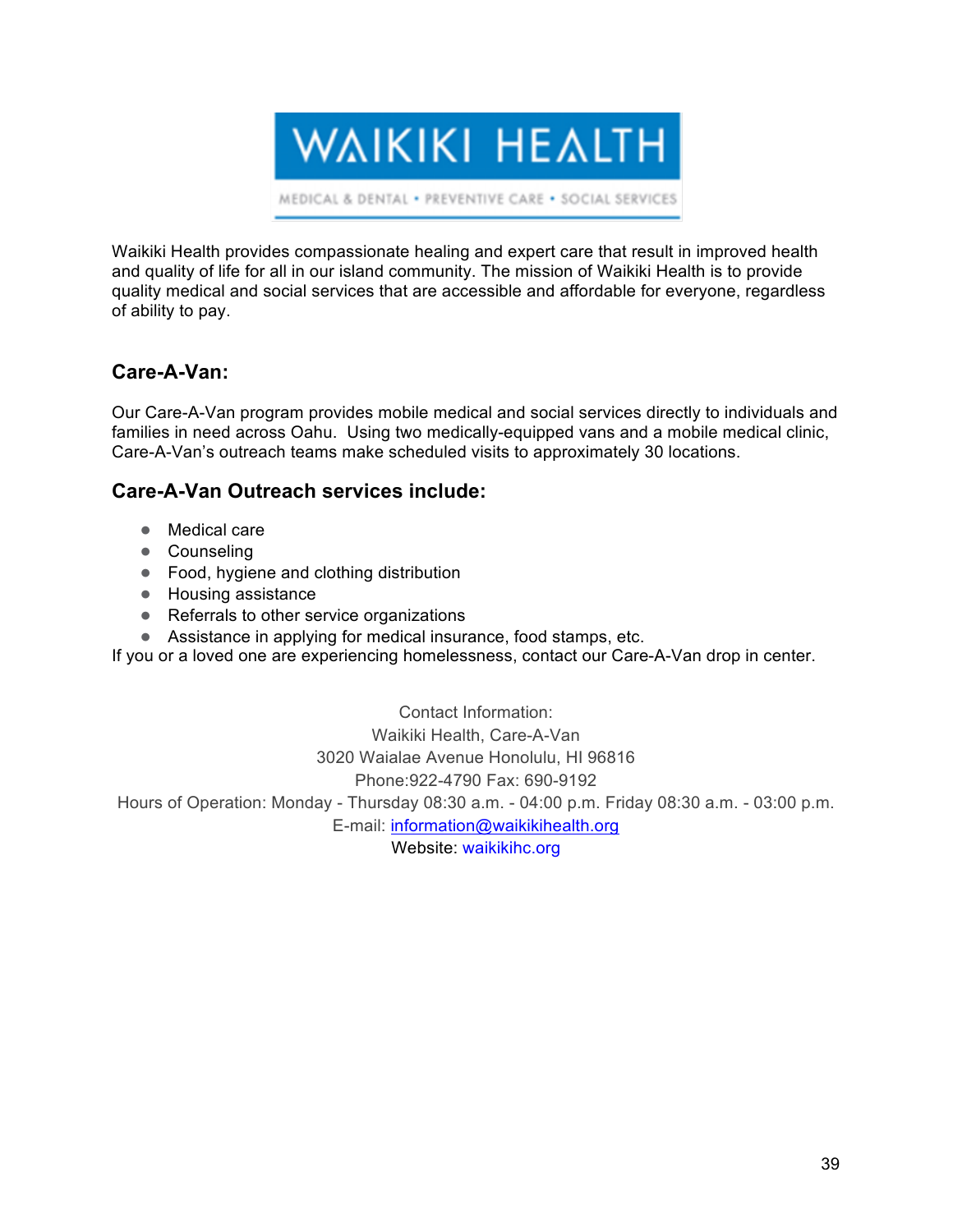## **Alcohol, Substance Abuse, and Mental Health Services**



#### **Behavioral Health Services:**

Castle Medical Center operates a 29-bed inpatient Behavioral Health Services unit. Patients receive services for the full-range of psychiatric disorders, including anxiety, depressive, and psychotic disorders.

> Contact Information: **Castle Medical Center** 640 'Ulukahiki Street, Kailua, HI 96734 Phone: 263-5356



#### **Behavioral Health Services:**

The Behavioral Health Division provides community based case management for the seriously mentally ill, day treatment/intensive outpatient/psycho-social rehabilitation for individuals struggling with mental illness and substance abuse, and money management (representative payee) services for consumers receiving government entitlements (SSI, SSDI, and VA).

#### **Eligibility and fees:**

Homeless, serious mental illness, difficulty with using community services. Sliding scale based on income.

> Contact Information: 2100 N. Nimitz Hwy. Honolulu, HI 96819 Phone: 536-7234 (Dial "0″ to reach an operator) Fax: 536-7237 Hours of Operation: Monday - Friday 08:00 a.m. - 05:00 p.m.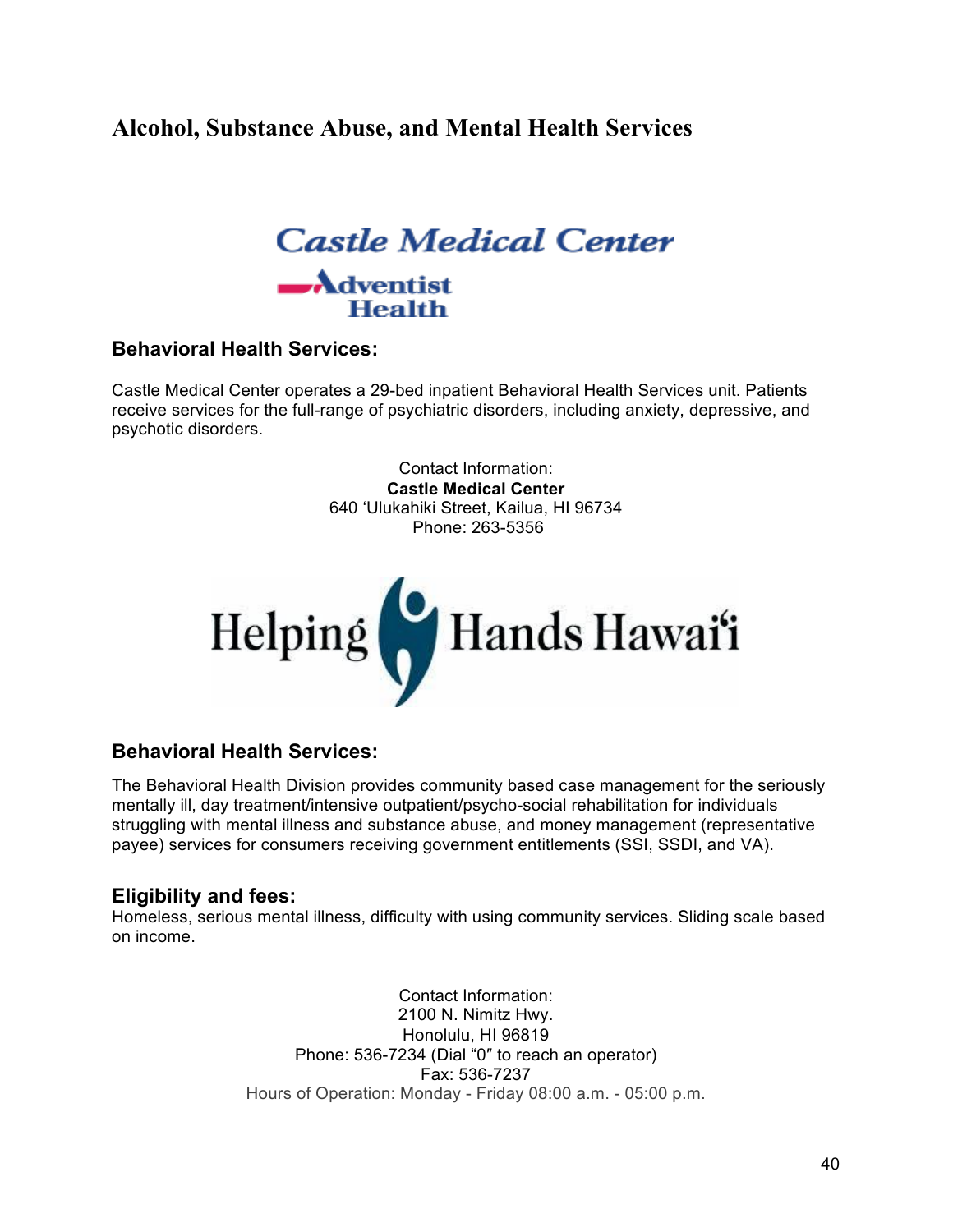

#### **Services:**

Hina Mauka assists individuals in recovering from harmful addictions and maintaining healthy, happy and productive lives as integral and valued members of their families and communities. Learn more about our programs:

#### **Residential Treatment**

Individualized, intensive multi-week treatment for individuals with addictions and co-occurring health problems in a safe and stable environment.

#### **Outpatient Programs**

A continuum of effective treatment options ranging from 1 to 15 hours per week, for individuals who wish to integrate recovery into their current work schedules and family life.

#### **Aftercare**

Weekly group meetings and skill building to help clients integrate their recovery into their daily lives

#### **Hiki Ni'o Mentoring Program**

Treatment and recovery mentoring by caring volunteers to help clients access community resources, regain confidence and maintain sobriety.

#### **Specialty Adult Programs**

Unique programs in collaboration with other social service agencies for homeless clients and incarcerated women.

#### **Ke Alaula at the Women's Correctional Community Center (WCCC): Working with Incarcerated Women**

A therapeutic community treatment program, based on traditional Hawaiian culture and values, for incarcerated women at the Women's Community Correctional Center (WCCC) in Kailua on O'ahu.

> Contact Information: **Hina Mauka** 45-845 Pookela Street Kaneohe, Hawaii 96744 Phone: 236-2600 Fax: 236-2626 Email: MOREINFO@HINAMAUKA.ORG Website: hinamauka.org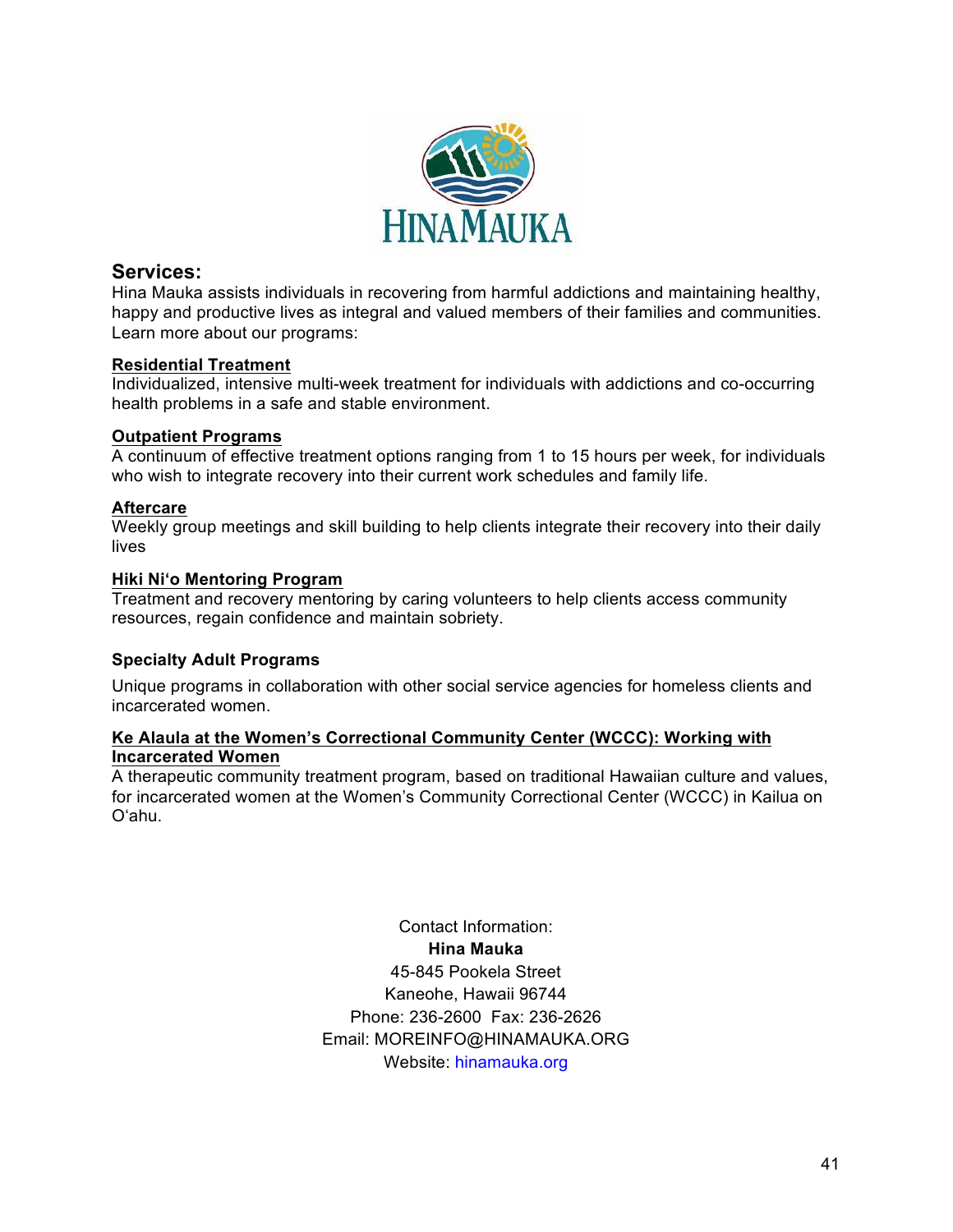

#### **Services:**

Ho'omau Ke Ola offers services to adults (18 years and older) who are seeking help and treatment for chemical dependence. Priority is given to pregnant women, IV drug users, and homeless individuals.

Ho'omau Ke Ola provides Residential treatment, several levels of outpatient treatment, continuing care, therapeutic living programs, homeless outreach and family support groups.

#### **Fees:**

Parties Responsible for programs include State Department of Health-Alcohol and Drug Addiction Division, HUD (Housing and Urban Development) homeless grant through the City and County of Honolulu, and Family Drug Court and Hawai'i Judiciary's Adult Client Services, insurance beneficiaries (no private insurance) as well as any self-pay consumers.

#### **Ho'omau Ke Ola**

85-761 Farrington Highway #206 Wai'anae, Hi 96792 Phone: General Administrative: 696-4266 Intake & Admissions: 696-3315 Fax: 696-3661 Email: admin@hoomaukeola.com Website: hoomaukeola.org



Our comprehensive behavioral health care services are for patients experiencing emotional or behavioral problems that interfere with daily functioning in work, family, social and/or school settings. Individuals may be experiencing difficulty with any of the following diagnoses.

Depression, Bipolar and other Mood Disorders Oppositional Defiant D/O Post Traumatic Stress Disorder Substance-Related Disorders Psychotic Disorders **Suicidal Ideation** Suicidal Ideation Anxiety Disorders ADD/ADHD Adjustment Disorder **Eating Disorders** Eating Disorders Emotional Disturbances **Conduct Disorders** 

Kāhi Mōhala is an authorized provider for most health insurance plans (including HMSA, Kaiser, QUEST and other health insurance plans).

> **Sutter Health Kāhi Mōhala** 91-2301 Old Fort Weaver Road Ewa Beach, HI 96706 Phone: 671-8511 Fax: 677-2570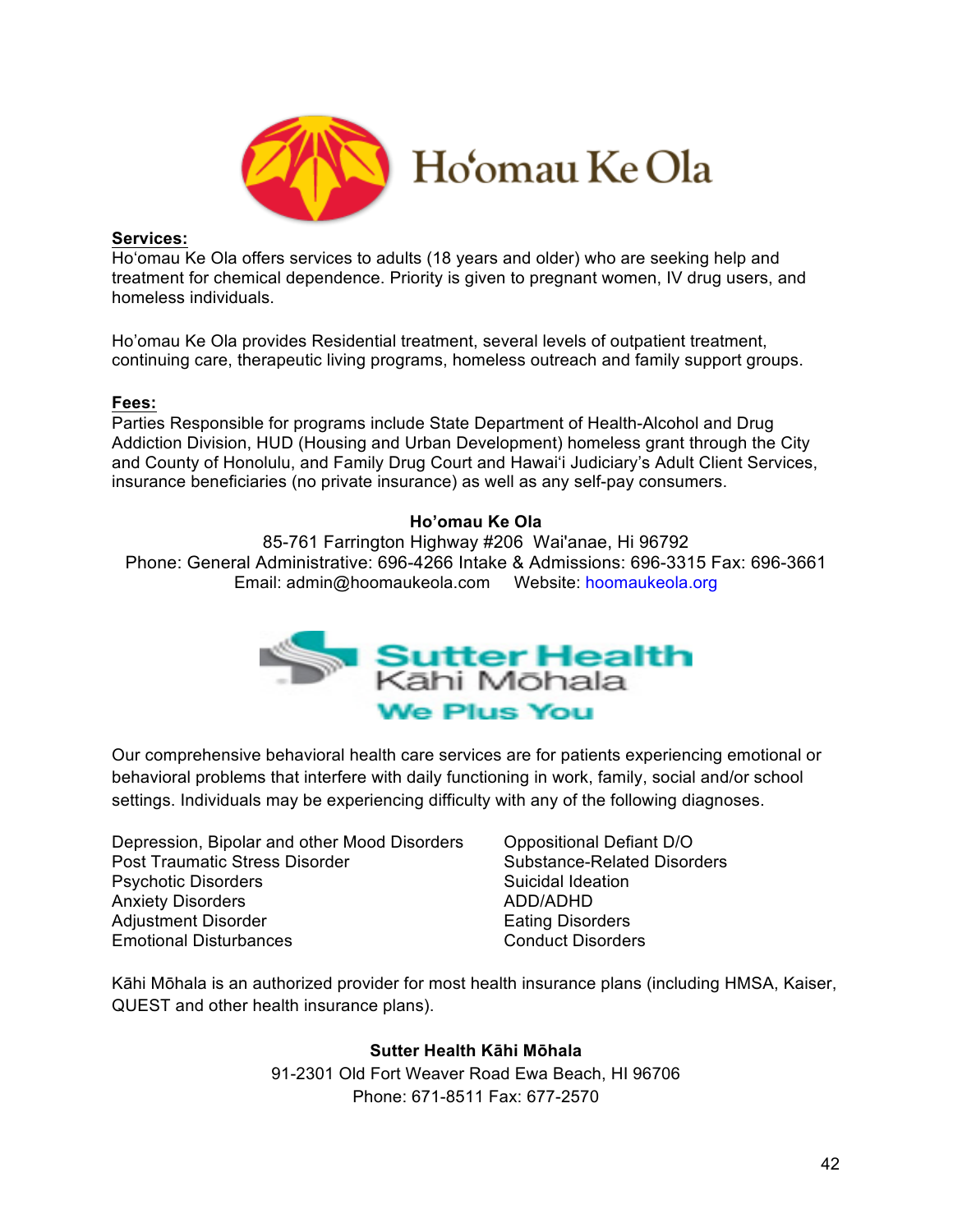

Dual Diagnosis Treatment Center

## **Services:**

#### **Specialized Residential Treatment Services:**

The 16 bed residential program is licensed as a special treatment facility (STF) by the State Department of Health. A planned regimen of professionally directed services are provided 24 hours per day/7days per week. There are two different locations both with 16 bed male/female. Services include individual and group counseling sessions, education, medication management, skill building, recreational therapy and family services.

#### **Outpatient Treatment Services:**

Day Treatment / Intensive Outpatient Treatment / Aftercare

Outpatient treatment services are focused on education, relapse prevention and recovery with specific interventions aimed at preparing the consumer for work, becoming re-involved in education and gaining community living and interpersonal skills. The program is structured to meet individualized needs.

#### **24 Hour Supervised Housing**

Supervision is provided 24 hours per day/7days per week

Consumers are supported in areas of life skills including cooking, chores, shopping money management, socialization, personal hygiene, transportation problem solving and leisure psychosocial rehabilitation programs, employment opportunities and social and recreational activities during the day, evening and weekends.

#### **8-16 Hour Supervised Housing**

Supervision is provided 16 hour per day/7days per week

Long term recovery from addiction depends on the consumer's daily involvement in maintaining a healthy personal program in their living environment. Consumers work with their support staff to design a structured plan of care that supports ongoing recovery.

Contact Information:

#### **Po'ailani Inc.**

970 N. Kalaheo Avenue, Suite A102 Kailua, HI 96734 **Phone** 808.263.3500 **Fax** 808.263.3508 **e-mail** info@poailani.org website www.poailani.org/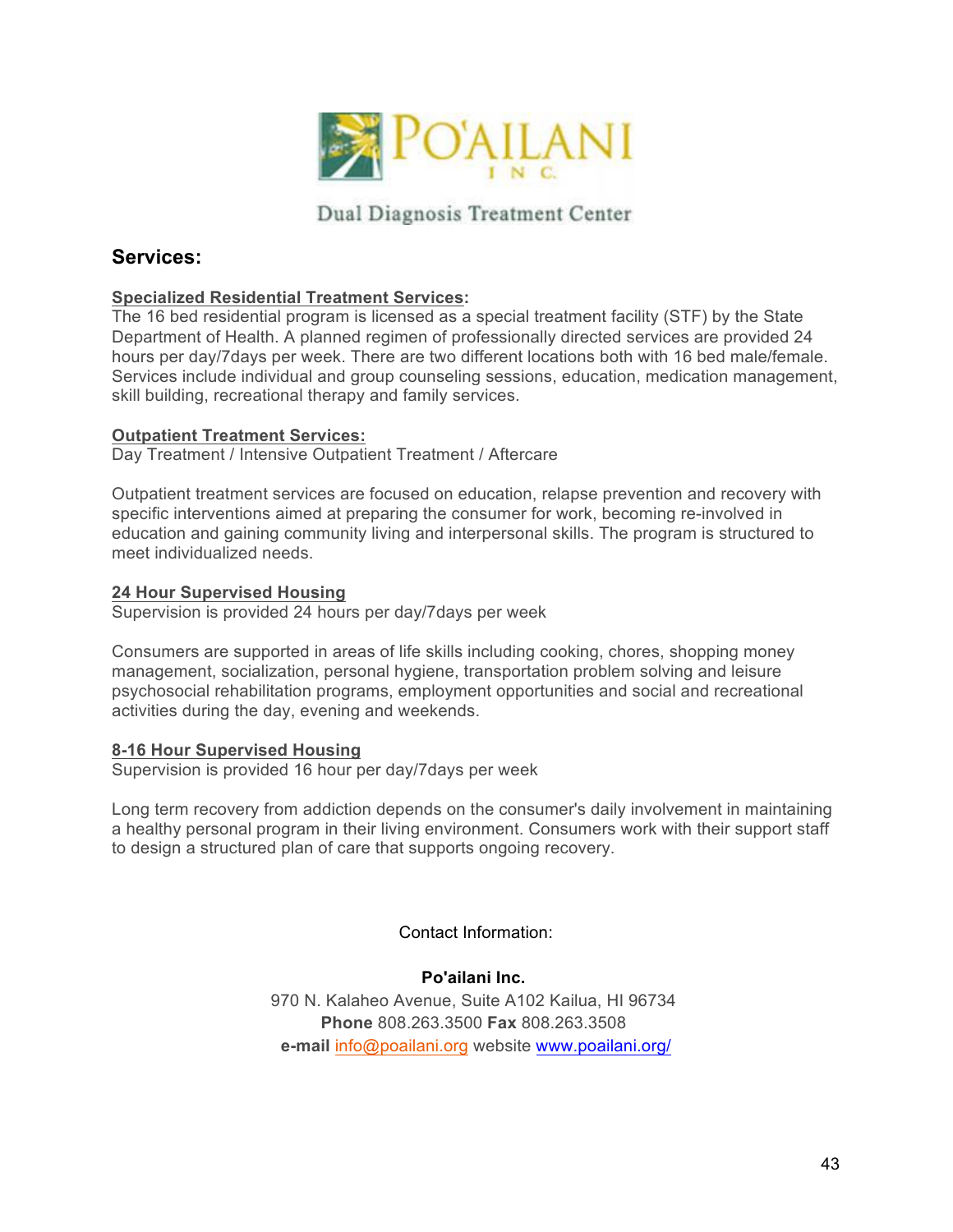

Addiction is a primary cause of ruined lives and shattered dreams. The Salvation Army knows all too well the importance of treatment and rehabilitation to help those suffering from substance abuse. It has programs that directly address the needs of men and women who want to change their lives.

## **Programs:**

#### **Addiction Treatment Services**

**Social Detoxification** - A 4-7 day program which provides a safe and supportive environment in order to detox from alcohol and other drugs and to receive a referral for treatment.

**Residential** - A variable length program designed to meet individualized treatment needs of people who have substance abuse problems.

**Outpatient** - A structured program of day or evening sessions for the still-functioning individual who is able to maintain abstinence with professional support.

#### **Addiction Treatment Services**

3624 Waokanaka Street Honolulu, Hawaii 96817 Phone: (808) 595-6371

#### **Adult Rehabilitation Center**

Provides men with substance abuse problems with the opportunity to regain their selfrespect and acquire the life skills needed to take their rightful place in life. The residence accommodates 73 men. Beneficiaries (program participants) stay a minimum of six months and may remain until they are able to integrate back into society as contributing members.

> **Adult Rehabiliation Center** 322 Sumner Street Honolulu, Hawaii 96817 Phone: (808) 522-8400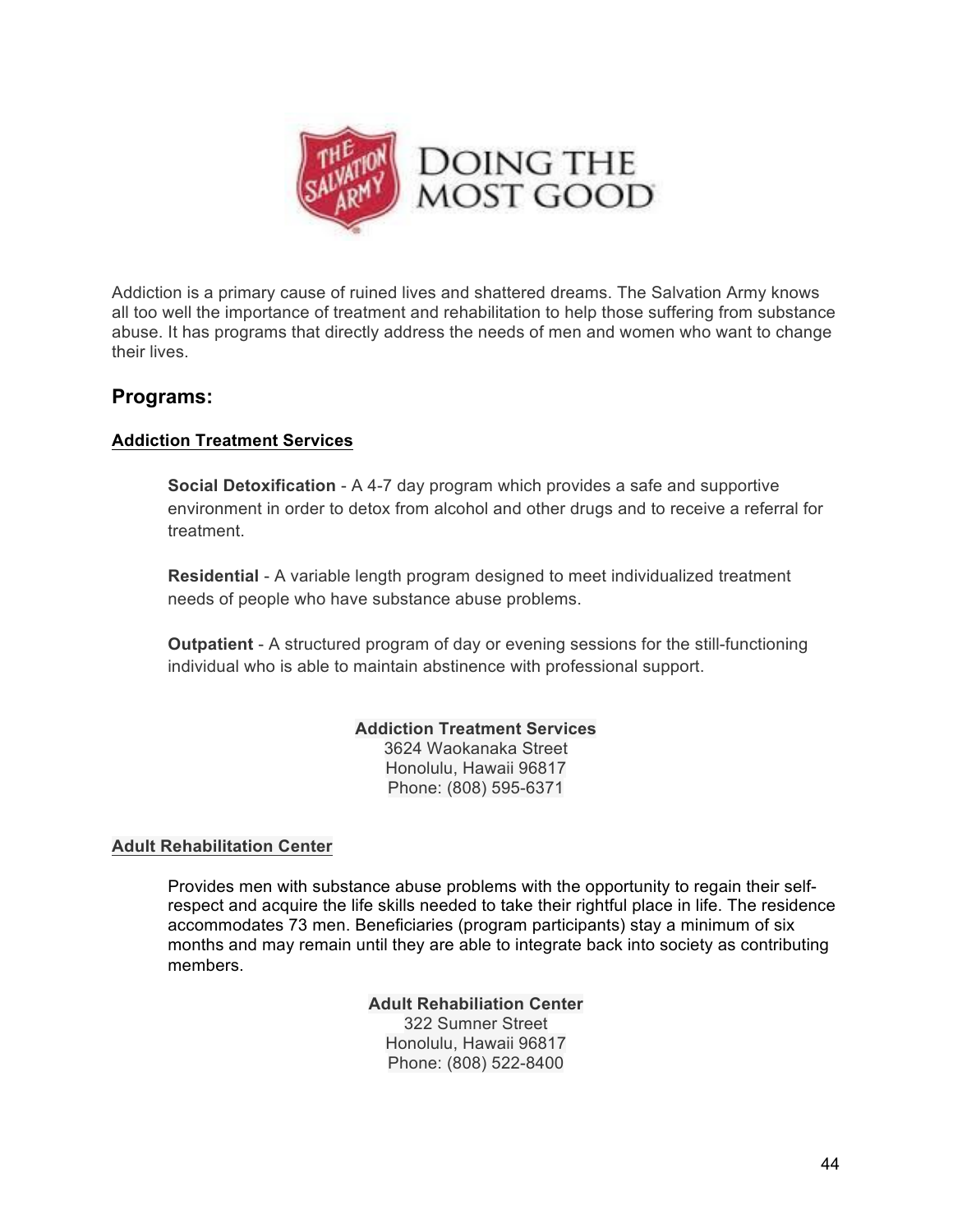

#### **Family Treatment Services**

Through a network of interrelated programs, Family Treatment Services provides substance abuse treatment specifically designed for women with children. It provides specialized mental health services for young children and their parents.

Family Treatment Services aims to:

- Break the cycle of chemical dependence
- Help children with emotional, behavioral and developmental problems to develop skills to be more successful at home and school
- Strengthen the family unit

Our approach is holistic - addressing physical, psychological, social, family and spiritual concerns. It honors the cultural values of our multiethnic community.

**The specific programs within the Family Treatment Services include:**

- Women's Way
- Ke Ola Pono
- Ka 'Ohu Hou O Manoa Transitional Housing
- Diamond Head Preschool
- Therapeutic Nursery

Contact Information: **Family Treatment Services** 845 22nd Avenue Honolulu, Hawaii 96816 Phone: (808) 739-4952